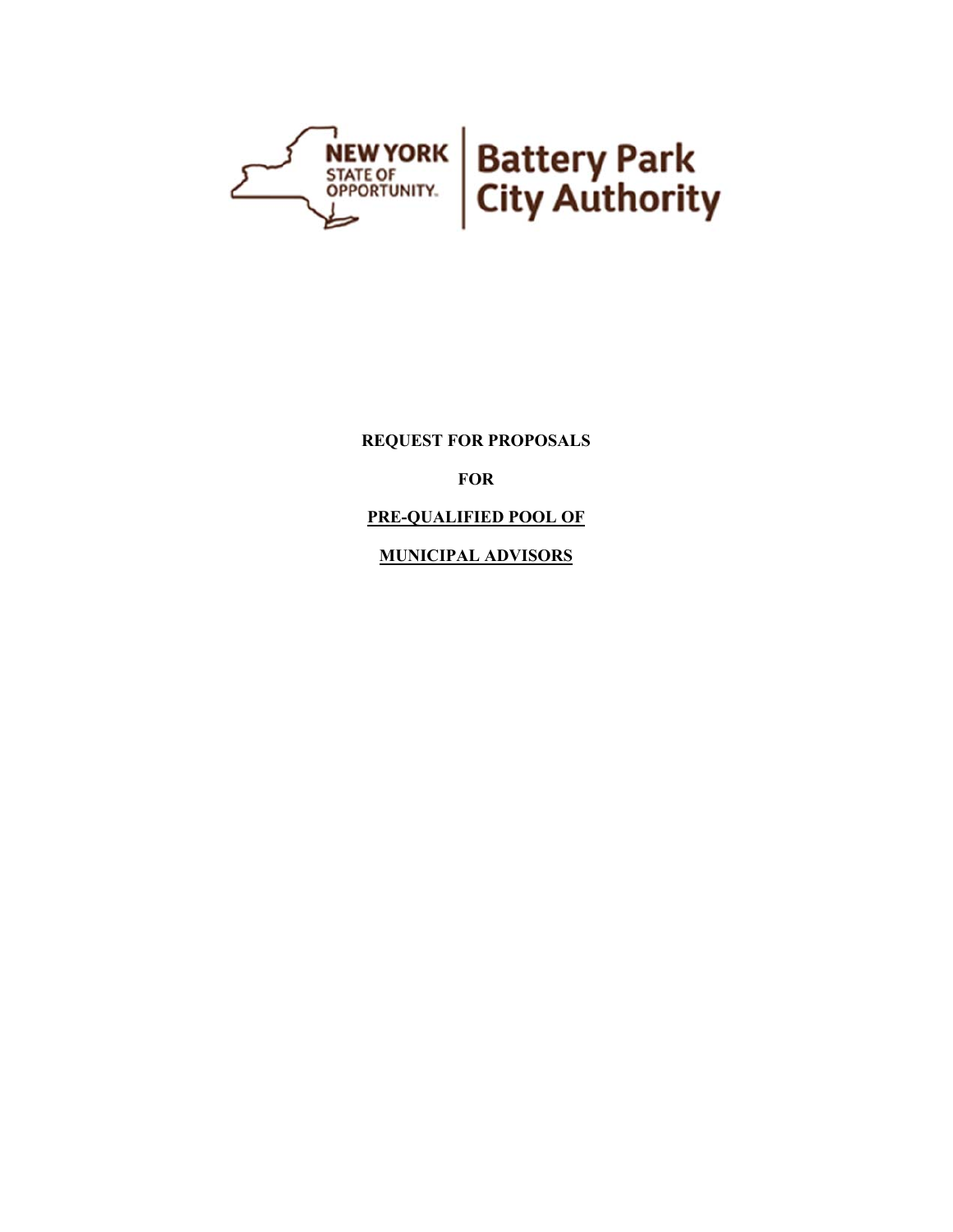# **Table of Contents**

| I.          |                                                                                                           |  |
|-------------|-----------------------------------------------------------------------------------------------------------|--|
| $\Pi$ .     |                                                                                                           |  |
| Ш.          |                                                                                                           |  |
|             |                                                                                                           |  |
|             |                                                                                                           |  |
| IV.         |                                                                                                           |  |
|             |                                                                                                           |  |
|             |                                                                                                           |  |
|             |                                                                                                           |  |
|             |                                                                                                           |  |
| V.          |                                                                                                           |  |
|             |                                                                                                           |  |
|             |                                                                                                           |  |
| VI.         |                                                                                                           |  |
|             |                                                                                                           |  |
|             |                                                                                                           |  |
|             |                                                                                                           |  |
| VII.        |                                                                                                           |  |
| VIII.       |                                                                                                           |  |
| IX.         |                                                                                                           |  |
|             |                                                                                                           |  |
|             |                                                                                                           |  |
|             |                                                                                                           |  |
|             |                                                                                                           |  |
| $X_{\cdot}$ |                                                                                                           |  |
| XI.         |                                                                                                           |  |
| XII.        | ENCOURAGING USE OF NEW YORK STATE BUSINESSES IN CONTRACT PERFORMANCE 13                                   |  |
|             | EXHIBIT A - SCOPE OF WORK<br>EXHIBIT B - DIVERSITY REQUIREMENTS<br>EXHIBIT C - ACKNOWLEDGEMENT OF ADDENDA |  |

- EXHIBIT D LIST OF BPCA & BPCPC BOARD MEMBERS AND EMPLOYEES
- EXHIBIT E BPCA'S STANDARD FORM OF CONTRACT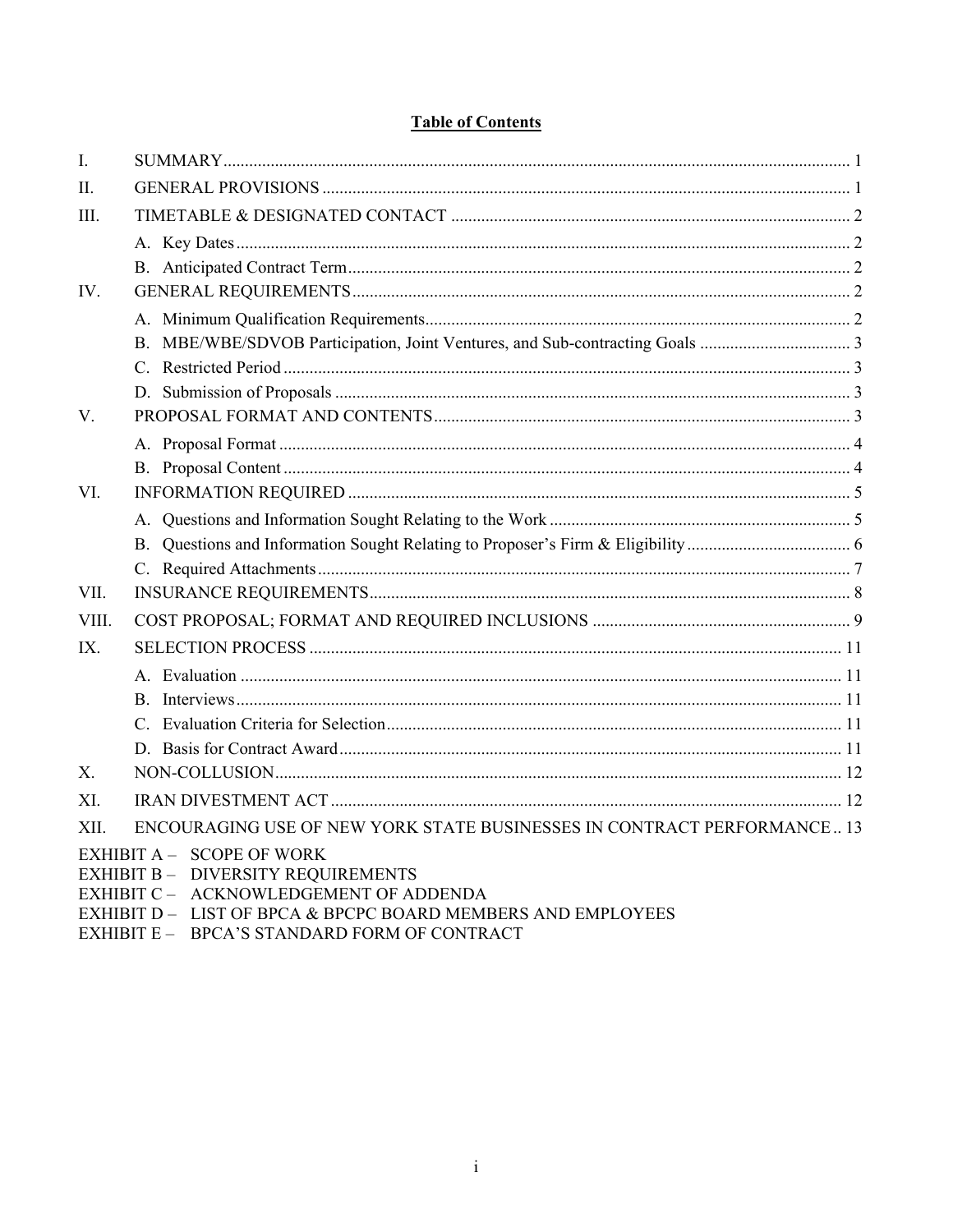### **I. SUMMARY**

Battery Park City Authority d/b/a Hugh L. Carey Battery Park City Authority ("BPCA") requests proposals (individually a "Proposal" and collectively the "Proposals") from qualified firms (individually a "Proposer" and collectively the "Proposers") to provide BPCA with municipal advisory services and to act in the capacity of BPCA's Independent Registered Municipal Advisor ("IRMA"). Such services shall include, but not be limited to, the provision of advice and assistance regarding: (1) debt financing; (2) market conditions; (3) credit rating agencies; and (4) investor relations and other financial matters, as required, and shall include both transactional and non-transactional services. A detailed scope of work for which the selected Proposer will be responsible is attached as Exhibit A (the "Work").

Created in 1968, BPCA is a New York State public benefit corporation responsible for financing, developing, constructing, maintaining, and operating Battery Park City as a richly diversified mixed use community providing residential and commercial space, with related amenities such as parks, plazas, recreational areas, and a waterfront esplanade. A summary of BPCA's structure, mission, and history, as well as the Battery Park City project area, may be viewed at: http://bpca.ny.gov/. Public information regarding BPCA's finances, budget, internal controls, guidelines, and policies may be viewed at: http://bpca.ny.gov/public-information/. Information relating to the Battery Park City Parks Conservancy Corporation ("BPCPC"), BPCA's affiliate, may be viewed at: http://bpcparks.org/.

New York State-certified Minority-Owned Business Enterprises ("MBE"), Women-Owned Business Enterprises ("WBE") and Service-Disabled Veteran-Owned Business Enterprises ("SDVOB") are encouraged to submit Proposals.

### **II. GENERAL PROVISIONS**

This request for Proposals, including attachments, exhibits, and any amendments or addenda (collectively, the "RFP") is subject to the rights reserved by BPCA, including, but not limited to BPCA's right to:

- withdraw and/or cancel this RFP at any time before final award of the contract;
- request clarification and/or additional information from any or all Proposers;
- amend any term or requirement of this RFP at any time before award of a contract (Proposers may amend their Proposals, as directed by BPCA, if BPCA materially alters or amends the RFP after submission of Proposals);
- alter any key dates or deadlines related to this RFP;
- award the Work, in whole or in part, to one or more Proposers with or without interviews or negotiations;
- reject any Proposal that does not strictly conform to the requirements of this RFP;
- conduct an interview with any or all of the Proposers to aid the evaluation process;
- negotiate potential contract terms with any Proposer:

BPCA is not liable or responsible in any way for any expenses incurred in the preparation of a Proposal in response to this RFP. All information submitted in response to this RFP is subject to the Freedom of Information Law, Article 6 of the New York State Public Officers Law ("FOIL"), which requires public access to certain documents possessed by BPCA, unless a specific exemption applies. Proposers are responsible for identifying any information in their respective Proposals considered to be confidential and exempt from FOIL. BPCA, however, is obligated to disclose information consistent with the requirements of FOIL, NYS Public Officers Law Section 87.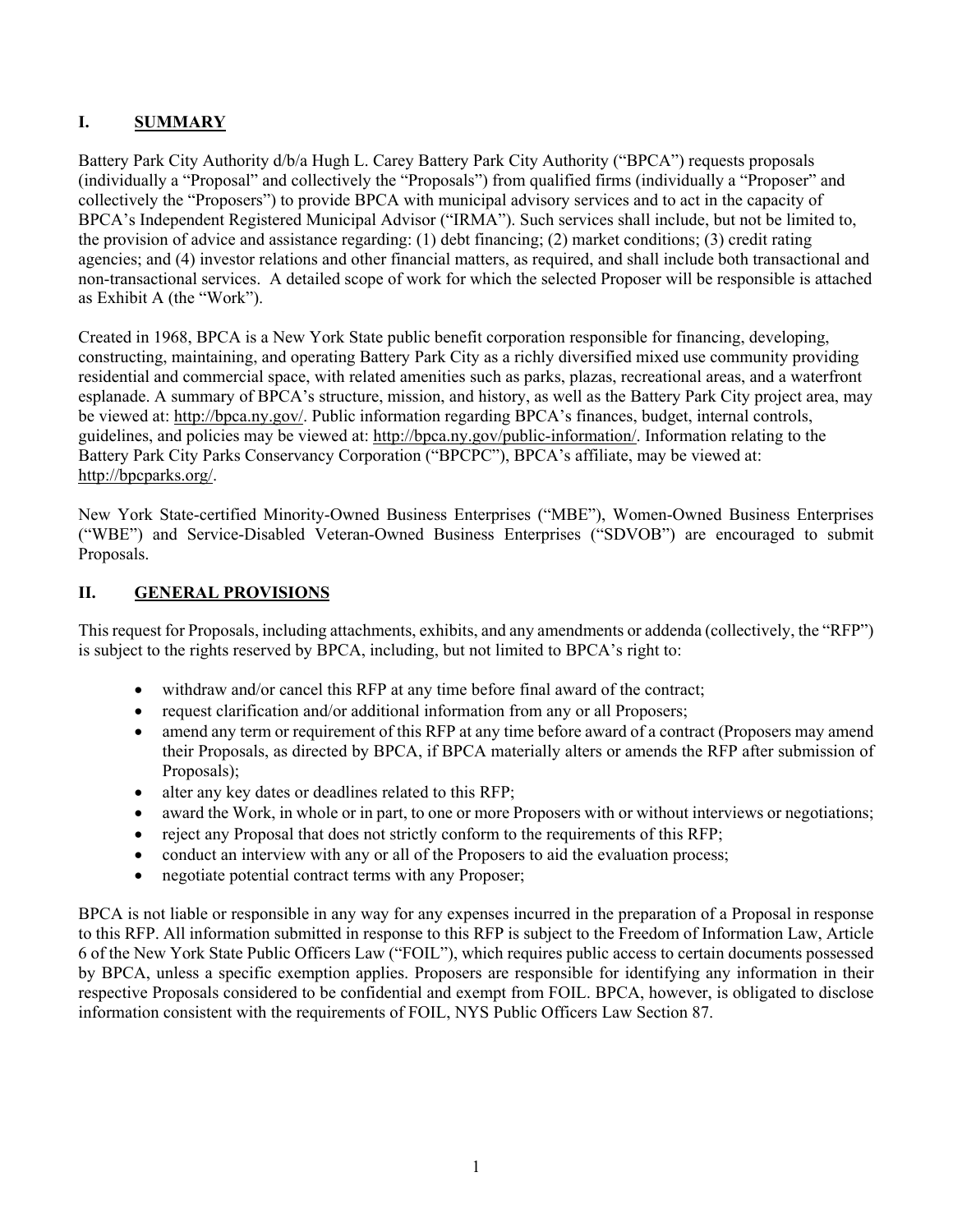### **III. TIMETABLE & DESIGNATED CONTACT**

### *A. Key Dates*

Subject to change at BPCA's discretion, the following are key dates for this RFP:

- RFP issued: May 19, 2022
- Deadline to submit questions to BPCA: May 27, 2022 by 3:00 p.m. EST (by email only)

All questions regarding this RFP should be submitted in writing via email to the "Designated Contact": Emily Birdseye, Assistant Contracting Officer, Battery Park City Authority, at emily.birdseye@bpca.ny.gov.

- BPCA's response to substantive questions: June 2, 2022. Responses will be posted in the form of an addendum to: bpca.ny.gov/apply/rfp-opp/
- PROPOSAL DUE DATE: June 10, 2022 by 3:00 p.m. EST (the "Due Date")
- Interview meeting of Proposers, if any: June 21-24, 2022 from 9:00am EST 4:00pm EST via audiovisual conference or in-person.

### *B. Anticipated Contract Term*

The anticipated term of the contract awarded pursuant to this RFP (the "Contract") will be three (3) years ("Initial Contract Term"), with three one-year renewal options thereafter that are at the sole discretion of BPCA ("Extension Periods"). BPCA reserves the right to remove a firm from the pool at any time, in its sole discretion, and to terminate any Contract at any time, with or without cause, in accordance with the terms of the Contract. BPCA's sample form of contract is attached as Exhibit E.

### **IV. GENERAL REQUIREMENTS**

### *A. Minimum Qualification Requirements*

The following are the minimum qualification requirements for this RFP. An affirmative statement confirming compliance with the minimum requirements must be included in your response. Proposals that fail to meet these requirements will be rejected.

- 1) Proposer must have an office in New York State (a New York City office is preferred);
- 2) The Proposer must be lawfully authorized to do business in the State of New York;
- 3) Proposer must be registered with the Securities and Exchange Commission ("SEC") as a municipal advisor and provide its registration number;
- 4) Proposer must have demonstrated experience with municipal issuers of tax-exempt and taxable bonds, direct placements;
- 5) Proposer must hold and maintain all current Federal and State licenses and registrations required to offer municipal advisory services; and,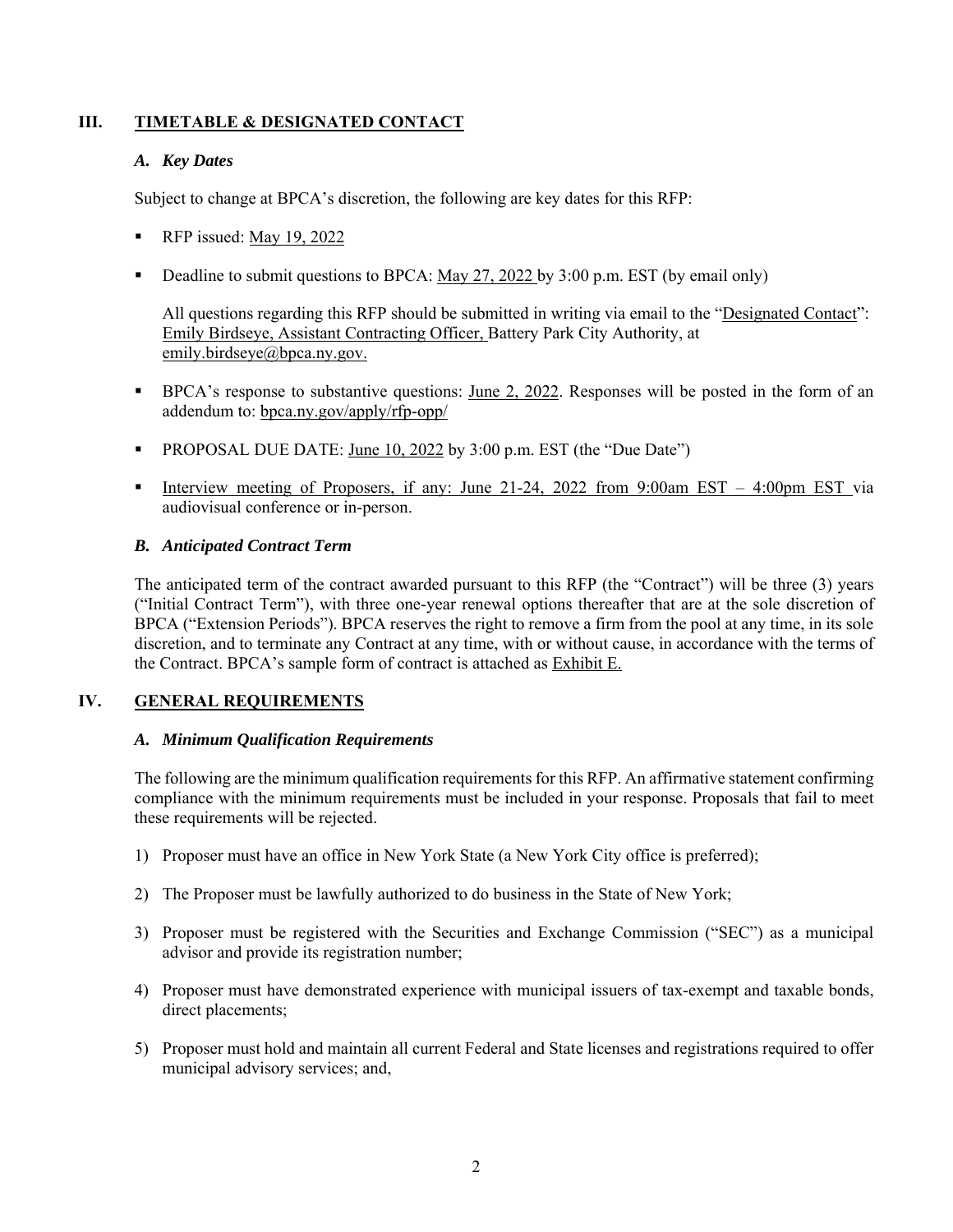6) Proposer must maintain compliance with all Federal and State rules, regulations and provisions that set standards for municipal advisors when engaging in municipal advisory services.

### *B. MBE/WBE/SDVOB Participation; Equal Employment Opportunity*

Contractor requirements and procedures for business participation opportunities for State certified MBEs/WBEs/SDVOBs and EEO requirements relating to minority group members and women are attached as Exhibit B: Diversity Requirements. Consistent with the final Contract for each successful vendor, the identification, solicitation, and review of MBE/WBE/SDVOB subcontractors should begin now. While final Diversity goals will be determined after the selection of the panel of vendors, it is recommended that vendors begin planning for the Diversity Submission required for this stage immediately and initiate internal efforts to ensure that MWBE and SDVOB participation is maximized on this procurement. Accordingly, proposals must include the requested Diversity information in order to be considered. Finally, BPCA has determined that sufficient MWBE and SDVOB availability exists such that goals will not be eliminated. For questions relating to MBE/WBE/SDVOB participation, joint ventures and sub-contracting goals only, please contact the "MBE/WBE/SDVOB Designated Contact": Justin McLaughlin Williams at Justin.McLaughlin-Williams@bpca.ny.gov or 212-417-2000.

### *C. Restricted Period*

New York State's State Finance Law sections 139-j and 139-k apply to this RFP, restricting Proposers' contacts with BPCA. Proposers are restricted from making any contact (defined as oral, written or electronic communications with BPCA under circumstances where a reasonable person would infer that a communication was intended to influence BPCA's conduct or decision with respect to a procurement) relating to this RFP with anyone other than the Designated Contact, as specified in Section III.A., or MBE/WBE/SDVOB Designated Contact, as specified in Section IV.B., from the time of Proposer's receipt of notice of this RFP through the date of the Final Award as defined in BPCA's Procurement Guidelines (the "Restricted Period"). BPCA employees must record certain contacts during the Restricted Period, including, but not limited to, any oral or written communications that could reasonably be seen as intended to influence BPCA's conduct or award of this RFP. Upon notice of an improper contact, BPCA shall make a determination regarding the Proposer's eligibility to continue participating in this RFP.

### *D. Submission of Proposals*

### **Proposals must be received by BPCA no later than 3:00 p.m. on** June 10, 2022.

 Each Proposer must e-mail their Technical Proposal to the following e-mail address: technicalproposals@bpca.ny.gov

The Technical Proposal must be clearly labeled as "Proposal Enclosed – Municipal Advisor."

 Each Proposer must also e-mail their Cost Proposal to the following e-mail address: costproposals@bpca.ny.gov

The Cost Proposal must be separately attached and clearly labeled as "Cost Proposal — Municipal Advisor.

 Each Proposer is responsible for the successful delivery and receipt of their Proposal. BPCA is not accepting Proposals sent via messenger, overnight courier, or certified mail to BPCA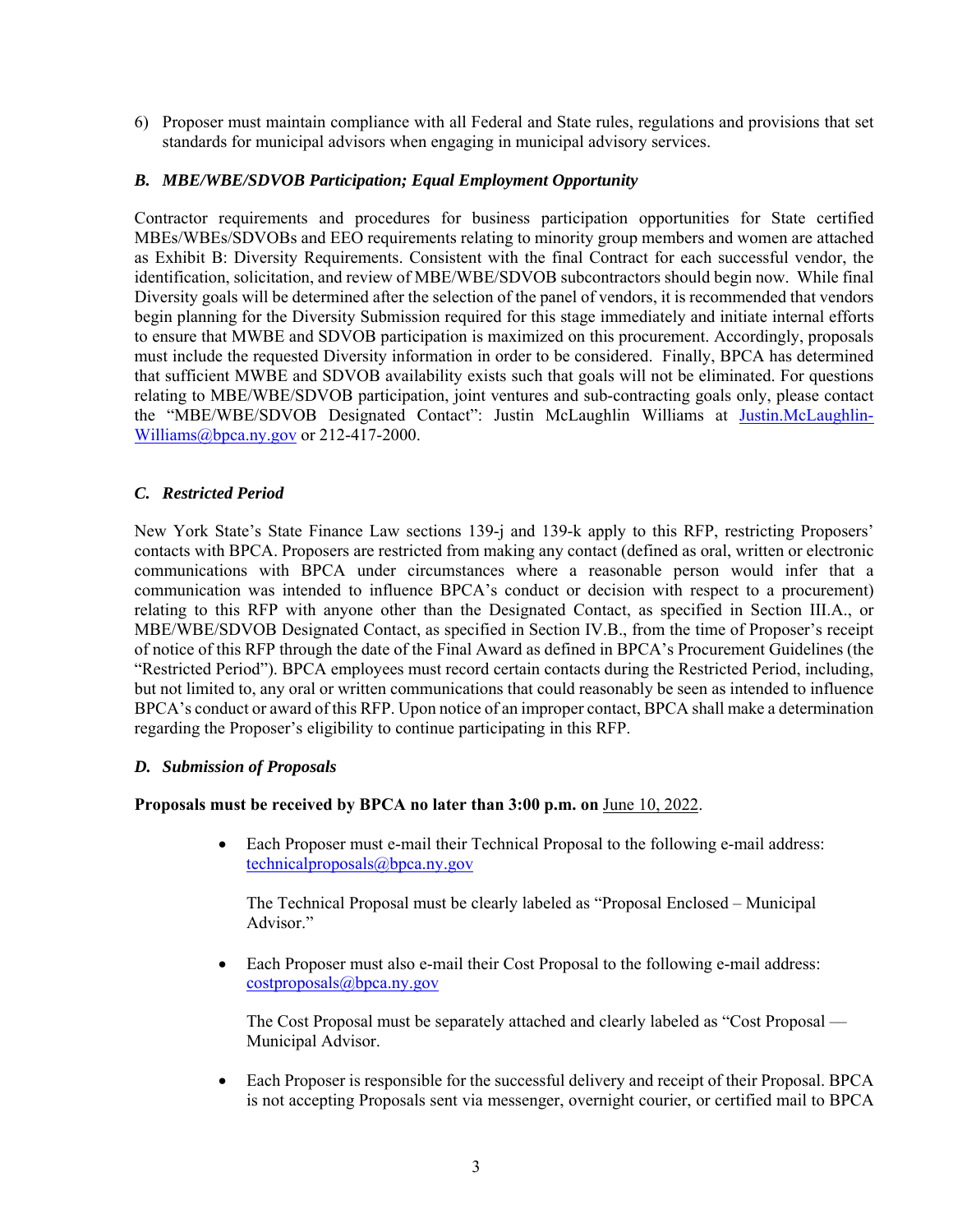offices. If a Proposer has already sent a Proposal via one of these methods, please e-mail the Proposal to the above e-mail address by the Due Date. If a Technical Proposal's file size is too large to submit by e-mail, the Proposer must make alternate electronic accommodations (e.g., linking to a file sharing website), which shall also be transmitted through technicalproposals@bpca.ny.gov. Please contact the Designated Contact prior to the Due Date in order to ensure successful transmission of the documents prior to the Due Date.

 Proposals must arrive at the time and place specified herein. Please leave ample time for submission. Late Proposals, no matter the cause of their lateness, will NOT be accepted. Hard copy or faxed Proposals will NOT be accepted. A Proposer may, after submitting a Proposal, amend its Proposal by submitting an amended Proposal, clearly labeled "Amended Proposal – Municipal Advisor," as long as the amended Proposal is submitted by the Due Date.

This likewise applies to any and all additional references to the Proposal submission method contained within the Municipal Advisor Request for Proposals document.

### **V. PROPOSAL FORMAT AND CONTENTS**

### *A. Proposal Format*

The Proposal must:

- Be in PDF or Word doc format.
- $\bullet$  Be formatted to  $8\frac{1}{2}$ " x 11" paper;
- Have numbered pages; and
- Be no longer than ten (10) single-sided pages, exclusive of the Cover Letter, Cost Proposal, and Required Attachments.

### *B. Proposal Content*

In addition to the separately sealed Cost Proposal, described in Section VIII. below, each Proposal must include the following in the order listed:

- 1) Cover Letter, signed by a person within the firm who is authorized to bind the Proposer, which includes representations that:
	- (a) Except as disclosed in the Proposal, no officer or employee of the Proposer is directly or indirectly a party to or in any other manner interested financially or otherwise in this RFP;
	- (b) Proposer satisfies all of the minimum qualification requirements in Section IV.A; and
	- (c) Proposer has reviewed BPCA's form of contract, attached as Exhibit E to this RFP, and either has no objections or has detailed their objections in an appendix to their Proposal.
- 2) Executive Summary.
- 3) Responses to the Questions as well as all of the Information Required (Sections VI.A. and B.).
- 4) Required Attachments (Section VI. C.).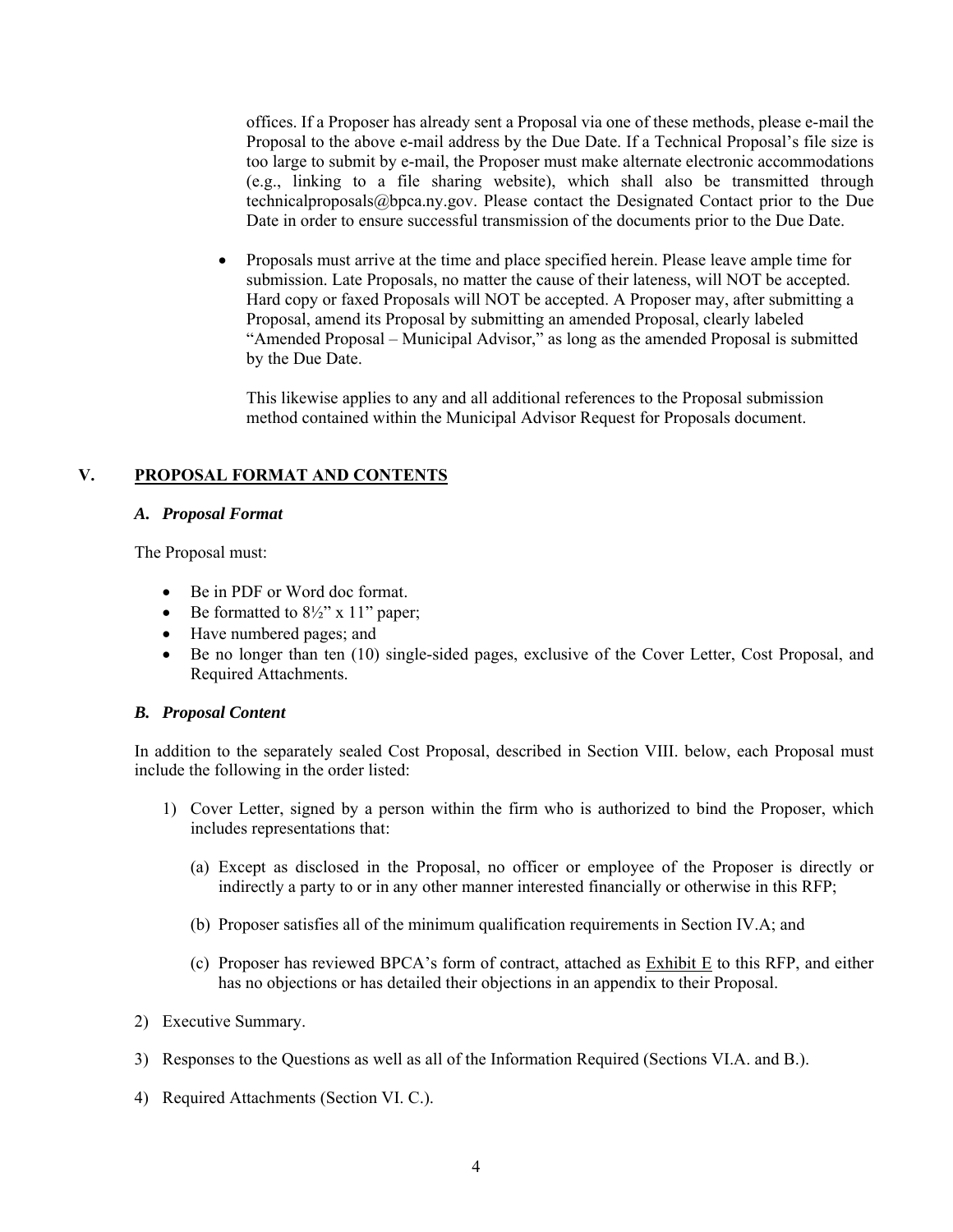**BPCA reserves the right to reject any Proposals that fail to include any required item described in this Section V. B., including Cover Letters that are unsigned or fail to include each of the above representations (including an appendix, if applicable).** 

### **VI. INFORMATION REQUIRED**

#### *A. Questions and Information Sought Relating to the Work*

- 1) Describe your firm's background, services, size, and history and its primary role in providing municipal advisory services to local governments in the State of New York, relevant to the Work.
- 2) Describe your proposed approach and methodology for providing municipal advisory services, with an emphasis on New York State public entities. Explain your leadership in driving the provision of services in partnership with the client.
- 3) Provide a recommended financing plan for the issuance of \$200 million in new bond financing. Given the Authority's existing structure, make any restructuring recommendations. Provide a justification for the recommendations based on the current financial market environment.
- 4) Describe your firm's experience and qualifications as it relates to the Work for public sector entities similar to BPCA or other New York State public entities. Highlight any particular areas of expertise that have not been addressed elsewhere in the proposal.
- 5) Describe your firm's experience or any personnel within your firm with experience as a municipal or financial advisor to BPCA, if any.
- 6) Detail your firm's experience as a municipal advisor for the issuance of municipal debt during the period from January 1, 2019 to present. For each financing please provide the following information (information should be provided in tabular form in an appendix to your Proposal labeled, "Advisory Services - Municipal Debt Issuance 2019 - Present," which will not be counted against the page limit): (a) name of issuer, (b) size and title of issue, (c) date of issue, (d) credit rating, (e) method and type of sale (negotiated or competitive, variable or fixed, new money or refunding), (f) role in investor presentations or rating agency presentations, if any, and (g) the lead advisor responsible at your firm.
- 7) List each key member of the team you intend to assign to this engagement and include for each listed individual: (a) area(s) of specialization; (b) title and/or position within your firm; (c) the services to be performed, (d) the role supporting BPCA in the Work. Outline the number of active clients being covered that are currently assigned to each team member and the expected percentage of their time available to complete the Work in the next 12 months. Provide each client name (or deal name if confidential) and expected time needed to support their requirements. This can be provided on a monthly or annual timeframe and will be used to gauge availability.
- 8) Identify the person who will be the lead project manager (the "Lead PM") and primary contact in providing services to BPCA, and any other persons who will be listed as a "key person" in any contract with BPCA. Provide a description of the expertise and qualifications of these professionals, including brief summaries of relevant experience, highlighting their State of New York experience, where applicable.
- 9) Discuss any recommendations you have regarding how BPCA markets and sells its bonds. Discuss how BPCA can expand its retail marketing efforts and any strategies you may have to expand BPCA's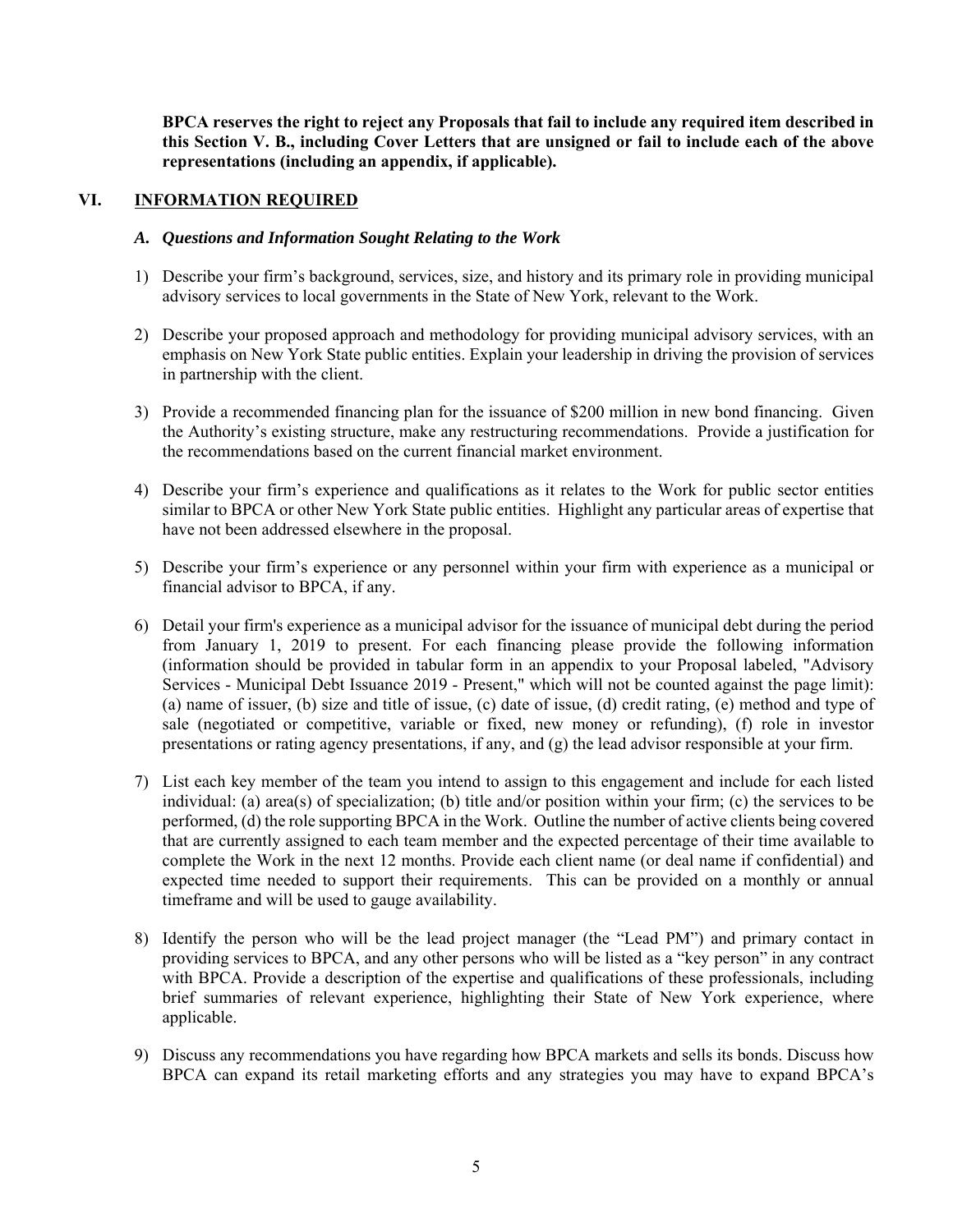institutional distributions. Recommend specific marketing approaches BPCA should employ in the short and long term to distinguish its bonds from other issuers.

- 10) Clearly identify any information in your Proposal that you believe to be confidential and exempt from FOIL, and state the reasons. Please note that this question is for informational purposes only, and BPCA will determine FOIL applicability in its sole discretion.
- 11) Describe your proposed team's experience with similar work for other public entities, with an emphasis on New York State public entities.
- 12) Clearly identify any information in your Proposal that you believe to be confidential and exempt from FOIL, and state the reasons. Please note that this question is for informational purposes only, and BPCA will determine, in its sole discretion, whether requested documents are exempt from disclosure under FOIL.
- 13) Identify any and all exceptions taken to BPCA's standard form of contract, attached as Exhibit E, explaining the reasons for such exceptions. Such exceptions must be detailed in an appendix to your Proposal labeled, "Appendix: Objections to BPCA Form of Contract." No exceptions to the Contract will be considered by BPCA after submission of the Proposals. BPCA maintains the right to reject Proposals based on non-conformance with the standard form of Contract.
- 14) Provide three (3) client references for which your firm has served as a municipal advisor during the past twenty-four (24) months, with particular emphasis on clients most similar to BPCA. For each client, describe the project, the project's date, and services performed, and provide the name, address, and telephone number for a key person at client's firm familiar with such work.

#### *B. Questions and Information Sought Relating to Proposer's Firm & Eligibility*

- 15) Within the past three (3) years, have there been any significant developments in your firm such as changes in ownership or restructuring? Do you anticipate any significant changes in the near future? If so, please describe.
- 16) How does your firm identify and manage conflicts of interest?
- 17) Are there any potential conflict of interest issues posed by your firm's performance of the Work on behalf of BPCA?
- 18) Has your firm or have any of the firm's partners/employees been disciplined or censured by any regulatory body within the last five (5) years? Has your firm and/or any of its principals, or principal subsidiaries or affiliates, been the subject of any investigation relating to the municipal securities industry or any other State or Federal organization that has oversight, regulates or licenses or is otherwise responsible for the municipal securities industry? If so, please describe the relevant facts.
- 19) Within the last five (5) years, has your firm, or a partner or employee in your firm, been involved in litigation, arbitration, disciplinary or other legal proceedings arising from the firm's municipal advisory services, management or handling of municipal securities? If so, please provide an explanation and the current status or disposition of the matter.
- 20) List any professional or personal relationships your firm's partners/employees have or may have with BPCA's Board Members and/or employees, a list of which is attached as Exhibit D.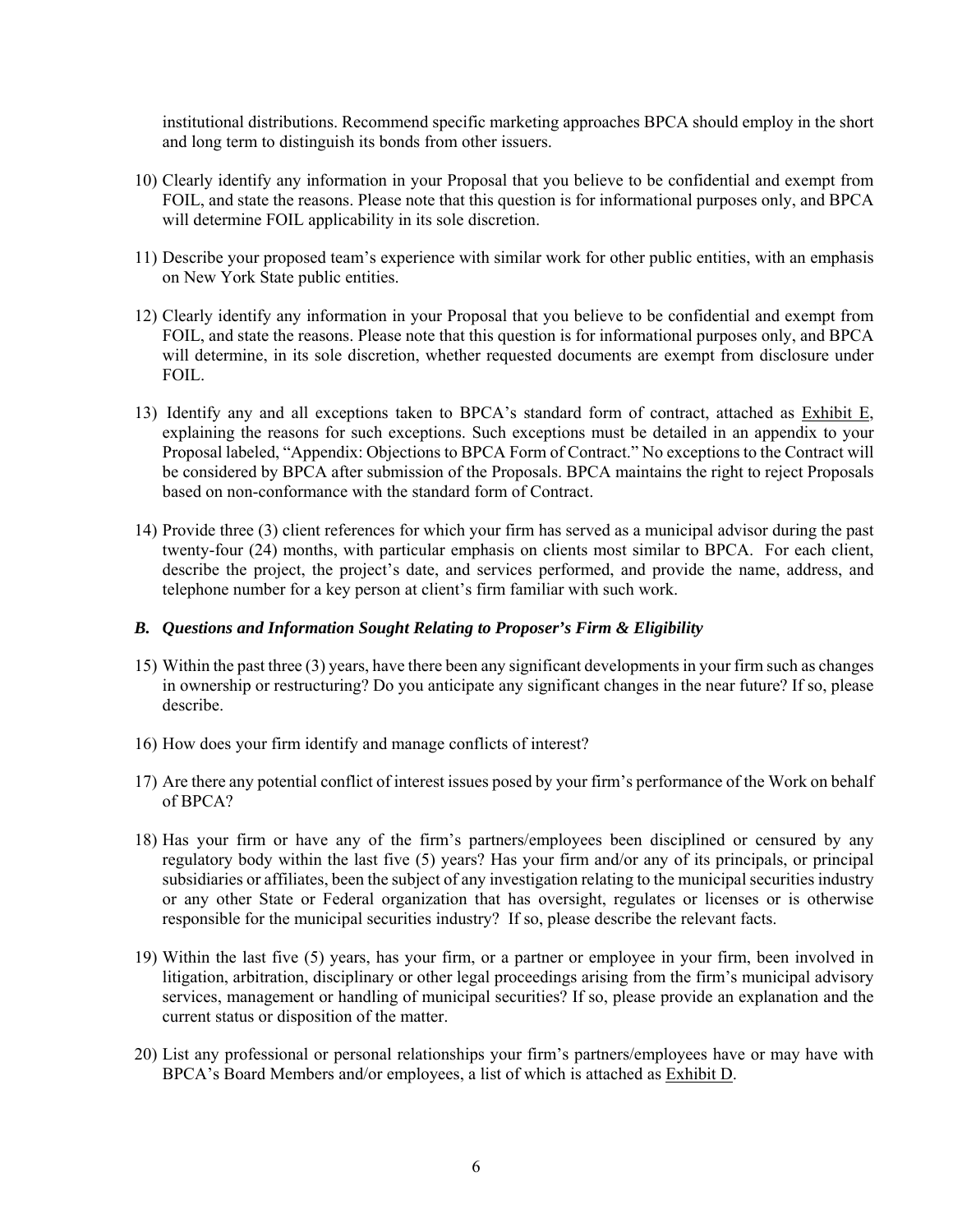- 21) If selected, will your firm assign any person to this engagement who was previously an employee of BPCA or BPCPC? If so, please: i) identify when (month and year) that person's employment at BPCA/BPCPC terminated, and ii) describe that person's involvement, if any, with matters related to this RFP during his/her employment at BPCA/BPCPC.
- 22) In the past five (5) years, have any public sector clients terminated their working relationship with your firm? If so, please provide a brief statement of the reasons. Provide the name of the client and provide a contact person, address and telephone number.

### *C. Required Attachments*

1) Mandatory Forms:

Each Proposal must include a completed copy of all "Mandatory Forms" found at: https://bpca.ny.gov/wp-content/uploads/2015/03/Mandatory-Forms.pdf. The Mandatory Forms include the following:

- a) NYS Standard Vendor Responsibility Questionnaire, notarized and signed by the individual(s) authorized to contractually bind the Proposer, indicating the signer's title/position within the firm.\*
- b) State Finance Law § 139 Form 1, signed by the individual(s) authorized to contractually bind the Proposer.\*
- c) W-9 form.
- d) Statement of Non-Collusion.
- e) MBE/WBE/SDVOB Utilization Plans. Please note that all such plans must be submitted even if Proposer is a MBE/WBE/SDVOB.

\*In addition to the copy required to be included in each bound Proposal, Proposers must additionally provide one (1) unbound, completed original, with ink signatures, of the NYS Standard Vendor Responsibility Questionnaire and SFL 139 Form 1.

- 2) Response to the question regarding the use of New York State businesses set forth in Section XII.
- 3) Completed MBE/WBE and EEO Policy Statement and Diversity Practices Questionnaire (attached as part of Exhibit D) along with any supporting information regarding Diversity Practices at the organization.
- 4) Financial Statements:

Provide a copy of your firm's most recent Audited Financial Statements (within the last year). In the event you do not have audited financials you must provide a statement to that effect with your proposal, and summary financial information for the calendar year most recently ended.

5) Acknowledgement of Addenda:

Attach a completed and signed Acknowledgement of Addenda Form, attached as Exhibit C, acknowledging receipt of all addenda to this RFP, if any, issued by BPCA before the Due Date. Addenda are posted by BPCA as necessary and can be found on the BPCA website at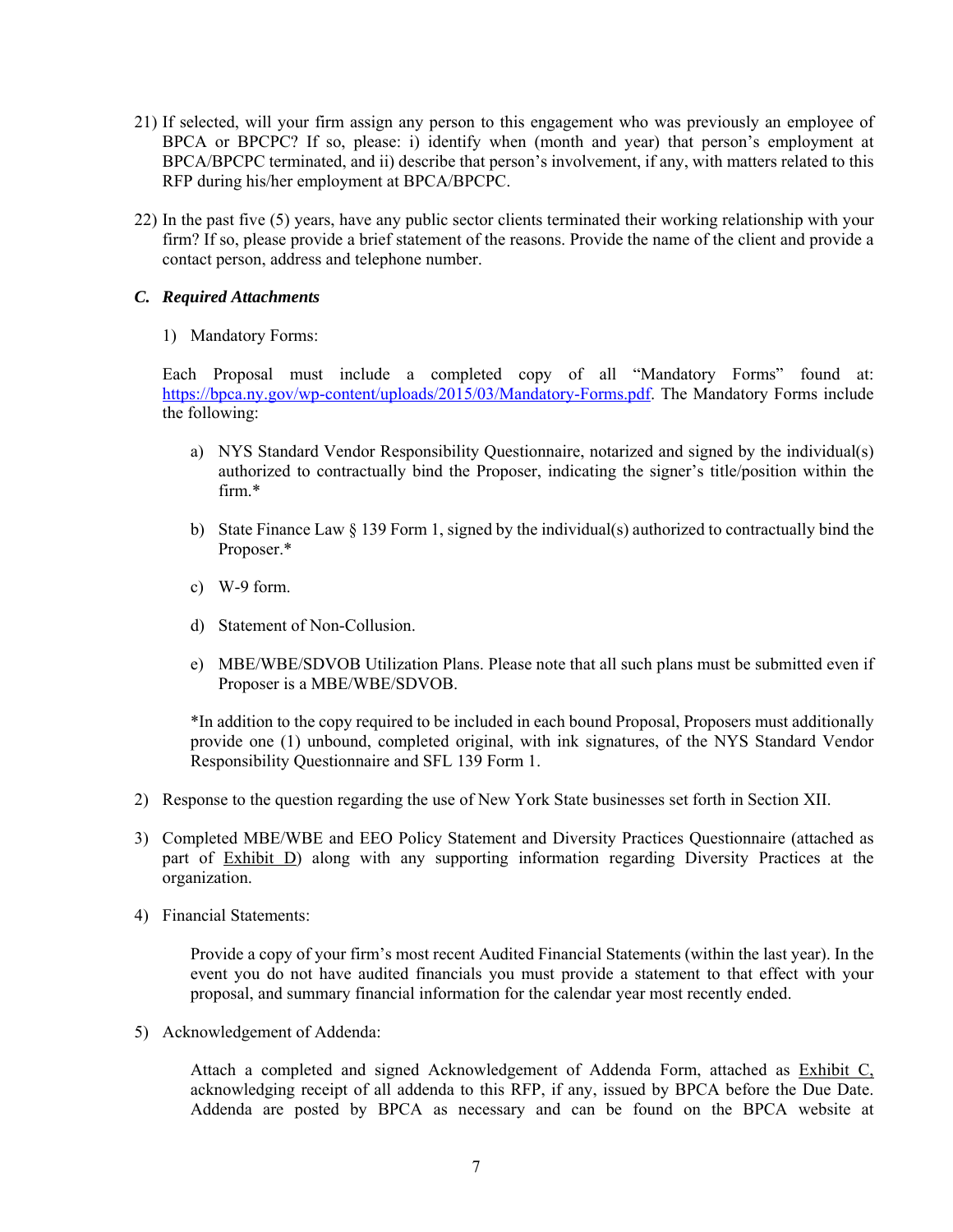www.bpca.ny.gov. It is the responsibility of each Proposer to check the BPCA website for addenda and to review addenda prior to submitting any proposal in response to this RFP.

- 6) Appendices:
	- a) Attach professional biographies for all key members of the team identified in your Proposal.
	- b) Attach the appendix labeled "Advisory Services Municipal Debt Issuance 2014 Present" as required by Section VI(A)(4).

### **VII. INSURANCE REQUIREMENTS**

### 1) General Requirements

The total cost of the required insurance listed in paragraphs 2) and 3) below, must be incorporated into the Cost Proposal. The additional insured protection afforded BPCA, BPCPC, and the State of New York must be on a primary and non-contributory basis. All policies must include a waiver of subrogation in favor of BPCA, BPCPC, and the State of New York, no policies may contain any limitations / exclusions for New York Labor Law claims, and cross liability coverage must be provided for BPCA, BPCPC, and the State of New York.

All of the carriers that provide the below required insurance must be rated "A-:VII" or better by A.M. Best and must provide direct written notice of cancellation or non-renewal to BPCA, BPCPC, and the State of New York at least 30 days before such cancellation or non-renewal is effective, except for cancellations due to non-payment of premium, in which case 10 days written notice is acceptable.

### 2) Insurance Requirements for the Selected Proposer

The selected Proposer will be required to obtain and provide proof of the types and amounts of insurance listed below: (i) as a condition precedent to the award of the contract for the Project; and (ii) continuing throughout the entire Term. The insurance policies listed below must also conform to the applicable terms of the Contract, as shown in BPCA's sample form of contract attached as Exhibit E.

- Commercial General Liability Insurance, written on ISO Form CG 00 01 or its equivalent and with no modification to the contractual liability coverage provided therein, shall be provided on an occurrence basis and limits shall not be less than:
	- o \$1,000,000 per occurrence
	- o \$2,000,000 general aggregate which must apply on a per location / per project basis
	- o \$2,000,000 products/completed operations aggregate

BPCA, BPCPC, and the State of New York must be protected as additional insureds on ISO Form CG 2010 (11/85) or its equivalent on policies held by the selected Proposer and any of its subcontractors. Securing the required limits via a combination of primary and umbrella/excess liability policies is allowed. The General Aggregate limit must apply on a per project basis on the primary General Liability policy should a combination of primary and Umbrella/Excess liability policies be utilized to secure the required total limits of coverage.

- **Workers' Compensation, Employer's Liability, and Disability Benefits** shall not be less than statutory limits, including United States Longshore and Harbor Workers Act coverage as applicable to the operations of the Proposer.
- **•** Professional Liability ("Errors & Omissions") Insurance must be maintained at a limit of not less than \$2,000,000 each claim.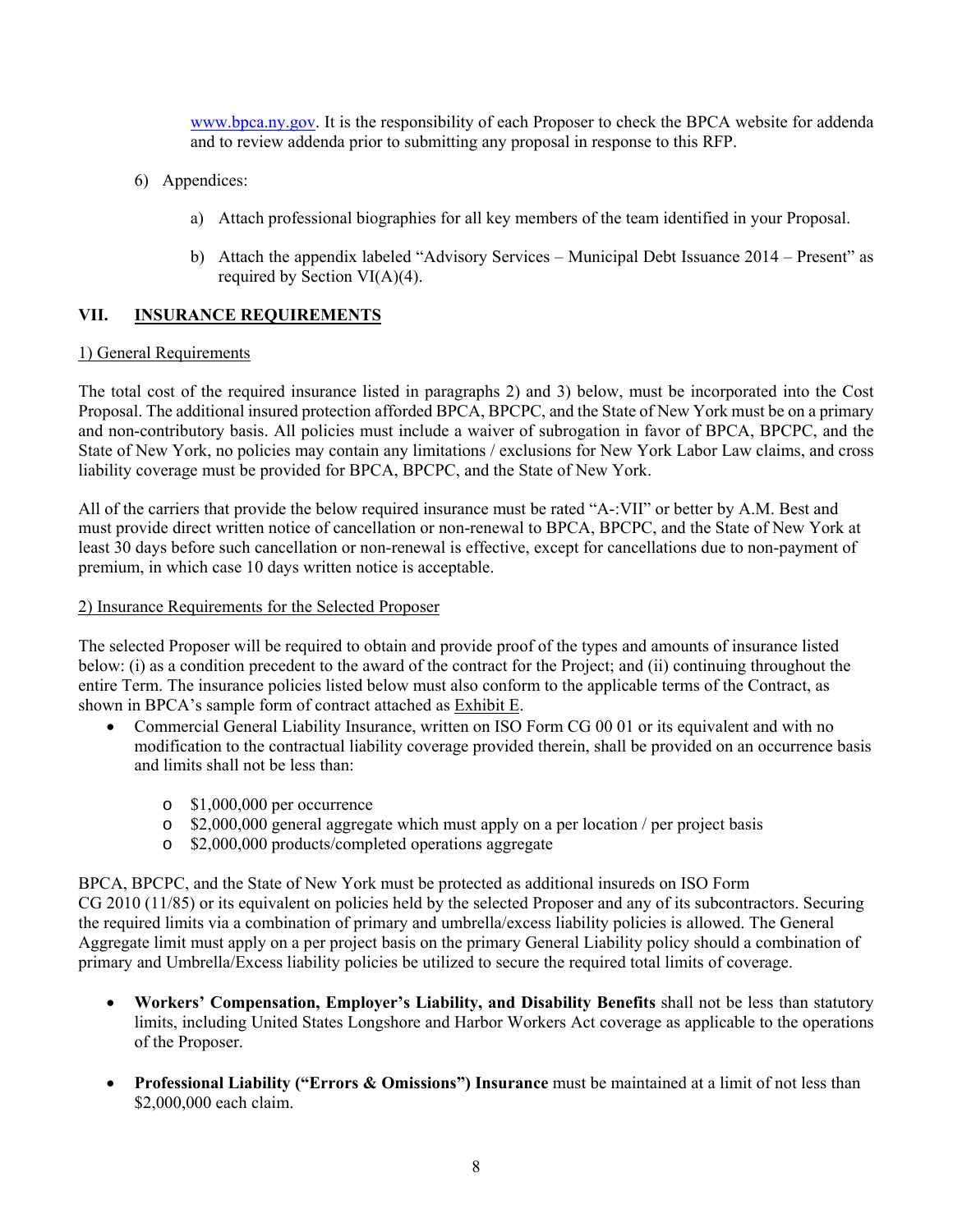### 3) Insurance Requirements for all Subcontractors

Any subcontractor(s) utilized by the selected Proposer will be required to obtain the types and amounts of insurance listed below: (i) as a condition of commencing any Work; and (ii) continuing throughout the duration of the subcontractor's Work. The insurance policies listed below must also conform to the applicable terms of the Contract, as shown in BPCA's sample form of contract attached:

- **Commercial General Liability Insurance**, written on ISO Form CG 00 01 or its equivalent and with no modification to the contractual liability coverage provided therein, shall be provided on an occurrence basis and limits shall not be less than:
	- o \$1,000,000 per occurrence
	- o \$2,000,000 general aggregate which must apply on a per location / per project basis
	- o \$2,000,000 products/completed operations aggregate

BPCA, BPCPC, and the State of New York must be protected as additional insureds on ISO Form CG 2010 (11/85) or its equivalent on policies held by all subcontractors. Securing the required limits via a combination of primary and umbrella/excess liability policies is allowed. The General Aggregate limit must apply on a per project basis on the primary General Liability policy should a combination of primary and Umbrella/Excess liability policies be utilized to secure the required total limits of coverage.

- **Automobile Liability Insurance** with a combined single limit of not less than \$1,000,000. Coverage must apply to the subcontractor's owned, hired, and non-owned vehicles and protect BPCA, BPCPC, and the State of New York as additional insured.
- **Workers' Compensation, Employer's Liability, and Disability Benefits** shall not be less than statutory limits, including United States Longshore and Harbor Workers Act coverage as applicable to the operations of the subcontractor.
- **Subcontractors will also be required to obtain all other insurances listed in Section (2) unless otherwise approved in writing by BPCA prior to commencement of any Subcontractor's work.**

### **VIII. COST PROPOSAL; FORMAT AND REQUIRED INCLUSIONS**

Each Cost Proposal must include (A) pricing for general financial advisory services on an hourly rate basis by role (or category of employee) and, if selected as the transaction IRMA, (B) pricing for services provided on a specific transaction or bond issuance on a rate-per bond (and/or note) issuance basis (total issuance amount), scaled or flat, with a maximum amount per issuance (for the avoidance of doubt an issuance will include all of the tranches associated with a complete financing structure, whether public or private or negotiated or competitive) basis. Please see subsections A and B below.

All hourly rate pricing provided in the Cost Proposal is to remain valid throughout the entire Initial Contract Term. Adjusted hourly rates may be provided for the Extension Periods; if adjusted rates are not provided in the Cost Proposal, the hourly rates provided for the Initial Contract Term in the Cost Proposal will remain in effect during the Extension Periods. The transactional service rates per bond issuance provided in the Cost Proposal shall remain the same throughout the Initial Contract Term and all Extension Periods.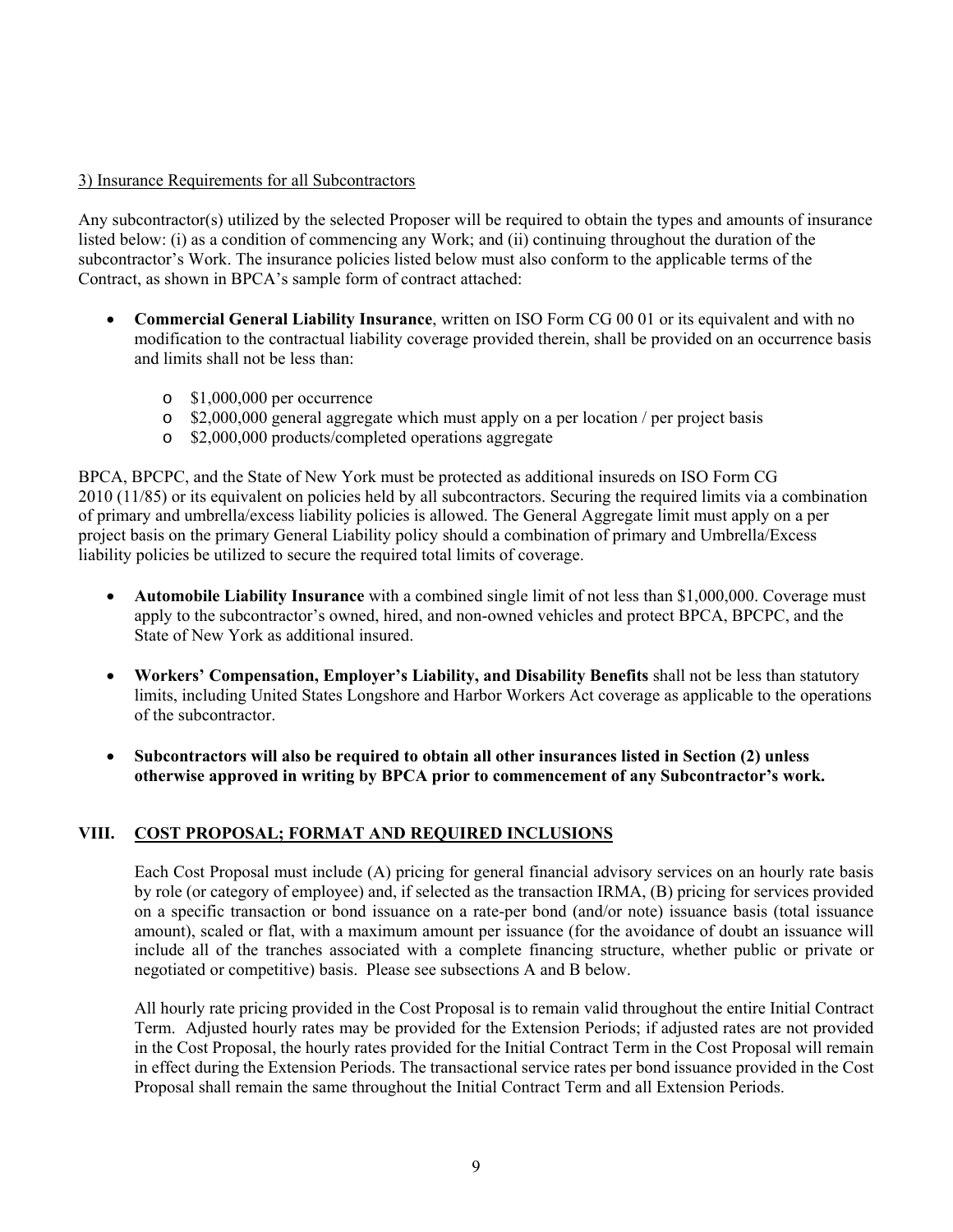Please refer to Cost Proposal submission requirements in Section IV.D.

| A. General Financial Advisory Services/Hourly Rates                                                                                                                                                                                                                                                                                                                                                                                                                        |                                   |  |  |  |  |  |
|----------------------------------------------------------------------------------------------------------------------------------------------------------------------------------------------------------------------------------------------------------------------------------------------------------------------------------------------------------------------------------------------------------------------------------------------------------------------------|-----------------------------------|--|--|--|--|--|
| Hourly rate for provision of services described in<br>Exhibit A-Scope of Work when provided for<br>general financial advice and not as part of a<br>specific transaction or bond issuance, or if not<br>otherwise covered by the rate-per-bond issuance<br>pricing set forth below in Subsection B on a<br>specific transaction or issuance.                                                                                                                               | <sup>\$</sup><br>.00/hour by role |  |  |  |  |  |
| Hourly rates are to be provided based on the role<br>(title), specifying each staff member assigned to<br>support BPCA by role. The Authority shall be<br>entitled to establish annual, monthly, or per-project<br>caps on maximum permissible hourly fees,<br>provided that such caps shall be established via<br>advance written notice to advisors where<br>applicable. Advisors shall only exceed such caps<br>upon express written authorization by the<br>Authority. |                                   |  |  |  |  |  |

| <b>B. Transactional Financial Advisory Services/Rate-per-Bonds</b>                                                                                                                                                                                                                                                                                                                                                                                                                                                                                                 |                                                                                                 |  |  |  |  |
|--------------------------------------------------------------------------------------------------------------------------------------------------------------------------------------------------------------------------------------------------------------------------------------------------------------------------------------------------------------------------------------------------------------------------------------------------------------------------------------------------------------------------------------------------------------------|-------------------------------------------------------------------------------------------------|--|--|--|--|
| Rate-per-bonds issuance for services provided as<br>part of a specific transaction or bond issuance.<br>The rate-per-bonds issuance pricing is to include<br>all of the services, as needed, outlined in items 1<br>through 31 inclusive of Exhibit A-Scope of Work.<br>At the sole election of the Authority, any or all<br>transactional services may be requested as general<br>financial advisory services and paid solely on an<br>hourly basis, as per the rates reflected in<br>subsection A above, including for a firm selected<br>as a transaction IRMA. | \$<br>.00/ bond or as scaled by level of<br>bonds issued<br>\$<br>.00 maximum per bond issuance |  |  |  |  |
| The Authority will select firms based on the best value, which will include consideration of the pricing<br>cost and structure.                                                                                                                                                                                                                                                                                                                                                                                                                                    |                                                                                                 |  |  |  |  |

Note that the Authority will not reimburse firms for out-of-pocket expenses pertaining to the fulfillment of their duties as IRMA.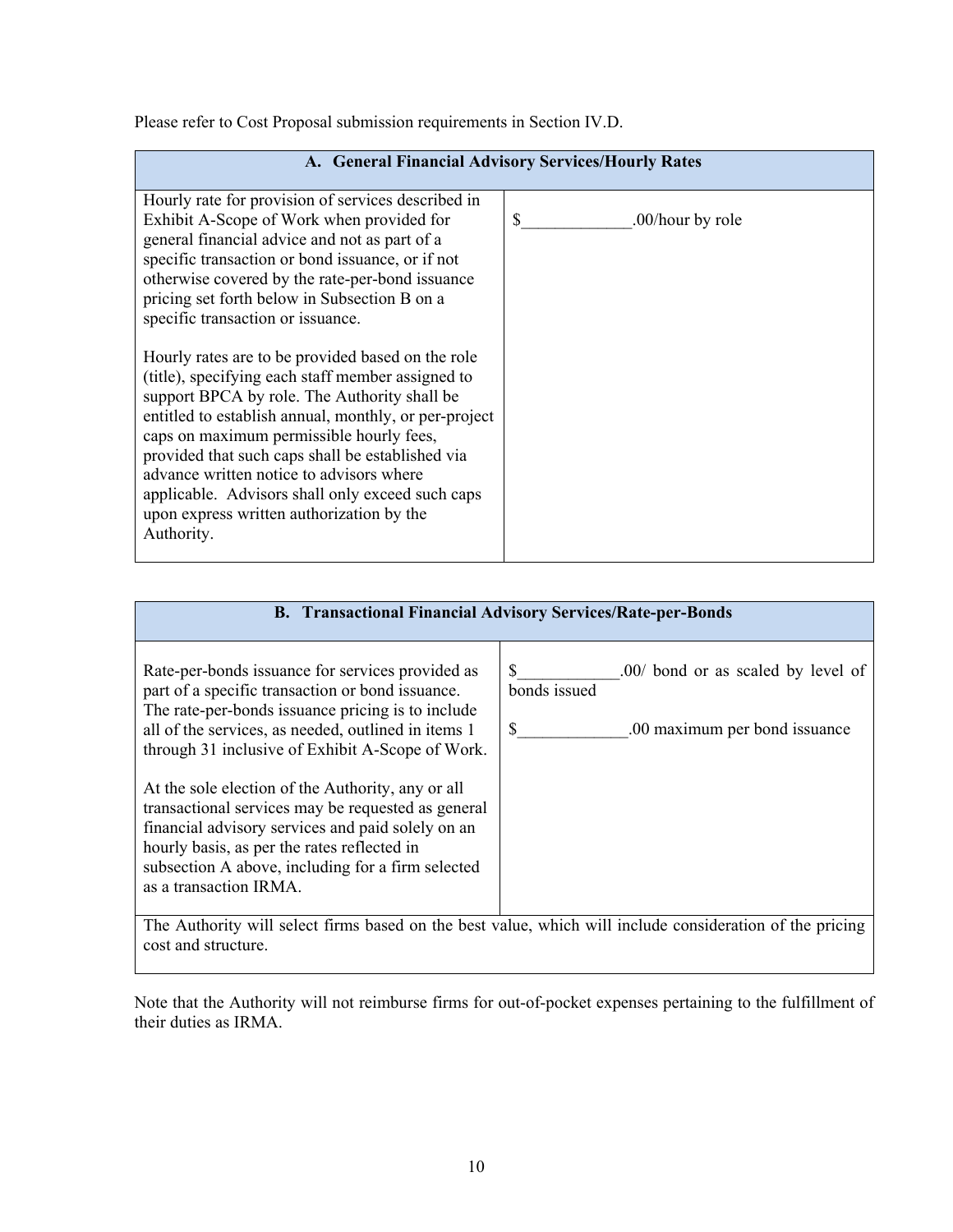### **IX. SELECTION PROCESS**

#### *A. Evaluation*

Each timely submitted Proposal will be reviewed for compliance with the form and content requirements of this RFP. A committee of BPCA employees selected by BPCA (the "Committee") will then review and evaluate the Proposals in accordance with the evaluation criteria set forth below. While only Committee members will score the evaluation criteria, the Committee may consult an outside expert for advisement on the evaluation of matters requiring technical expertise. Before final selection, BPCA must determine that the proposed selected Proposer is responsible, in accordance with applicable law and BPCA's Procurement Guidelines, which may be viewed at: http://bpca.ny.gov/public-information/.

### *B. Interviews*

BPCA reserves the right to decide whether to interview any or all of the Proposers. The Committee may conduct interviews for many reasons, including to further assess a Proposer's ability to perform the Work or provide specific services, or to seek information related to any other evaluation criteria. The proposed Lead Adviser, as well all other key personnel proposed to perform the Work, must be available to participate in the interview, whether such meetings are conducted virtually or in-person.

### *C. Evaluation Criteria for Selection Pre-Qualified Pool*

Selection for inclusion in the Pool will be based upon the following criteria:

1) Technical Evaluation:

| A) Demonstrated relevant experience with public sector entities and knowledge of BPCA  25% |  |
|--------------------------------------------------------------------------------------------|--|
|                                                                                            |  |
|                                                                                            |  |
|                                                                                            |  |
|                                                                                            |  |

2) Cost Proposal Evaluation.

### *D. Basis for Selection from the Pool*

BPCA may apply additional criteria to determine the successful Proposer for the specific project at the time a Proposer is chosen from the Pool. These criteria may include, but are not limited to, project specific considerations, negotiations, evaluation criteria, and Diversity goals. The Pool is active for five years from the Pool notification date as may be extended, as needed. Selection will be awarded to the highest technically rated Proposer whose Proposal, as may be updated upon request by BPCA related to each assignment, is determined to be responsive and in the best interests of BPCA, subject to a determination that the related Cost Proposal is fair, reasonable, and provides the best value to BPCA given the requirements of the project.

A Firm that has been selected to participate in the Pool may be considered for removal from the Pool at the sole discretion of BPCA.

### *E. Material Change*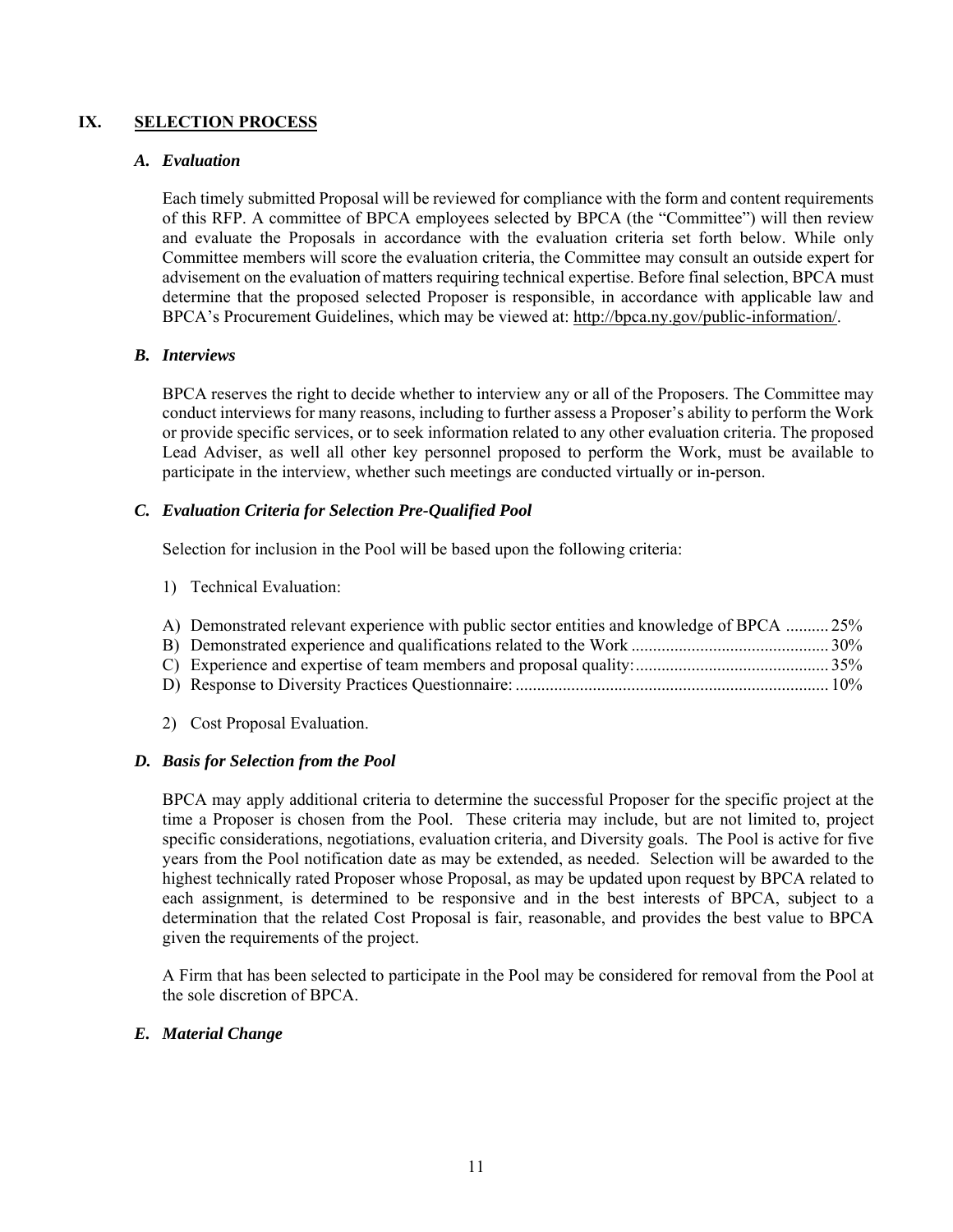All Firms selected to participate in the Pool are required to promptly notify BPCA of a consequential change in a Firm's operational and/or financial condition ("Material Change"), within three (3) weeks of occurrence, throughout the term of the Pool. Material Change includes any of the following:

- 1. An addition or removal or any staff identified in RFP Proposal;
- 2. An improvement or deterioration in the in the Proposer's commitment to offering municipal advisory services;
- 3. Any legal action brought against the Firm subsequent to the initial disclosure provided in the Proposal; and
- 4. Failure to continue to meet the minimum requirements listed under Section IV.A.

Notification of Material Changes are to be sent to:

Battery Park City Authority Office of the Chief Financial Officer 200 Liberty St., 24<sup>th</sup> floor New York, NY 10281

### **X. NON-COLLUSION**

By submitting a Proposal, each Proposer warrants and represents that any ensuing Contract has not been solicited or secured directly or indirectly in a manner contrary to the laws of the State of New York, and that said laws have not been violated and shall not be violated as they relate to the procurement or the performance of the Contract by any conduct, including the paying or giving of any fee, commission, compensation, gift, or gratuity or consideration of any kind, directly or indirectly, to any member of the board of directors, employee, officer or official of BPCA.

### **XI. IRAN DIVESTMENT ACT**

By submitting a Proposal or by assuming the responsibility of any Contract awarded hereunder, each Proposer certifies that it is not on the "Entities Determined To Be Non-Responsive Bidders/Offerers Pursuant to The New York State Iran Divestment Act of 2012" list ("Prohibited Entities List") posted on the New York State Office of General Services website at: http://www.ogs.ny.gov/about/regs/docs/ListofEntities.pdf and further certifies that it will not utilize any subcontractor/consultant that is identified on the Prohibited Entities List on this Contract. The selected Proposer agrees that should it seek to renew or extend any Contract awarded hereunder, it must provide the same certification at the time the Contract is renewed or extended. The selected Proposer also agrees that any proposed assignee of the Contract will be required to certify that it is not on the Prohibited Entities List before BPCA may approve a request for assignment of the Contract.

During the term of any Contract awarded hereunder, should BPCA receive information that a person (as defined in State Finance Law §165-a) is in violation of the above-referenced certifications, BPCA will review such information and offer the person an opportunity to respond. If the person fails to demonstrate that it has ceased its engagement in the investment activity which is in violation of the New York State Iran Divestment Act of 2012 within 90 days after the determination of such violation, then BPCA shall take such action as may be appropriate and provided for by law, rule, or contract, including, but not limited to, seeking compliance, recovering damages, or declaring the selected Proposer in default of the awarded Contract.

BPCA reserves the right to reject any request for renewal, extension, or assignment for an entity that appears on the Prohibited Entities List prior to the renewal, extension, or assignment of the Contract, and to pursue a responsibility review with the selected Proposer should it appear on the Prohibited Entities List hereafter.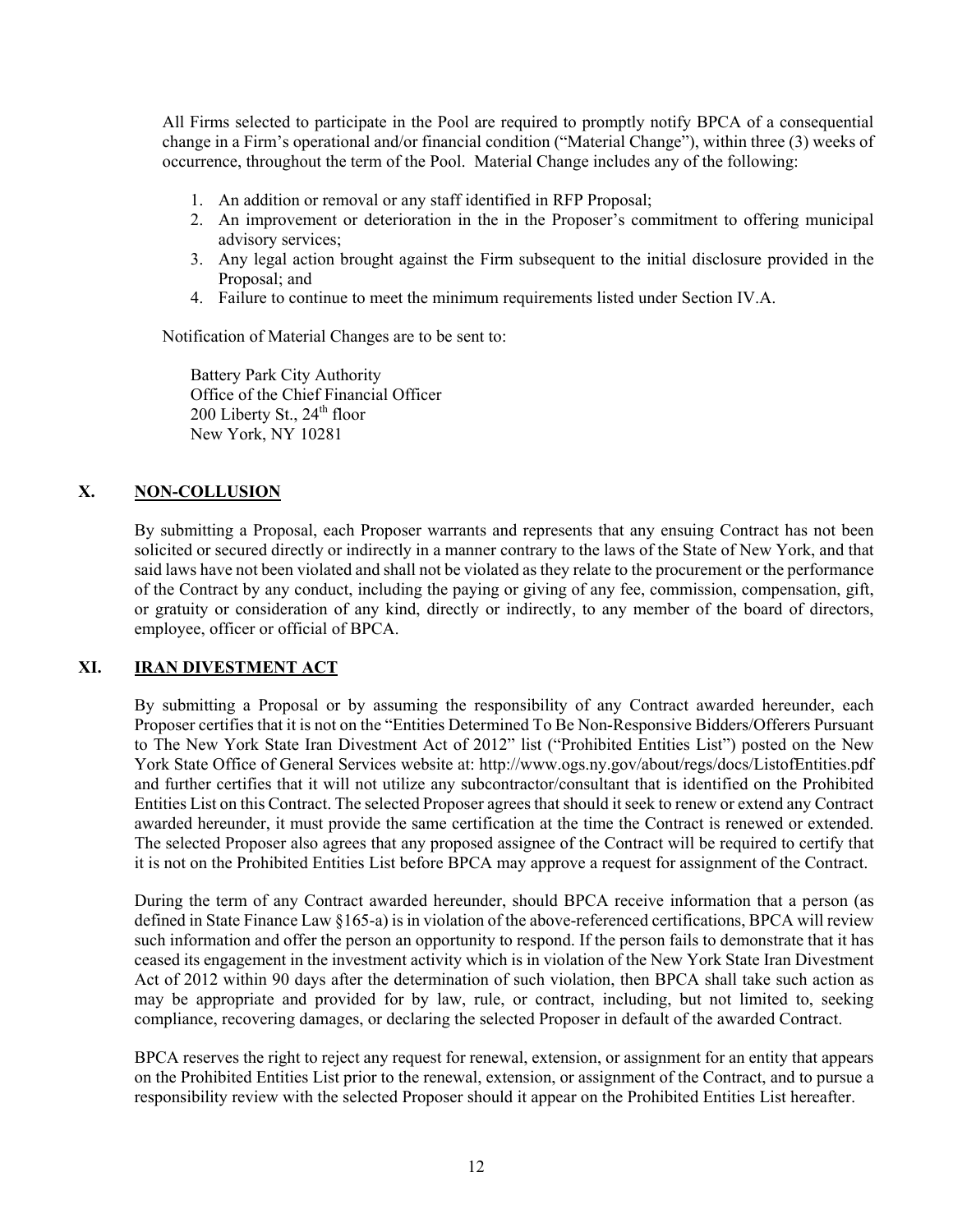### **XII. ENCOURAGING USE OF NEW YORK STATE BUSINESSES IN CONTRACT PERFORMANCE**

New York State businesses have a substantial presence in State contracts and strongly contribute to the economies of the state and the nation. In recognition of their economic activity and leadership in doing business in New York State, Proposers for this Contract for commodities, services or technology are strongly encouraged and expected to consider New York State businesses in the fulfillment of the requirements of the Contract. Such partnering may be as subcontractors, suppliers, protégés or other supporting roles.

Proposers are strongly encouraged, to the maximum extent practical and consistent with legal requirements, to use responsible and responsive New York State businesses in purchasing commodities that are of equal quality and functionality and in utilizing services and technology. Furthermore, Proposers are reminded that they must continue to utilize small, minority and women-owned businesses, consistent with current State law.

Utilizing New York State businesses in State contracts will help create more private sector jobs, rebuild New York's infrastructure, and maximize economic activity to the mutual benefit of the contractor and its New York State business partners. New York State businesses will promote the contractor's optimal performance under the Contract, thereby fully benefiting the public sector programs that are supported by associated procurements.

Public procurements can drive and improve the State's economic engine through promotion of the use of New York businesses by its contractors. The State therefore expects bidders/proposers to provide maximum assistance to New York businesses in their contracts. The potential participation by all kinds of New York businesses will deliver great value to the State and its taxpayers.

Proposers can demonstrate their commitment to the use of New York State businesses by responding to the question below. Each proposer must include a response to this question with their proposal. Please note that a "yes" response requires supporting information. If yes, identify New York State businesses that will be used and attach identifying information.

### **Will New York State businesses be used in the performance of this contract?**

**\_\_\_\_\_Yes \_\_\_\_\_No**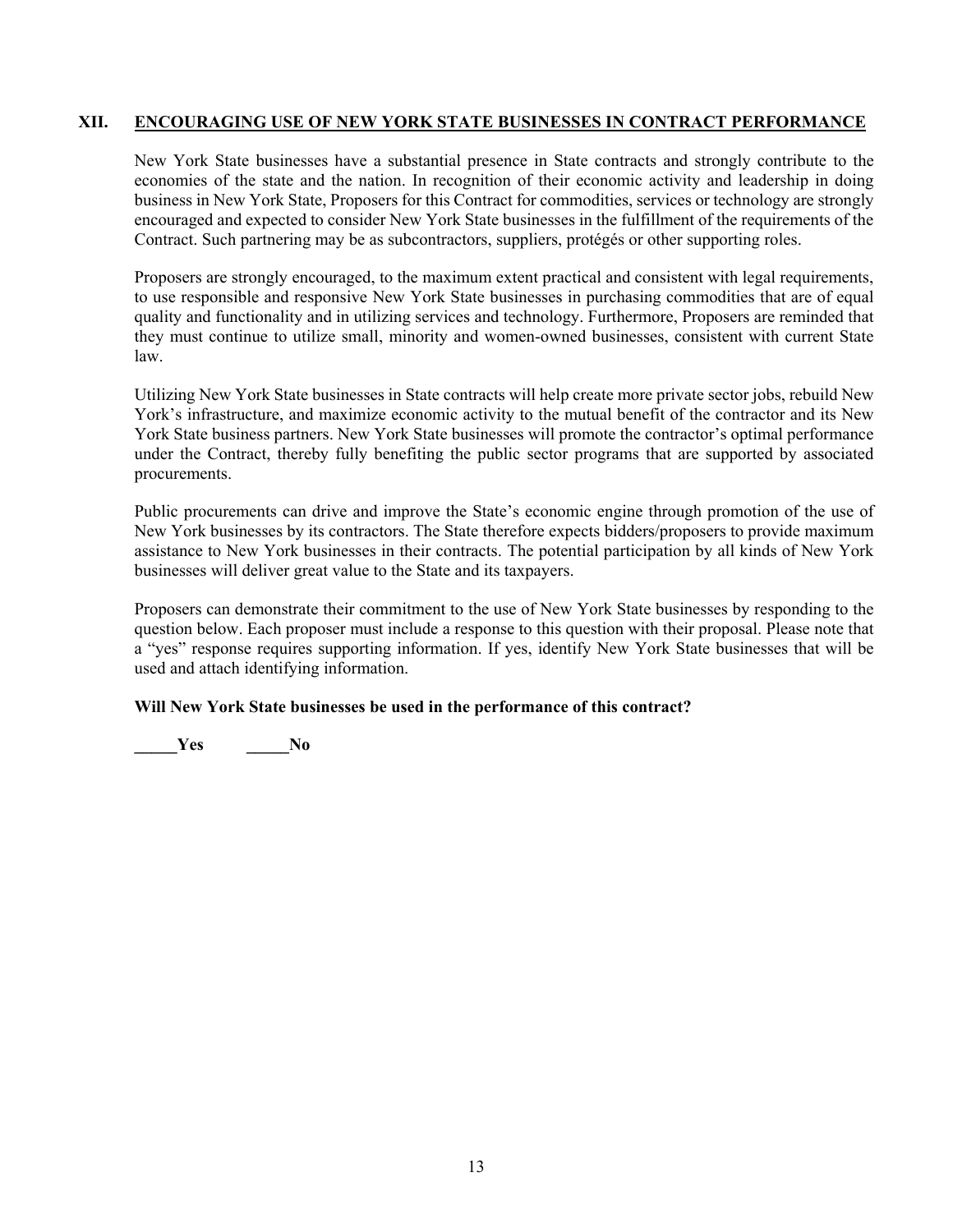### **EXHIBIT A**

#### (Scope of Work)

The services to be performed by the Consultant shall include, but not be limited to the following:

- 1. Act in the capacity of the Authority's Independent Registered Municipal Advisor (IRMA).
- 2. Assist, when selected, in structuring of each bond issue and/or other sources of funds required to finance approved capital projects.
- 3. Assist in the preparation and evaluation of requests for proposals ("RFPs") for other professional services related to bond issuance or debt management, such as underwriter RFPs. Assist in the selection of bond financing team(s), including reviewing the capabilities and financial qualifications of proposed investment bankers, underwriters, trustees, escrow agents, escrow verification agents, swap counter parties, and other professionals, as and if appropriate, including tabulating experience, qualifications, and takedown/gross spread of each respondent.
- 4. Review underwriter or other financial proposals submitted to the Authority, summarize key points and make recommendations.
- 5. Prepare a pre-pricing book, outlining details of the proposed issuance. Provide market analysis prior to and throughout the pricing period.
- 6. Assist the Authority with cost-benefit analysis of different structuring options. Provide data on comparable transactions and relevant market indices.
- 7. Review and participate in any negotiated transaction(s), including: providing financial analysis and marketing advice in connection with current and future financing plans inclusive of review or preparation of a financing schedule and distribution list; advising the Authority on bond pricings, investor and rating agencies relations and presentations; and advising, analyzing and assisting the Authority in connection with the structure and timing of financings and generally identifying and reviewing any potential issues in connection with the foregoing.
- 8. Provide independent price guidance for each maturity across a range of couponing alternatives using option adjusted spread analyses. Analyze and recommend fair pricing levels based on the Authority's historical pricings and the pricing of comparable credits in the current municipal bond market.
- 9. Coordinate pricing activities, including gathering and analyzing indicative expressions of interest, for variable rate bond offerings.
- 10. Provide an independent review of the proposed pricing and other offering terms recommended by the managing underwriter including the components of the gross spread, inclusive of the underwriter discount and other costs of issuance. Review quantitative analyses and verify cash flows performed by the bookrunning senior manager. Highlight and discuss any changes or key issues. Review and provide input to BPCA on financing issues identified by underwriters.
- 11. Assist BPCA, if required, in establishing an electronic bidding process, securing contracts for printer and verification agent, and other services as may be required.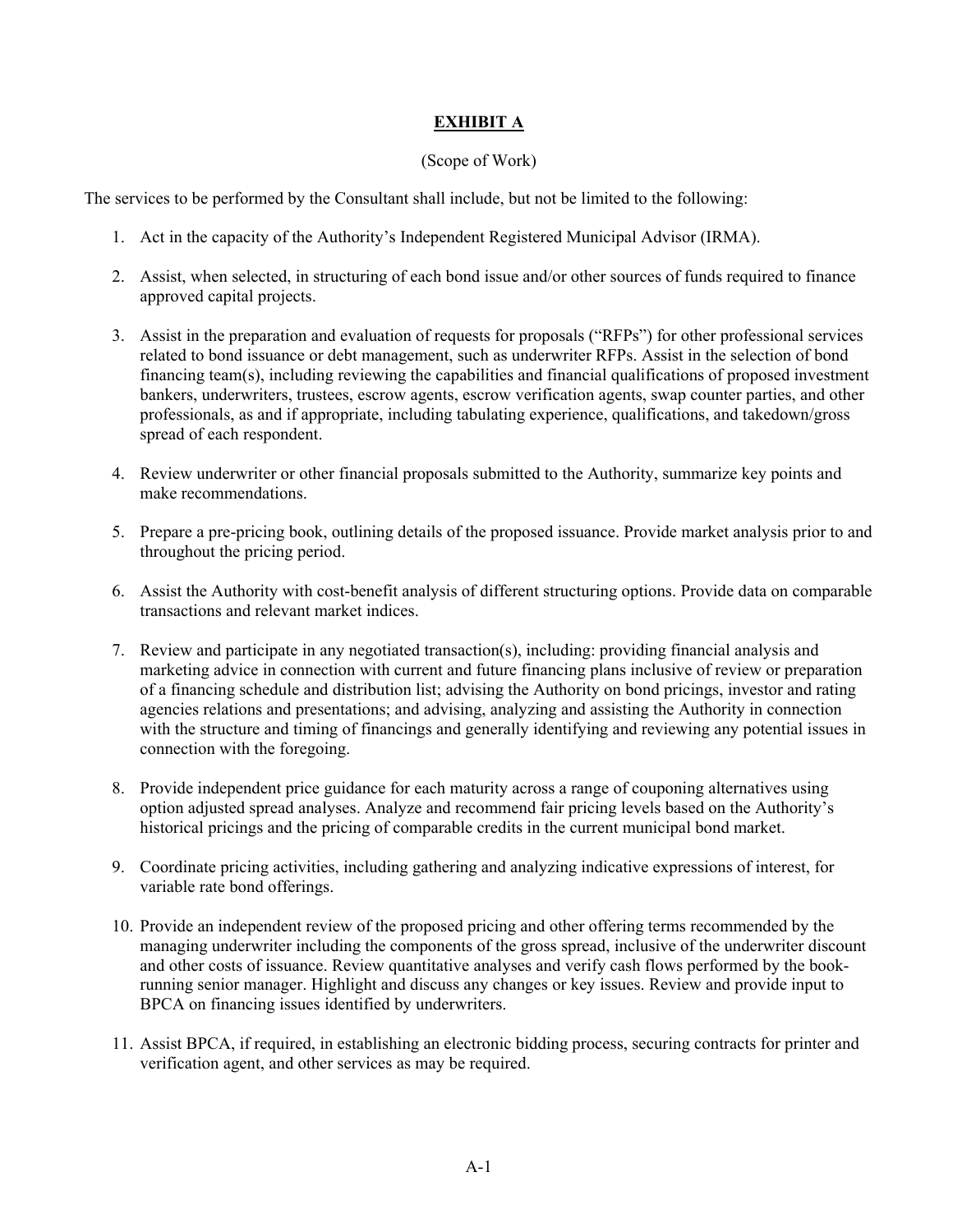- 12. Review and comment on the retail and institutional marketing plans developed by the underwriters for each bond issue, including investor roadshows. Assist, as requested, with investor outreach and marketing strategy.
- 13. Conduct or assist in refunding escrow efficiency analysis and in bidding escrows and purchasing open market securities or State & Local Government Securities ("SLGS"). Provide assistance with respect to defeasance/escrow accounts, bond redemptions and prepayments, including reconciliation of cash requirements.
- 14. Work cooperatively and effectively with Authority personnel, external legal counsel and real estate advisors, including attendance at working groups and other meetings, as well as communications with rating agencies and federal, state and local agencies, entities and officials, as and when needed.
- 15. Solicit, or assist in the solicitation of, one or more credit ratings on behalf of the Authority, in coordination with the underwriter, with matters pertaining to the Issuer's credit ratings.
- 16. Review and comment on all bond and security documents prepared by bond and underwriter counsel.
- 17. Assist in implementing competitive financings. Competitive financings may be stand- alone or part of a larger negotiated bond sale. Proposer's responsibilities in this respect shall include but not be limited to the following:
	- a. Prepare notice of sale, and any supplements,
	- b. Prepare bid forms,
	- c. Establish bid procedures and specifications,
	- d. Arrange electronic bidding logistics, if needed,
	- e. Verify winning bids,
	- f. Prepare of cash flows,
	- g. Assist with closing memo logistics,
	- h. Provide certificate(s) for closing.
- 18. Provide the Authority with weekly updates to summarize issuance status, key open items, and next steps.
- 19. Provide advice and assistance with variable rate debt facilities and vehicles such as Letters of Credit and Stand-by Bond Purchase Agreements, Floating Rate Notes, and bank loans.
- 20. Participate in preliminary official statement/offering circular preparation and final official statement/offering circular sessions where and when held.
- 21. Provide guidance and assistance with investor and rating agency inquiries, meetings, and presentations. Prepare power point presentations of pertinent operating and financial information or other matters to effectively present updates or respond to inquiries, as requested.
- 22. Review and provide perspective and insight on underwriter reports; review findings with the Authority.
- 23. Review investment guidelines and recommend improvements. Advise the Authority on debt service payment and debt reserve funds.
- 24. Upon request, make periodic written and/or oral reports to the Authority's Board with respect to the Authority's current, proposed and prospective positions.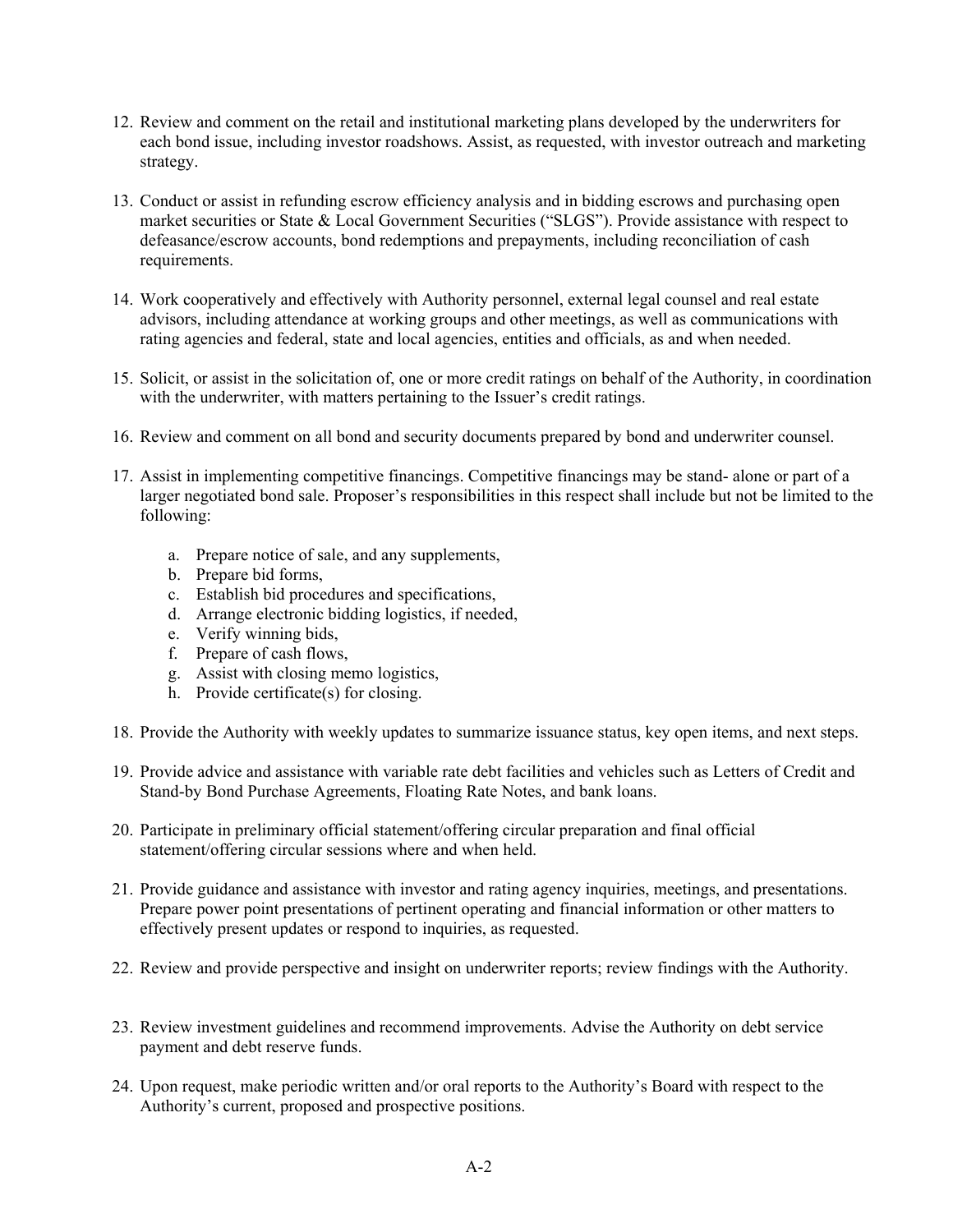- 25. Assist in evaluating the bond structure and financial implications of the Authority's interest rate derivative agreements and provide financial structuring guidance and recommendations.
- 26. Make recommendations to the Authority as to liability management and the Authority's outstanding debt, including advice and assistance with respect to defining objectives, performing valuation analyses, structuring, planning, and negotiation.
- 27. Provide advice to the Authority on all other relevant issues that may arise in connection with the existing or prospective debt position.
- 28. For any project on which the Consultant has been engaged by the Authority, generally and proactively identifying and evaluating any issues or potential issues and reviewing and advising the Authority on same.
- 29. Prepare and provide an IRMA Closing Memo for closings as required and/or as requested by the Authority. Steps to be taken include:
	- a. Evaluate finance team performance and bond sale results
	- b. Provide certificate(s) for closing with respect to the bond sale.
	- c. Review all numbers in closing documents for accuracy
	- d. Summarize the issuance, including a follow-up analysis of the sale and final terms, and a summary of retail order information, as well as contributions made by each underwriter.
- 30. Monitor post-sale trading volume and spreads including an analysis of MSRB trade data showing variances between public issue price and other trades made shortly after the original sale. Provide a summary of notable secondary market trades that occur between pricing and closing, provide commentary, and recommend if any follow-up by the Issuers is warranted based on the data.
- 31. Perform additional services as needed from time to time including, but not limited to, special projects upon the request of the Issuers and/or other related advisory activities, as requested.
- 32. Monitor, on an ongoing basis, the Authority's debt positions and make recommendations as to changes that should be made to these positions, as needed. Examine current debt issues and make refunding recommendations for bonds that produce sufficient economic benefit. Evaluate third party refunding proposals and participate in meetings and calls.
- 33. Provide advice regarding the financial impact of laws and regulations affecting the Authority, including the New York State Finance Law.
- 34. Assist in developing bonds and debt policies and procedures.
- 35. Maintain financial debt coverage forecasting models, provide annual debt service forecasting, and assist in determining the annual debt service budget.
- 36. Keep the Authority informed as to new/innovative financing mechanisms or municipal finance regulator changes, and any federal initiatives that might serve as alternative funding sources.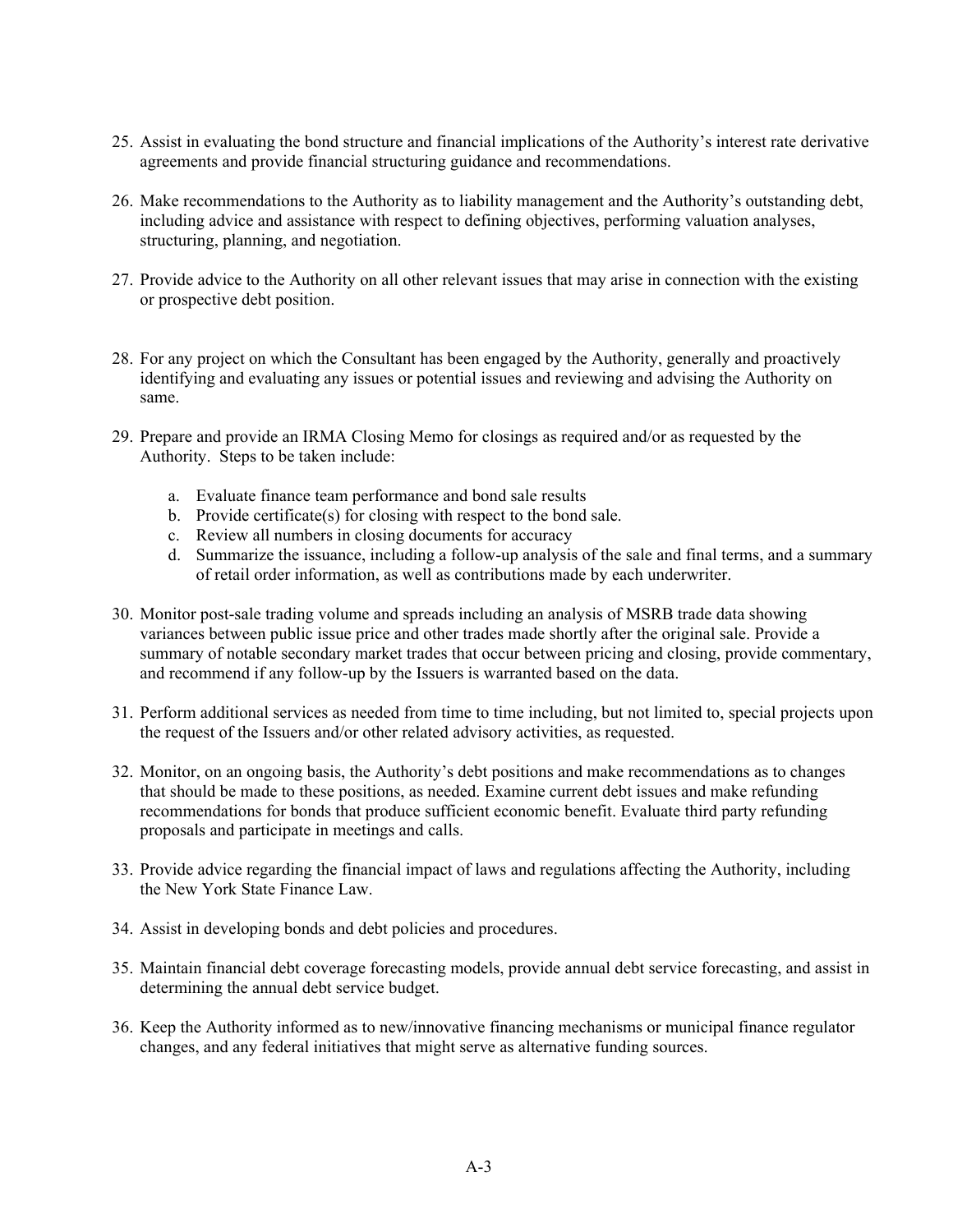### **EXHIBIT B**

#### **(**Diversity Requirements**)**

### **MBE/WBE/SDVOB REQUIREMENTS, MBE/WBE & EEO POLICY STATEMENT AND DIVERSITY PRACTICES QUESTIONNAIRE**

### **CONTRACTOR REQUIREMENTS AND PROCEDURES FOR PARTICIPATION BY NEW YORK STATE-CERTIFIED MBEs/WBEs/SDVOBs AND EQUAL EMPLOYMENT OPPORTUNITIES FOR MINORITY GROUP MEMBERS AND WOMEN**

### **NEW YORK STATE LAW**

Pursuant to New York State Executive Law Article 15-A and Parts 140-145 of Title 5 of the New York Codes, Rules and Regulations BPCA is required to promote opportunities for the maximum feasible participation of New York State-certified MBEs/WBEs (collectively, "MWBE(s)") and the employment of minority group members and women in the performance of BPCA contracts. Pursuant to New York State Executive Law Article 17-B and 9 NYCRR §252, BPCA recognizes its obligation under the law to promote opportunities for maximum feasible participation of certified SDVOBs.

### **Business Participation Opportunities for MWBEs**

For purposes of this solicitation, BPCA will establish MWBE participation goals, based on the current availability of MWBEs at the time the final RFP is issued. Below is the estimated goal distribution. Vendors are not required to submit a Utilization Plan or designate goal distributions at this time. However, please note that there is a required Diversity section for all proposals that is evaluated as part of the selection process; requirements for that section can be found in the "Evaluation and Selection" section below.

### **Overall goal for total MWBE participation: Estimated at 30%**

### **NYS-Certified Minority-Owned Business ("MBE") Participation: To be determined**

### **NYS-Certified Women-Owned Business ("WBE") Participation: To be determined**

A contractor ("Contractor") on any contract resulting from this procurement ("Contract") must document its good faith efforts to provide meaningful participation by MWBEs as subcontractors and suppliers in the performance of the Contract. To that end, by submitting a response to this RFP, the Proposer agrees that BPCA may withhold payment pursuant to any Contract awarded as a result of this RFP pending receipt of the required MWBE documentation. The directory of MWBEs can be viewed at: https://ny.newnycontracts.com. For guidance on how BPCA will evaluate a Contractor's "good faith efforts," refer to 5 NYCRR § 142.8.

The successful Proposer will be required to submit M/WBE Contractor Compliance & Payment Reports through the New York State Contract System as requested, or in a different digital or non-digital as agreed to by both parties over the term of the Contract. Notwithstanding, accurately documenting and the timely reporting of progress made toward achievement of the MWBE and SDVOB participation goals of the Contract is the responsibility of the Proposer.

The Proposer understands that only sums paid to MWBEs for the performance of a commercially useful function, as that term is defined in 5 NYCRR § 140.1, may be applied towards the achievement of the applicable MWBE participation goal. The portion of a contract with an MWBE serving as a broker that shall be deemed to represent the commercially useful function performed by the MWBE shall be 25 percent of the total value of the contract.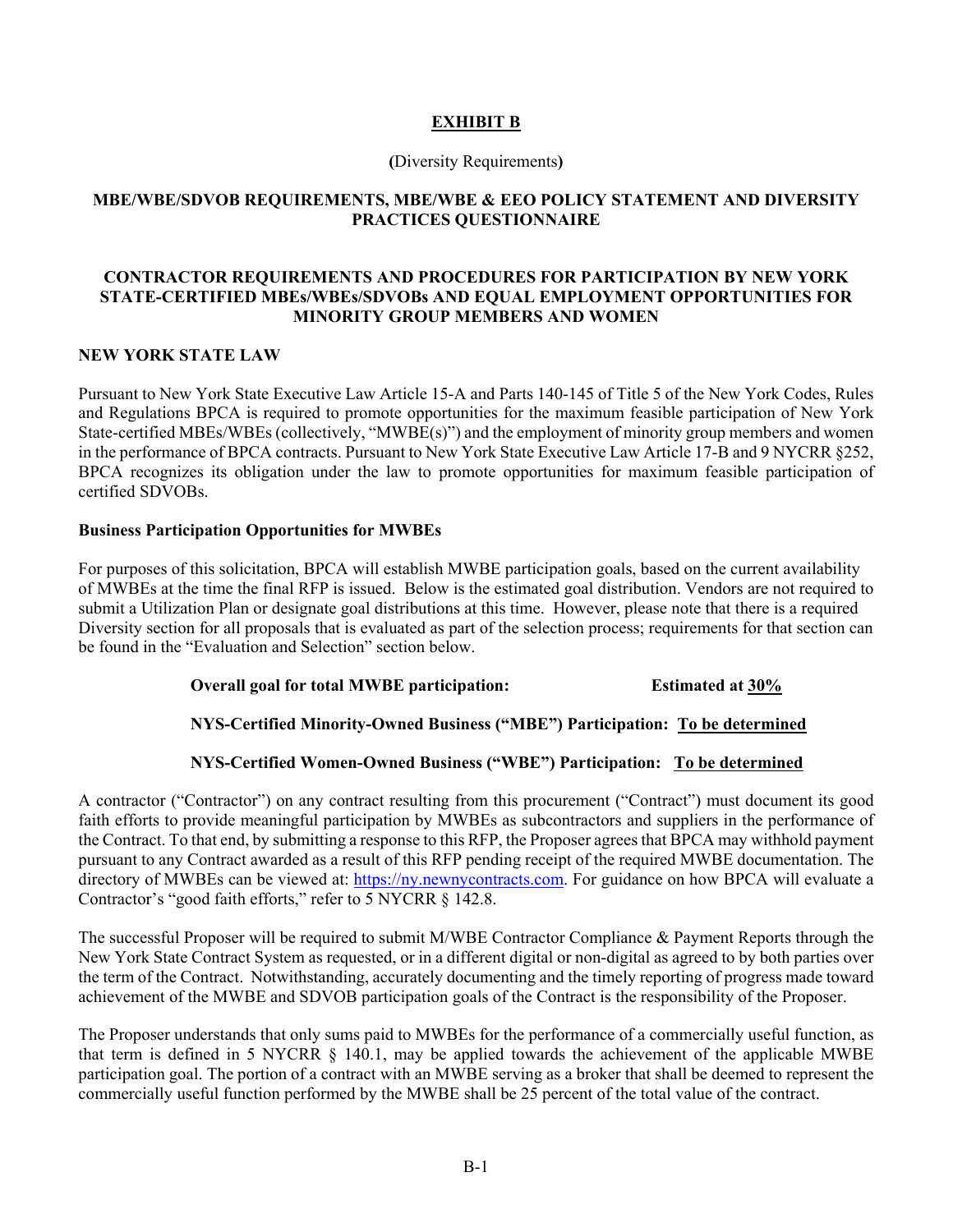In accordance with 5 NYCRR  $\S$  142.13, the Proposer further acknowledges that if it is found to have willfully and intentionally failed to comply with the MWBE participation goals set forth in a Contract resulting from this RFQ, such finding constitutes a breach of contract and BPCA may withhold or collect payment or other equitable remedies from Proposer of a total amount up to and including the value of liquidated damages as calculated below.

Such liquidated damages shall be calculated as an amount equaling the difference between: (1) all sums identified for payment to MWBEs had the Contractor achieved the contractual MWBE goals; and (2) all sums actually paid to MWBEs for work performed or materials supplied under the Contract.

By submitting a bid or proposal, a Proposer agrees to demonstrate its good faith efforts to achieve the applicable MWBE participation goals by submitting evidence thereof through the New York State Contract System ("NYSCS"), which can be viewed at https://ny.newnycontracts.com, provided, however, that a Proposer may arrange to provide such evidence via a non-electronic method by contacting Justin McLaughlin Williams at justin.mclaughlinwilliams@bpca.ny.gov or 212-417-2337. Please note that the NYSCS is a one-stop solution for all of your MBE/WBE and Article 15-A contract requirements. For additional information on the use of the NYSCS to meet the Proposer's MBE/WBE requirements, please see the attached MBE/WBE guidance from the New York State Division of Minority and Women's Business Development, "Your MWBE Utilization and Reporting Responsibilities Under Article 15-A.".

Additionally, a Proposer will be required to submit the following documents and information as evidence of compliance with the foregoing:

- A. An MWBE Utilization Plan with their bid or proposal. Any modifications or changes to an accepted MWBE Utilization Plan after the Contract award and during the term of the Contract must be reported on a revised MWBE Utilization Plan and submitted to BPCA for review and approval.
- B. BPCA will review the submitted MWBE Utilization Plan and advise the selected Proposer of BPCA acceptance or issue a notice of deficiency within 30 days of award or receipt of any revision that is uploaded electronically into the New York State Contract System or via an alternate method of submission agreed to by both parties.
- C. If a notice of deficiency is issued, the Proposer will be required to respond to the notice of deficiency within seven (7) business days of receipt by submitting to Justin McLaughlin Williams at BPCA, by email at justin.mclaughlin-williams@bpca.ny.gov, a written remedy in response to the notice of deficiency. If the written remedy that is submitted is not timely or is found by BPCA to be inadequate, BPCA shall notify the Proposer and direct the Proposer to submit, within five (5) business days, a request for a partial or total waiver of MWBE participation goals. Failure to file the waiver form in a timely manner may be grounds for disqualification of the bid or proposal.
- D. BPCA may disqualify a Proposer as being non-responsive under the following circumstances:
	- 1) If a Proposer fails to submit an MWBE Utilization Plan;
	- 2) If a Proposer fails to submit a written remedy to a notice of deficiency;
	- 3) If a Proposer fails to submit a request for waiver; or
	- 4) If BPCA determines that the Proposer has failed to document good faith efforts.

The successful Proposer will be required to attempt to utilize, in good faith, any MBE or WBE identified within its MWBE Utilization Plan, during the performance of the Contract. Requests for a partial or total waiver of established goal requirements made subsequent to Contract Award may be made at any time during the term of the Contract to BPCA, but must be made no later than prior to the submission of a request for final payment on the Contract.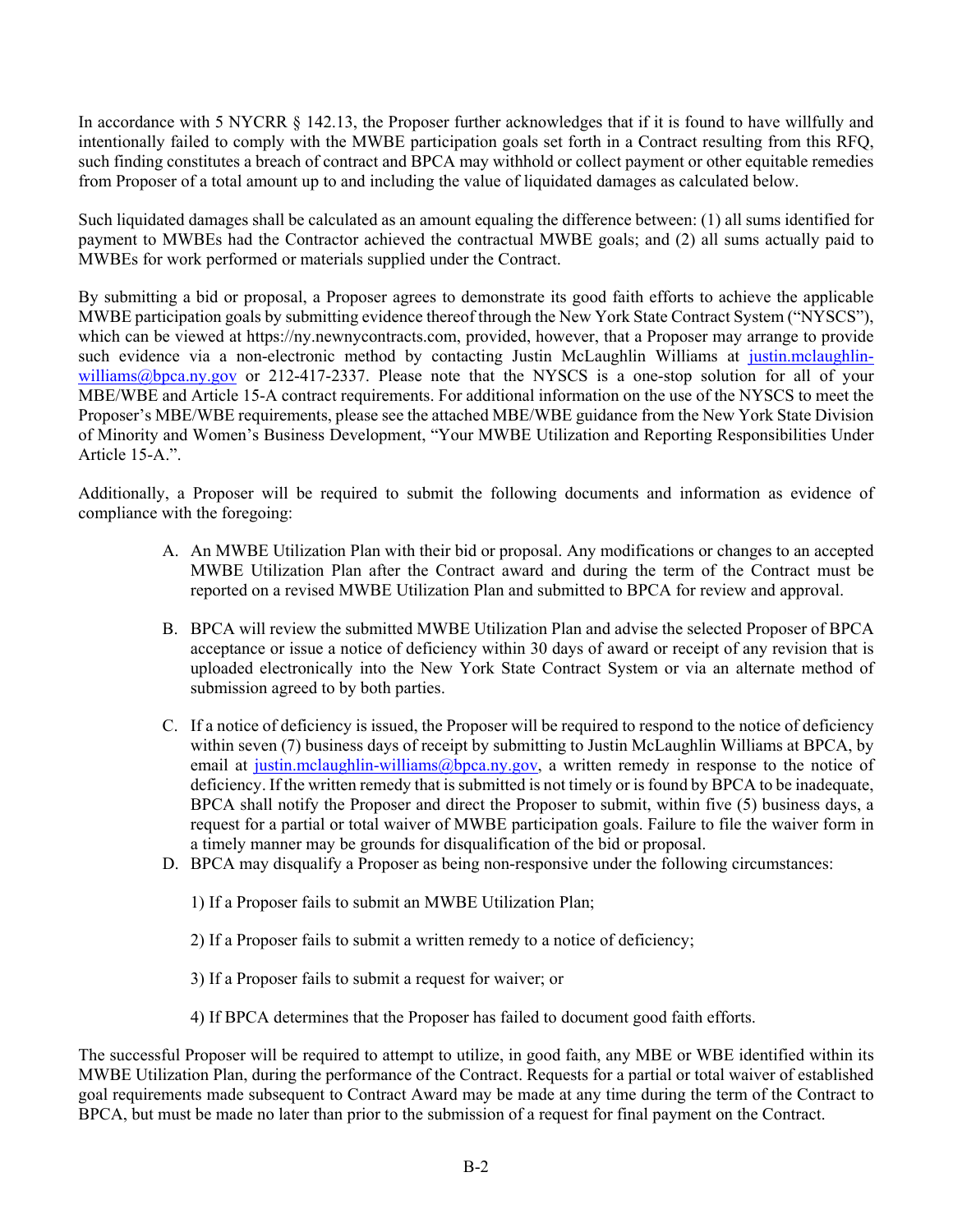The successful Proposer will be required to submit a quarterly M/WBE Contractor Compliance & Payment Report to BPCA, by the 10<sup>th</sup> day following each end of quarter over the term of the Contract documenting the progress made toward achievement of the MWBE goals of the Contract.

### **Business Participation Opportunities for SDVOBs**

**For purposes of this solicitation, BPCA will establish the** SDVOB participation goals after selection of the next round of candidates and prior to selection of the panel. A Proposer must document good faith efforts to provide meaningful participation by SDVOBs as subcontractors or suppliers in the performance of the Contract and Proposer agrees that BPCA may withhold payment pending receipt of the required SDVOB documentation. The directory of New York State Certified SDVOBs can be viewed at: http://www.ogs.ny.gov/Core/docs/CertifiedNYS\_SDVOB.pdf. For guidance on how BPCA will determine a Contractor's "good faith efforts," refer to 9 NYCRR §252.2(f)(2).

In accordance with 9 NYCRR  $\S252.2(s)$ , the Proposer acknowledges that if it is found to have willfully and intentionally failed to comply with the SDVOB participation goals set forth in the Contract, such finding constitutes a breach of Contract and Contractor shall be liable for damages as specified in the Contract.

Such damages shall be calculated based on the actual cost incurred by BPCA related to BPCA's expenses for personnel, supplies and overhead related to establishing, monitoring and reviewing certified SDVOB programmatic goals.

- A. Additionally, a Proposer agrees to submit a Utilization Plan with their bid or Proposal as evidence of compliance with the foregoing. Any modifications or changes to the Utilization Plan after the Contract award and during the term of the Contract must be reported on a revised Utilization Plan and submitted to BPCA.
- B. BPCA will review the submitted Utilization Plan and advise the Proposer of BPCA's acceptance or issue a notice of deficiency within 30 days of receipt.
- C. If a notice of deficiency is issued, Proposer agrees that it shall respond to the notice of deficiency within seven (7) business days of receipt by submitting to Justin McLaughlin Williams at BPCA, by email at justin.mclaughlin-williams@bpca.ny.gov, a written remedy in response to the notice of deficiency. If the written remedy that is submitted is not timely or is found by BPCA to be inadequate, BPCA shall notify the Proposer and direct the Proposer to submit, within five (5) business days, a request for a partial or total waiver of SDVOB participation goals. Failure to file the waiver form in a timely manner may be grounds for disqualification of the bid or Proposal.
- D. BPCA may disqualify a Proposer as being non-responsive under the following circumstances:
	- 1) If a Proposer fails to submit a Utilization Plan;
	- 2) If a Proposer fails to submit a written remedy to a notice of deficiency;
	- 3) If a Proposer fails to submit a request for waiver; or
	- 4) If BPCA determines that the Proposer has failed to document good faith efforts.

The successful Proposer shall attempt to utilize, in good faith, any SDVOB identified within its Utilization Plan, during the performance of the Contract. Requests for a partial or total waiver of established goal requirements made subsequent to the Contract award may be made at any time during the term of the Contract to BPCA, but must be made no later than prior to the submission of a request for final payment on the Contract.

The successful Proposer is required to submit a Contractor's SDVOB Contractor Compliance & Payment Report to BPCA on a monthly basis over the term of the Contract documenting the progress made toward achievement of the SDVOB goals of the Contract.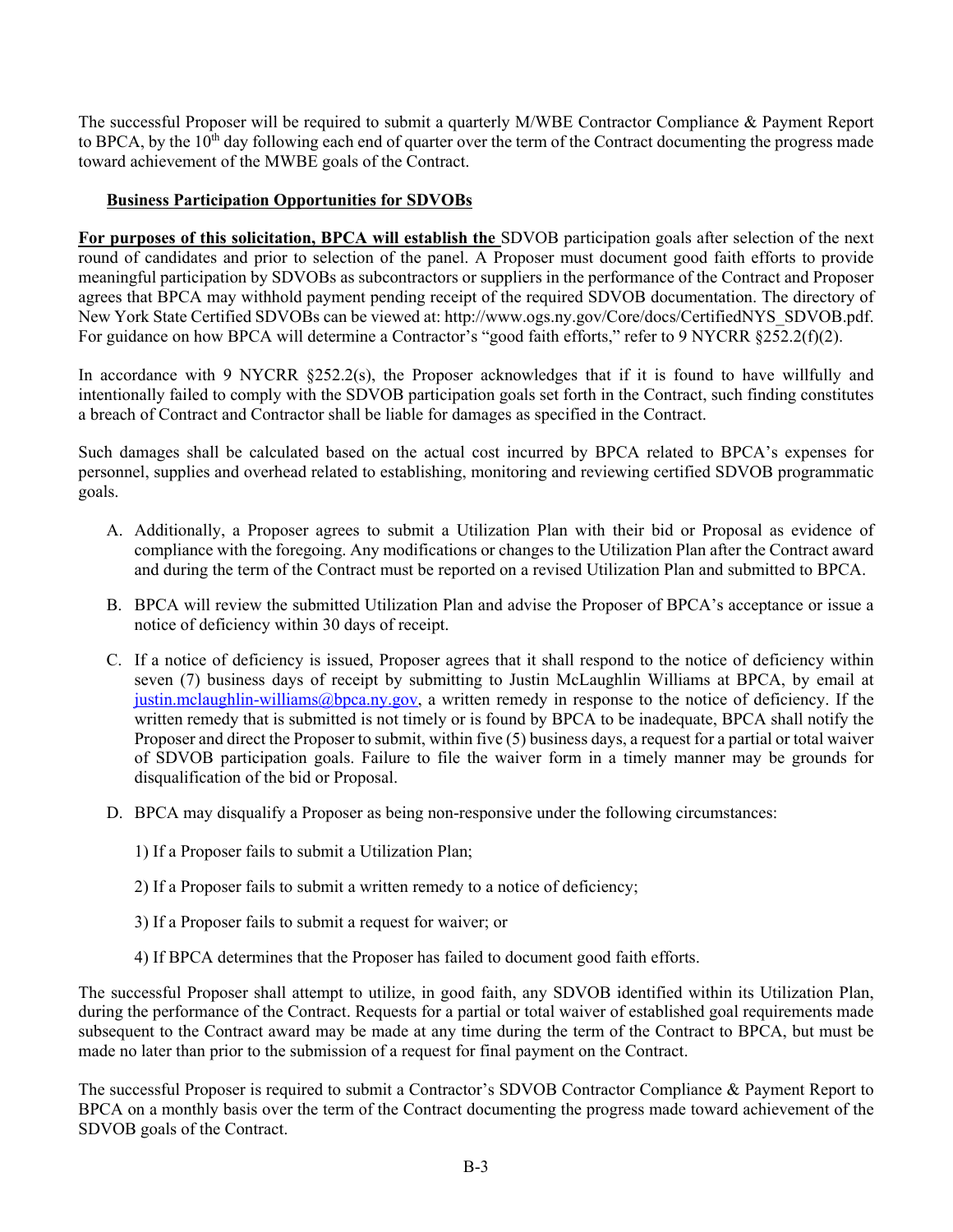### **Equal Employment Opportunity Requirements**

By submission of a Proposal in response to the RFP, Proposer agrees to 1) demonstrate compliance with Section 312 of the New York Executive Law in good faith (Equal employment opportunities for minority group members and women), and agrees with all of the terms and conditions of the attached MWBE Equal Employment Opportunity Policy Statement. The Proposer is required to ensure that it and any subcontractors awarded a subcontract for the construction, demolition, replacement, major repair, renovation, planning or design of real property and improvements thereon (the "Work"), except where the Work is for the beneficial use of the Proposer, undertake or continue programs to ensure that minority group members and women are afforded equal employment opportunities without discrimination because of race, creed, color, national origin, sex, age, disability or marital status. For these purposes, equal opportunity shall apply in the areas of recruitment, employment, job assignment, promotion, upgrading, demotion, transfer, layoff, termination, and rates of pay or other forms of compensation. This requirement does not apply to: (i) work, goods, or services unrelated to the Contract; or (ii) employment outside New York State.

The Proposer will be required to submit a Minority and Women-owned Business Enterprise and Equal Employment Opportunity Policy Statement, Form # 4, to BPCA with its bid or proposal.

If awarded a Contract, Proposer shall submit a Workforce Utilization Report and shall require each of its Subcontractors to submit a Workforce Utilization Report, in such format as shall be required by BPCA on a monthly basis during the term of the Contract.

Pursuant to Executive Order #162, contractors and subcontractors will also be required to report the gross wages paid to each of their employees for the work performed by such employees on the contract utilizing the Workforce Utilization Report on a quarterly basis.

Pursuant to Section 312 of the New York Executive Law, contractors and subcontractors will also be required to report the gross wages paid to each of their employees for the work performed by such employees on the contract utilizing the Workforce Utilization Report on a quarterly basis.

Further, pursuant to Article 15 of the Executive Law (the "Human Rights Law"), all other State and Federal statutory and constitutional non-discrimination provisions, the Contractor and sub-contractors will not discriminate against any employee or applicant for employment because of race, creed (religion), color, sex, national origin, sexual orientation, military status, age, disability, predisposing genetic characteristic, marital status or domestic violence victim status, and shall also follow the requirements of the Human Rights Law with regard to non-discrimination on the basis of prior criminal conviction and prior arrest.

**Please Note: Failure to comply with the foregoing requirements may result in a finding of non-responsiveness, non-responsibility and/or a breach of the Contract, leading to the withholding of funds, suspension or termination of the Contract or such other actions or enforcement proceedings as allowed by the Contract.**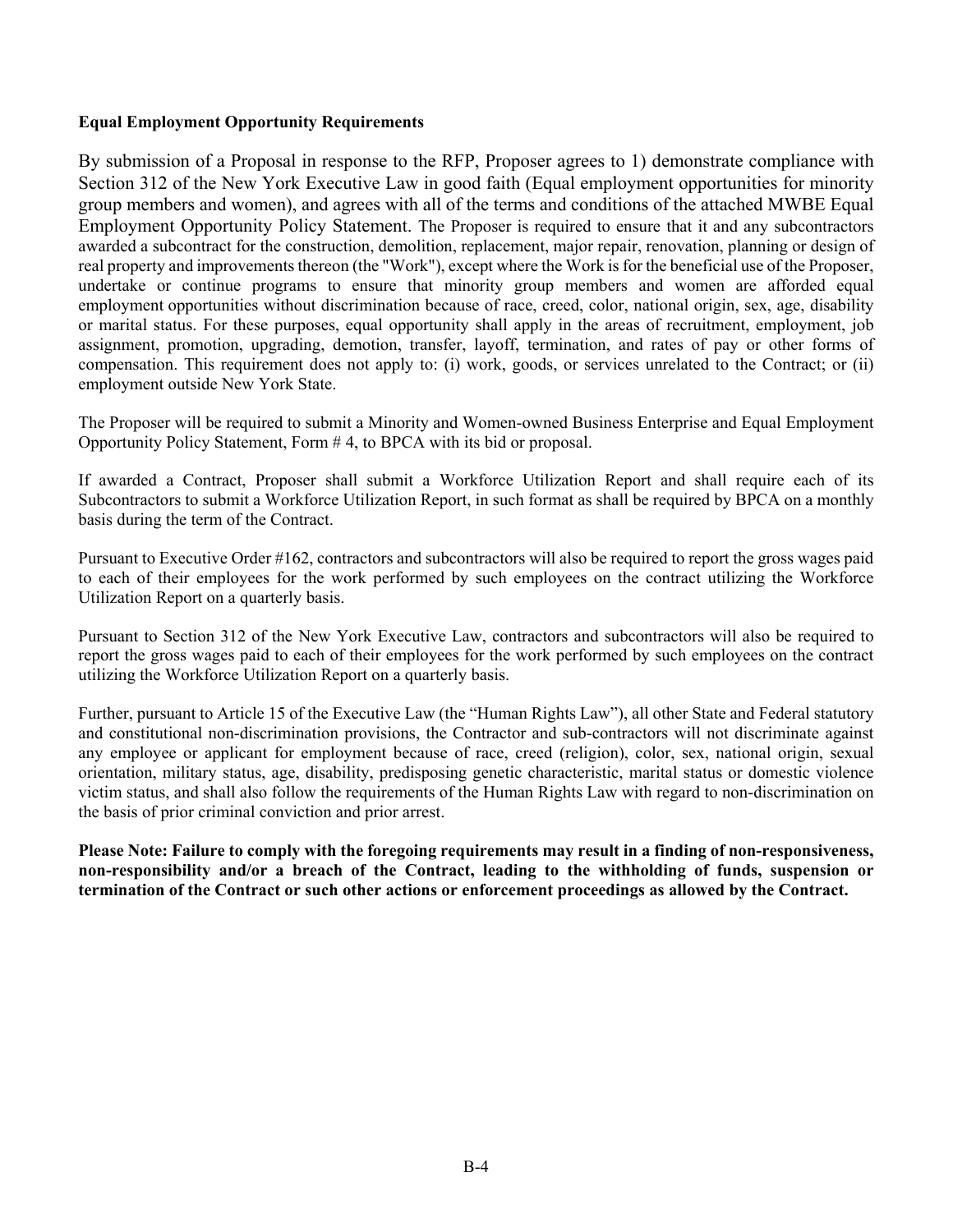

### **Your MBE/WBE Utilization and Reporting Responsibilities Under Article 15-A**

The New York State Contract System ("NYSCS") is your one stop tool compliance with New York State's MBE/WBE Program. It is also the platform New York State uses to monitor state contracts and MBE/WBE participation.

### **GETTING STARTED**

To access the system, please login or create a user name and password at https://ny.newnycontracts.com/FrontEnd/VendorSearchPublic.asp?TN=ny&XID=7562. If you are uncertain whether you already have an account set up or still need to register, please send an email to the customer service contact listed on the Contact Us & Support page, or reach out to Justin McLaughlin Williamsat justin.mclaughlinwilliams@bpca.ny.gov or 212-417-2337. For verification, in the email, include your business name and contact information.

### **VENDOR RESPONSIBILITIES**

As a vendor conducting business with New York State, you have a responsibility to utilize minority- and/or womenowned businesses in the execution of your contracts, per the MBE/WBE percentage goals stated in your solicitation, incentive proposal or contract documents. NYSCS is the tool that New York State uses to monitor MBE/WBE participation in state contracting. Through the NYSCS you will submit utilization plans, request subcontractors, record payments to subcontractors, and communicate with your project manager throughout the life of your awarded contracts.

There are several reference materials available to assist you in this process, but to access them, you need to first be registered within the NYSCS. Once you log onto the website, click on the **Help & Support >>** link on the lower left hand corner of the Menu Bar to find recorded trainings and manuals on all features of the NYSCS. You may also click on the **Help & Tools** icon at the top right of your screen to find videos tailored to primes and subcontractors. There are also opportunities available to join live trainings, read up on the "Knowledge Base" through the Forum link, and submit feedback to help improve future enhancements to the system. Technical assistance is always available through the **Contact Us & Support** link on the NYSCS website (https://ny.newnycontracts.com/FrontEnd/VendorSearchPublic.asp?TN=ny&XID=7562).

For more information, contact Justin McLaughlin Williamsat justin.mclaughlin-williams@bpca.ny.gov or 212-417-2337.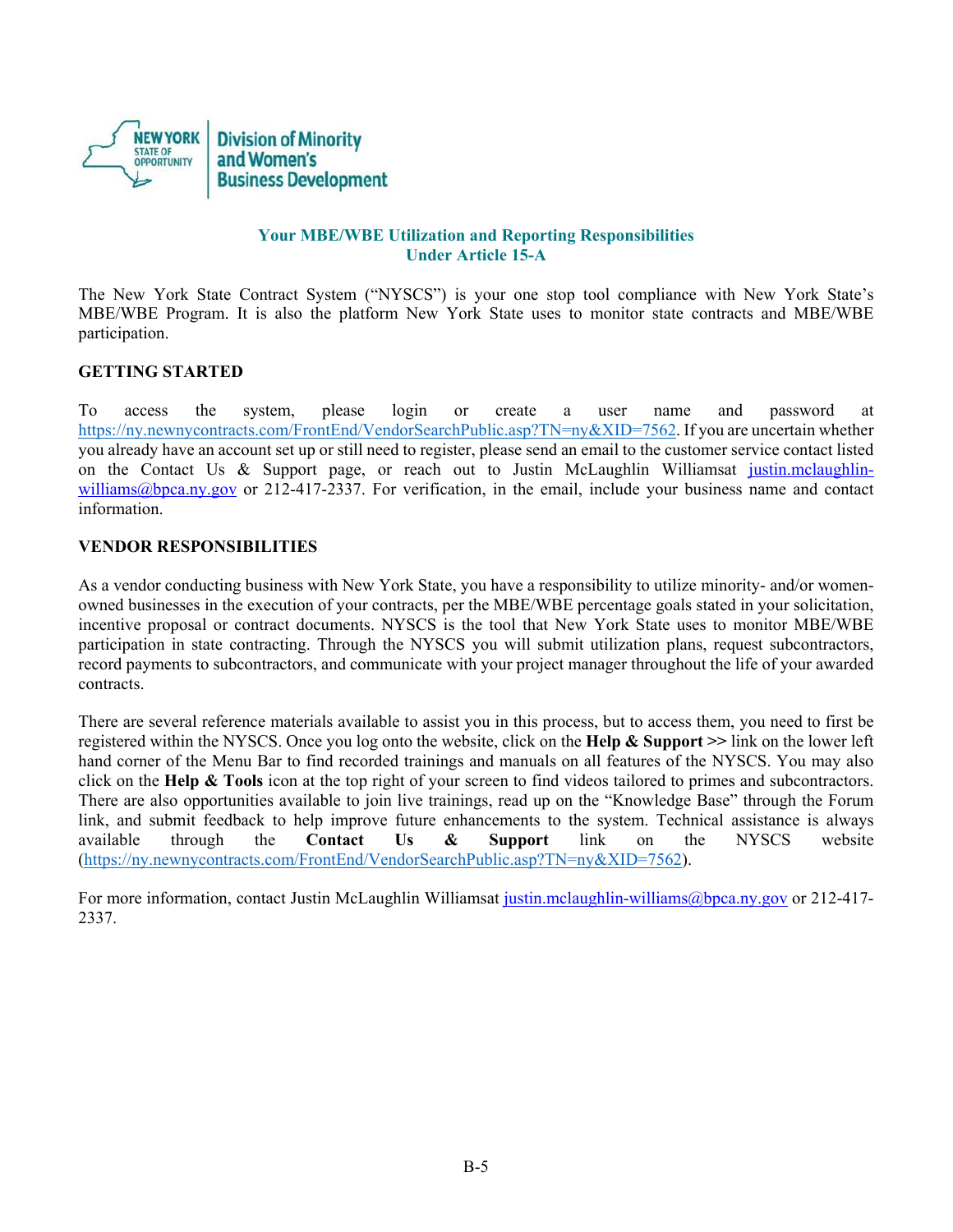### **MINORITY AND WOMEN-OWNED BUSINESS ENTERPRISES**

### **EQUAL EMPLOYMENT OPPORTUNITY POLICY STATEMENT**

### **MBE/WBE AND EEO POLICY STATEMENT**

I, the "Contractor"), agree to adopt the following policies with respect to the project being developed at, or services rendered to, the Battery Park City Authority ("BPCA").

**MBE/WBE** This organization will and will cause EEO its contractors and subcontractors to take good faith actions to achieve the MBE/WBE contract participations goals set by the State for that area in which the State-funded project is located, by taking the following steps:

- (1) Actively and affirmatively soliciting bids for contracts and subcontracts from qualified State certified MBEs or WBEs, including solicitations to MBE/WBE contractor associations.
- (2) Requesting a list of State-certified MBEs/WBEs from BPCA and soliciting bids from these MBEs/WBEs directly.
- (3) Ensuring that plans, specifications, request for proposals and other documents used to secure bids will be made available in sufficient time for review by prospective MBEs/WBEs.
- (4) Where feasible, dividing the work into smaller portions to enhance participations by MBEs/WBEs and encourage the formation of joint venture and other partnerships among MBE/WBE contractors to enhance their participation.
- (5) Documenting and maintaining records of bid solicitation, including those to MBEs/WBEs and the results thereof. The Contractor will also maintain records of actions that its subcontractors have taken toward meeting MBE/WBE contract participation goals.
- (6) Ensuring that progress payments to MBEs/WBEs are made on a timely basis so that undue financial hardship is avoided, and that bonding and other credit requirements are waived or appropriate alternatives are developed to encourage MBE/WBE participation.

(a) This organization will

not discriminate against any employee or applicant for employment because of race, creed, color, national origin, sex, age, disability or marital status, will undertake or continue existing diversity programs to ensure that minority group members are afforded equal employment opportunities without discrimination, and shall make and document its conscientious and active efforts to employ and utilize minority group members and women in its work force on State contracts.

- (b) This organization shall state in all solicitation or advertisements for employees that in the performance of the State contract all qualified applicants will be afforded equal employment opportunities without discrimination because of race, creed, color, national origin, sex disability or marital status.
- (c) At the request of BPCA, this organization shall request that each employment agency, labor union, or authorized representative will not discriminate on the basis of race, creed, color, national origin, sex, age, disability or marital status and that such union or representative will affirmatively cooperate in the implementation of this organization's obligations herein.
- (d) The Contractor shall comply with the provisions of the Human Rights Law, all other State and Federal statutory and constitutional non-discrimination provisions. The Contractor and subcontractors shall not discriminate against any employee or applicant for employment because of race, creed (religion), color, sex, national origin, sexual orientation, military status, age, disability, predisposing genetic characteristic, marital status or domestic violence victim status, and shall also follow the requirements of the Human Rights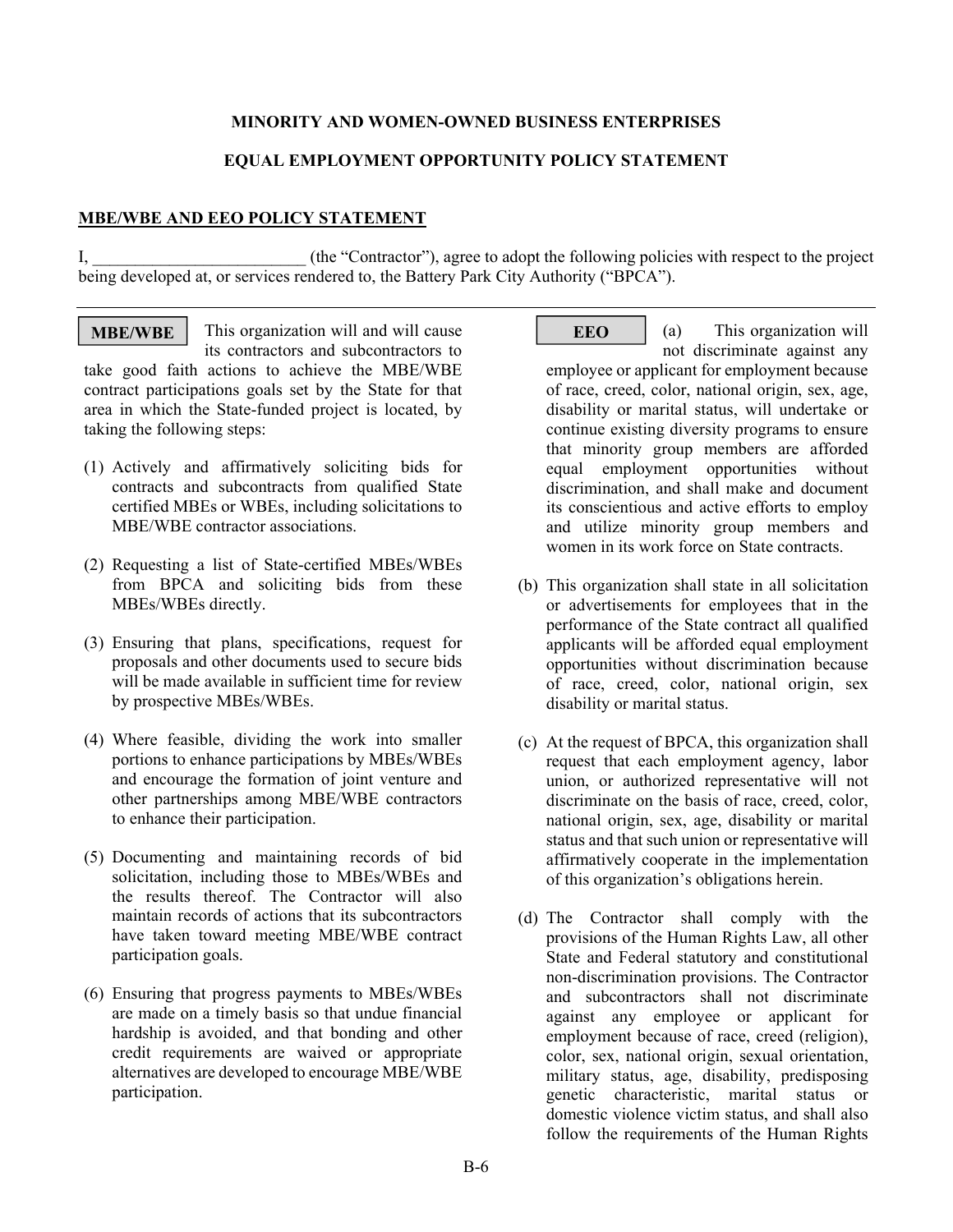Law with regard to non-discrimination on the basis of prior criminal conviction and prior arrest.

(e) This organization will include the provisions of sections (a) through (d) of this agreement in every subcontract in such a manner that the requirements of the subdivisions will be binding upon each subcontractor as to work in connection with the State contract.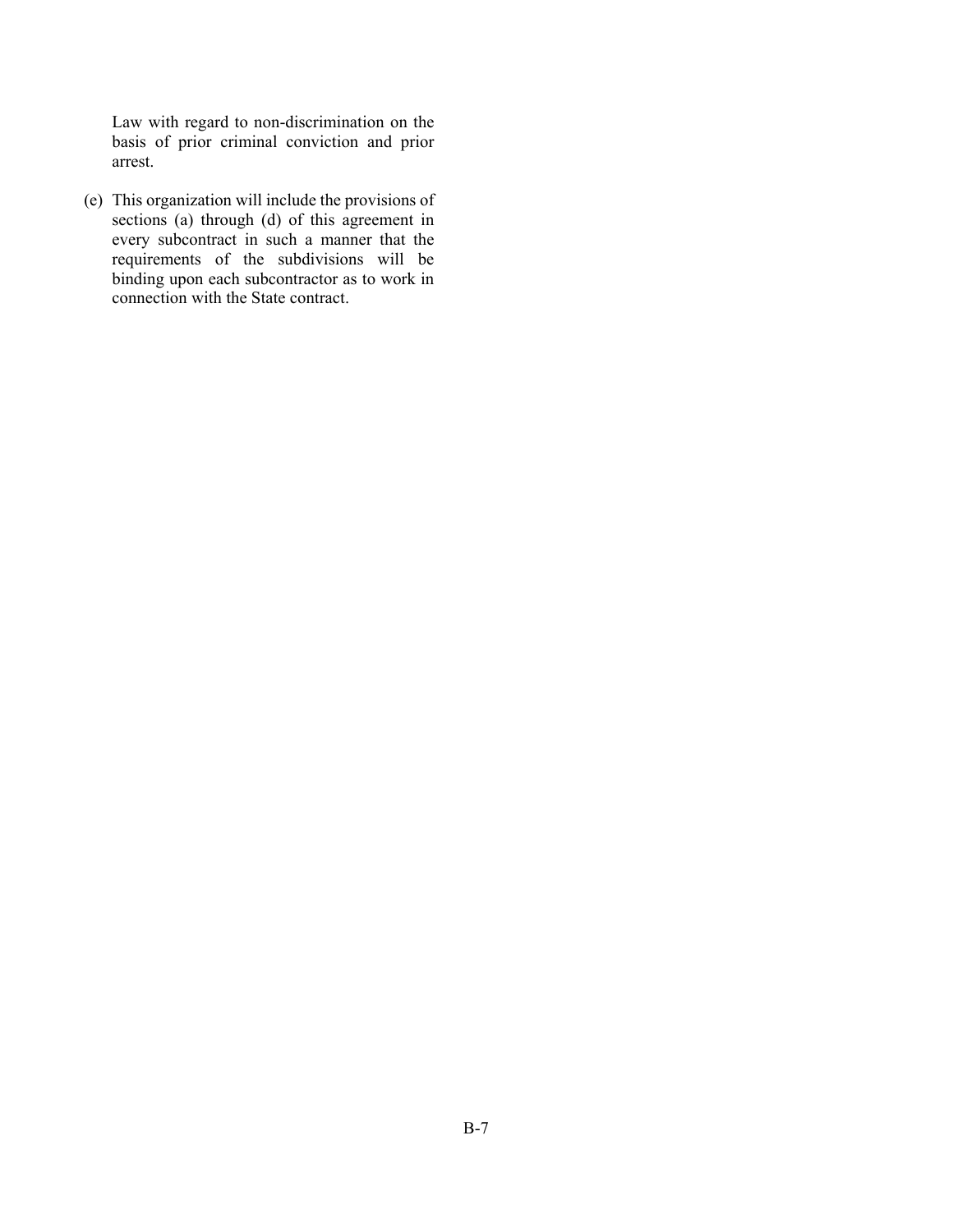#### Battery Park City Authority Request For Proposals

Agreed to this day of \_\_\_\_\_\_\_\_\_\_\_\_\_\_\_\_\_\_\_\_, 2016

By

Print: Title: Title: Title: Title: Title: Title: Title: Title: Title: Title: Title: Title: Title: Title: Title: Title: Title: Title: Title: Title: Title: Title: Title: Title: Title: Title: Title: Title: Title: Title: Title

 is designated as the Consultant's Minority Business Enterprise Liaison responsible for administering the Minority and Women-Owned Business Enterprises - Equal Employment Opportunity (MBE/WBE - EEO) program.

### **MBE/WBE Contract Goals**

**30%** Minority and Women's Business Enterprise Participation

\_\_\_% Minority Business Enterprise Participation

\_\_\_% Women's Business Enterprise Participation

**EEO Contract Goals** (if applicable)

\_\_\_% Minority Labor Force Participation

\_\_\_% Female Labor Force Participation

(Authorized Representative)

Title: \_\_\_\_\_\_\_\_\_\_\_\_\_\_\_\_\_\_\_\_\_\_\_\_\_\_\_\_\_\_\_\_\_\_\_\_\_\_\_\_

 $\mathcal{L}_\text{max}$  and the contract of the contract of the contract of the contract of the contract of the contract of the contract of the contract of the contract of the contract of the contract of the contract of the contrac

Date: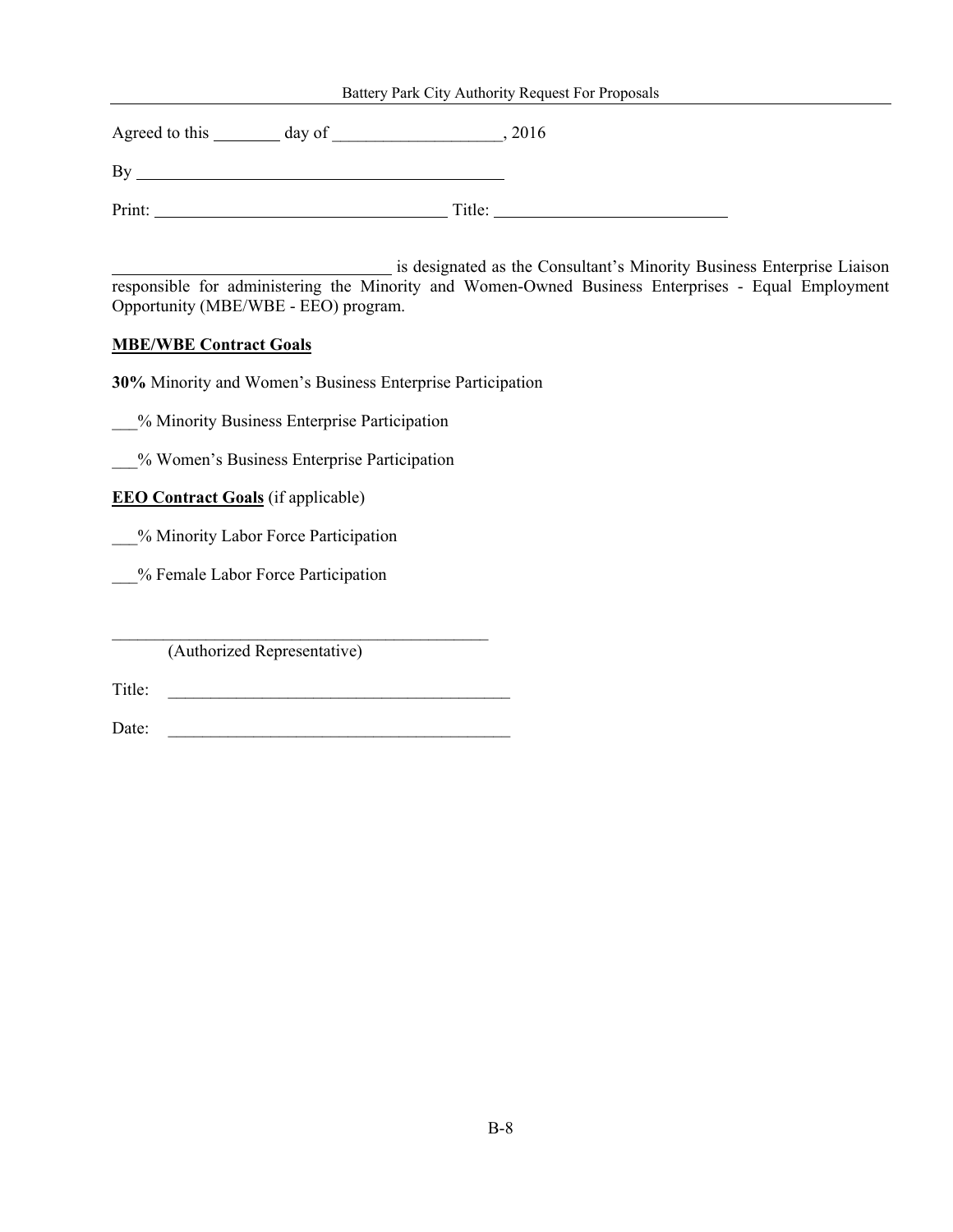### **Diversity Practices Questionnaire**

 $I, \underline{\hspace{1cm}}$  as  $\underline{\hspace{1cm}}$  as  $\underline{\hspace{1cm}}$  (title) of  $\underline{\hspace{1cm}}$  company (the "Company"), swear and/or affirm under penalty of perjury that the answers submitted to the following questions are complete and accurate to the best of my knowledge:

1. Does your Company have a Chief Diversity Officer or other individual who is tasked with supplier diversity initiatives? Yes or No

If Yes, provide the name, title, description of duties, and evidence of initiatives performed by this individual or individuals.

2. What percentage of your Company's gross revenues (from your prior fiscal year) was paid to New York State certified MBEs/WBEs as subcontractors, suppliers, joint-ventures, partners or other similar arrangement for the provision of goods or services to your Company's clients or customers?

3. What percentage of your Company's overhead (i.e. those expenditures that are not directly related to the provision of goods or services to your Company's clients or customers) or non-contract-related expenses (from your prior fiscal year) was paid to New York State certified MBEs/WBEs as suppliers/contractors?<sup>1</sup>

4. Does your Company provide technical training<sup>2</sup> to MBEs/WBEs? Yes or No

If Yes, provide a description of such training which should include, but not be limited to, the date the program was initiated, the names and the number of MBEs/WBEs participating in such training, the number of years such training has been offered and the number of hours per year for which such training occurs.

5. Is your Company participating in a government approved M/WBE mentor-protégé program?

If Yes, identify the governmental mentoring program in which your Company participates and provide evidence demonstrating the extent of your Company's commitment to the governmental mentoring program.

6. Does your Company include specific quantitative goals for the utilization of MBEs/WBEs in its non-government procurements? Yes or No

If Yes, provide a description of such non-government procurements (including time period, goal, scope and dollar amount) and indicate the percentage of the goals that were attained.

7. Does your Company have a formal M/WBE supplier diversity program? Yes or No

If Yes, provide documentation of program activities and a copy of policy or program materials.

8. Does your Company plan to enter into partnering or subcontracting agreements with New York State certified MBEs/WBEs if selected as the successful Proposer? Yes or No

If Yes, complete the attached Utilization Plan

-

<sup>&</sup>lt;sup>1</sup> Do not include onsite project overhead.<br><sup>2</sup> Technical training is the process of teaching employees how to more accurately and thoroughly perform the technical components of their jobs. Training can include technology applications, products, sales and service tactics, and more. Technical skills are job-specific as opposed to soft skills, which are transferable.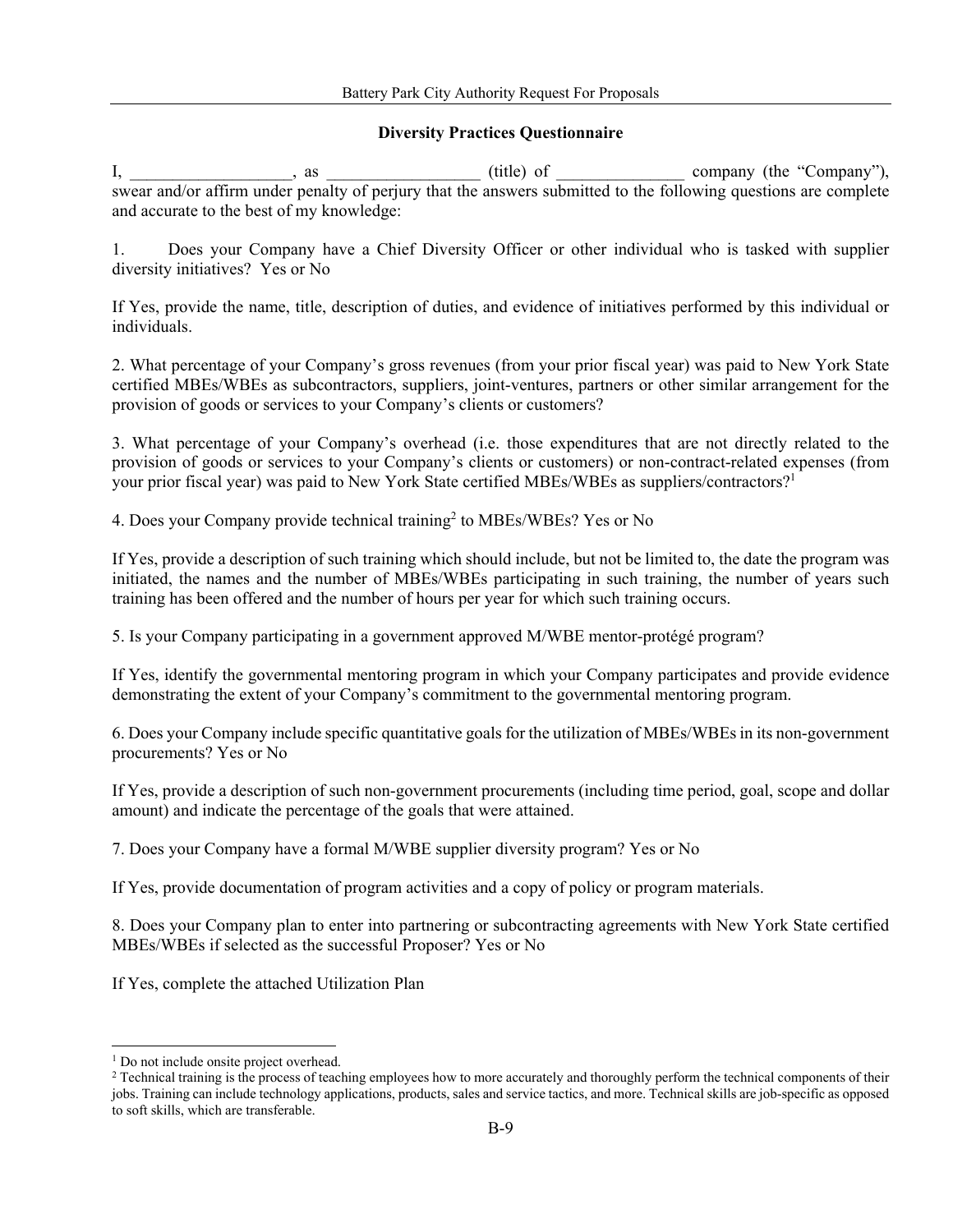All information provided in connection with the Diversity Practices Questionnaire is subject to audit and any fraudulent statements are subject to criminal prosecution and debarment.

| Signature of<br>Owner/Official |         |                                                                                             |
|--------------------------------|---------|---------------------------------------------------------------------------------------------|
| Printed Name of<br>Signatory   |         |                                                                                             |
| Title                          |         |                                                                                             |
| Name of Business               |         |                                                                                             |
| Address                        |         |                                                                                             |
| City, State, Zip               |         |                                                                                             |
|                                |         |                                                                                             |
|                                |         |                                                                                             |
| STATE OF                       |         |                                                                                             |
| <b>COUNTY OF</b>               | $)$ ss: |                                                                                             |
| , personally appeared          |         | On the 100 m day of 20, before me, the undersigned, a Notary Public in and for the State of |

me on the basis of satisfactory evidence to be the individual whose name is subscribed to this certification and said person executed this instrument.

Notary Public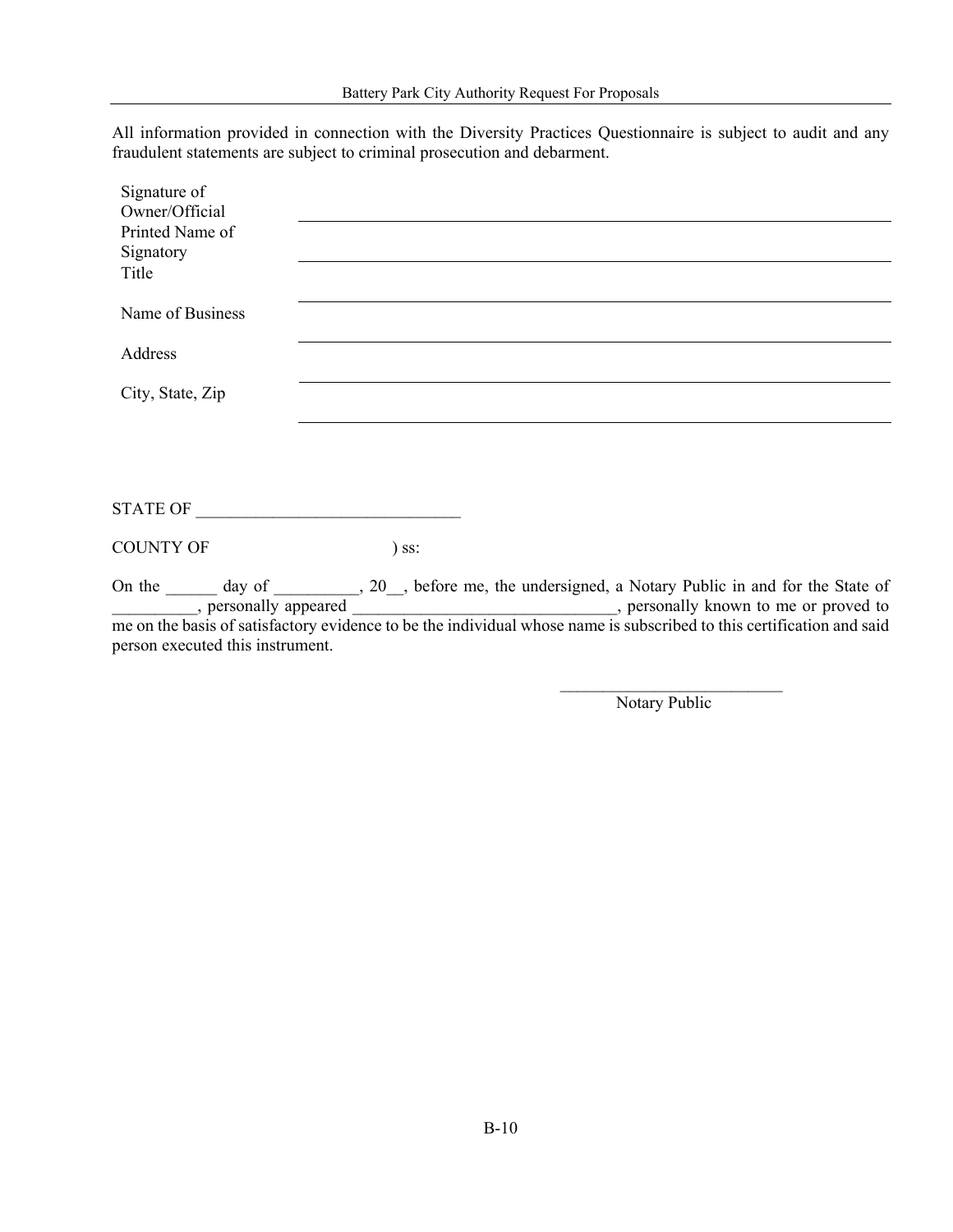### **EXHIBIT C**

### **(Acknowledgement of Addenda)**

### **RFP TITLE: \_\_\_\_\_\_\_\_\_\_\_\_\_\_\_\_\_\_\_\_\_\_\_\_\_\_\_\_\_\_\_\_\_\_\_\_\_\_\_\_\_\_\_\_\_\_\_\_\_\_\_\_\_\_\_\_\_\_**

### **Complete Part I or Part II, whichever is applicable, and sign your name in Part III.**

#### **Part I**

Listed below are the dates of issue for each Addendum received in connection with this RFP:

| Addendum $# 2$ , Dated                                                                                                                                                                                                                                                                                      |  |
|-------------------------------------------------------------------------------------------------------------------------------------------------------------------------------------------------------------------------------------------------------------------------------------------------------------|--|
|                                                                                                                                                                                                                                                                                                             |  |
|                                                                                                                                                                                                                                                                                                             |  |
| $Addendum \# 5, Dated$                                                                                                                                                                                                                                                                                      |  |
| Addendum # 6, Dated $\frac{1}{2}$ $\frac{1}{2}$ $\frac{1}{2}$ $\frac{1}{2}$ $\frac{1}{2}$ $\frac{1}{2}$ $\frac{1}{2}$ $\frac{1}{2}$ $\frac{1}{2}$ $\frac{1}{2}$ $\frac{1}{2}$ $\frac{1}{2}$ $\frac{1}{2}$ $\frac{1}{2}$ $\frac{1}{2}$ $\frac{1}{2}$ $\frac{1}{2}$ $\frac{1}{2}$ $\frac{1}{2}$ $\frac{1}{2}$ |  |
| <b>Part II Acknowledgement of No Receipt</b>                                                                                                                                                                                                                                                                |  |

\_\_\_\_\_\_\_\_\_\_ No Addendum was received in connection with this RFP

### **Part III**

Proposer's Name:

Proposer's Authorized Representative:

Name: \_\_\_\_\_\_\_\_\_\_\_\_\_\_\_\_\_\_\_\_\_\_\_\_\_\_\_\_\_\_\_\_\_\_\_\_\_\_\_\_\_\_\_\_\_\_\_

Title:

Signature: \_\_\_\_\_\_\_\_\_\_\_\_\_\_\_\_\_\_\_\_\_\_\_\_\_\_\_\_\_\_\_\_\_\_\_\_\_\_\_\_\_\_\_\_ Date: \_\_\_\_\_\_\_\_\_\_\_\_\_\_\_\_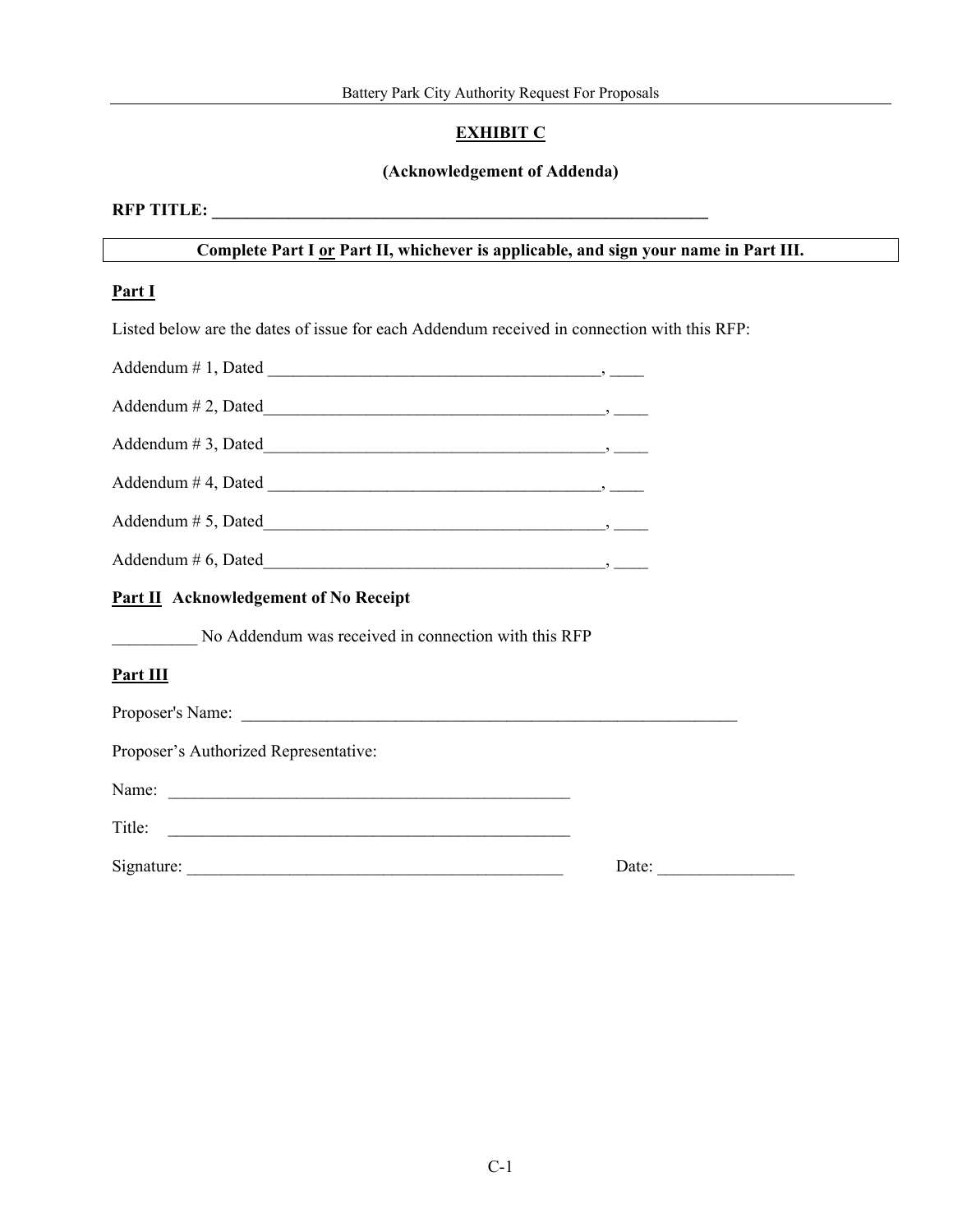### **EXHIBIT D List of BPCA & BPCPC Board Members and Employees**

### **LIST OF BOARD MEMBERS**

George J. Tsunis Donald Capoccia Lester Petracca Louis J. Bevilacqua Catherine McVay Hughes Martha J. Gallo Anthony Kendall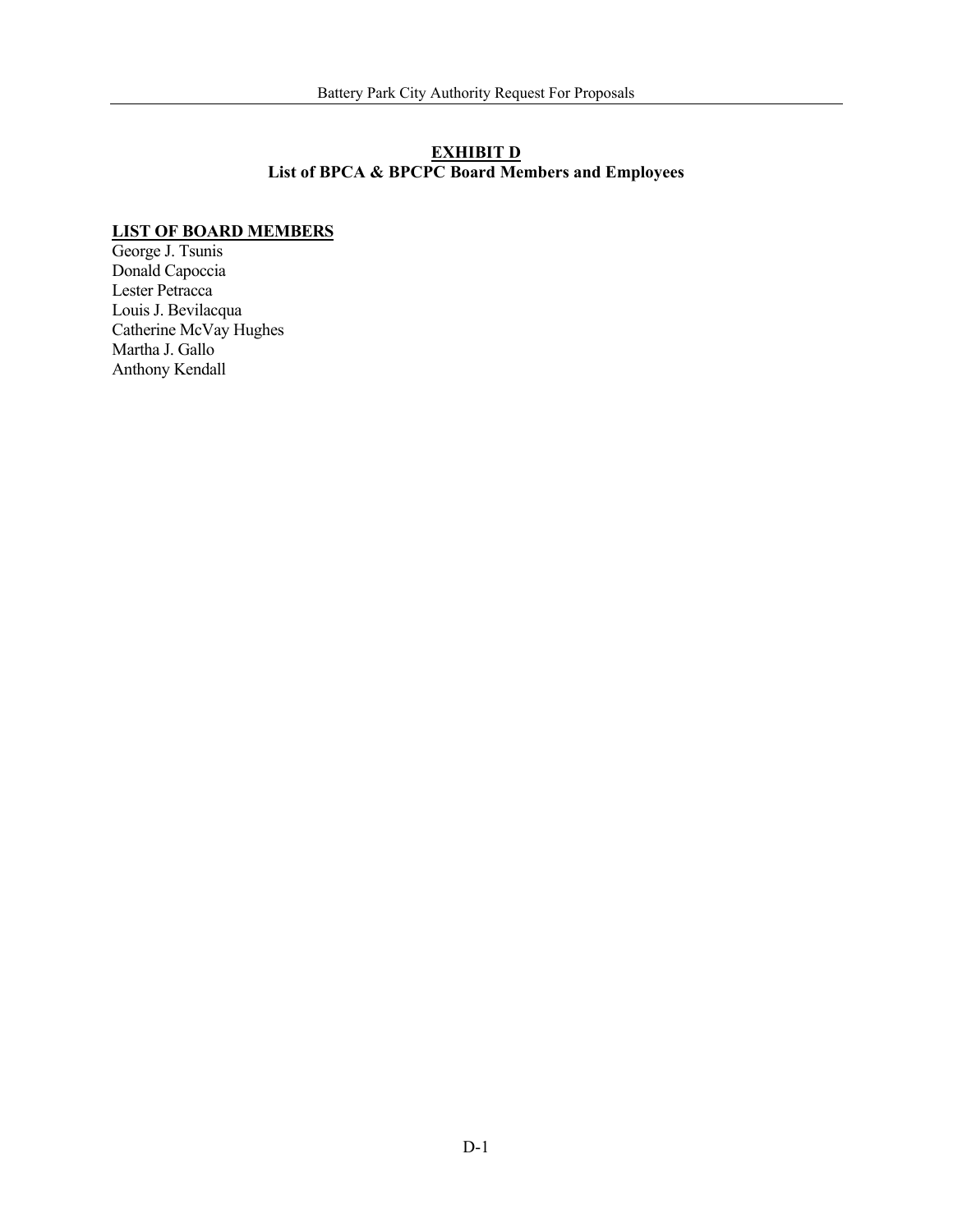### **LIST OF EMPLOYEES**

Betzayda Abreu Francis Caamano Curtis Afzal Elsa Alvarez Dana Anders Anthony Andriano Stephen Arciold Sharmila Baichu Marie Baptiste Brett Beecham Freddy Belliard Marieke Bender Yipin Benon Marcus Billips Emily Birdseye Nidia Blake LaToya Brooks-Jones Nancy Buivid Anthony Buquicchio Peter Campbell Frances Caperchi Monica Centeno Rita Chadha Julissa Cooke Sarah Fisher-Curtin Fiona Cutting Gwen Dawson Nicole Dawson Gilbert DePadua Phillip DeSantis Josha DeVoto Paul Diaz-Larui Tonasia Dopson Abigail Ehrlich Maria Ellison Richard Faraino Anitra Fauntleroy Claudia Filomena Tamara Flores Pamela Frederick James Gallagher Abigail Goldenberg Anastasia Gonzalez Lenron Goode Sakina Graves Ned Greenberg Evelyn Gregg

Johnathan Gross Robert Hansen Paul Hart Nicole Heater Sankar Heerah Raul Hernandez Alex Hing Brendan Hoey Keiry Holguin Craig Hudon Jake Jacevicius Amy Jogie William John Jasmine Johnson Benjamin Jones Jamie Joyeaux Roland Kemp Ann Ketring Karl Koenig Varun Kohli Michael LaMancusa Rene Lopcy Janira Lopez Rodolfo Machuca Robert Maggi Evelin Maisonet Kevin McCabe Justin McLaughlin-Williams Leah McMillan Princess McNeil Brian Meikle Vanessa Mesine Nazima Mohamed Ronnie Mohammed Jose Morales Dana Morgera Franco Morizio Irene Moulketis Eric Munson Lauren Murtha Jahmeliah Nathan Robert Nesmith Siu May Ng Yoshihiro Nishida Anne O'Neill Kevin O'Toole Stauart Ohleyer

Maril Ortiz Bienvenido Osorio Hector Oyola Willem Paillant Roman Lora Nimisha Haribaran Patel Gladys Pearlman Dahlia Pena Katherine Powell Sandra Power Robert Quon Jason Rachnowitz Madelin Ramirez Aline Reynolds Chad Rimer Manual Rivera Nelson Rogers Jose Rosado Holly Ross Joel Rufino Kwabena Safo Carlos Santiago Micah Sapperstein Nicholas Sbordone Jean Schwartz Bradley Schleyer Iphigenia Seong Rekha Sewraj-Kumar Sean Simon Kemnarine Singh Sarah Smedley Shinay Stewart Jerome Sturiano Lance Super Markus Sztejnberg Mimi Taft Alexis Torres Michelle Torres Ryan Torres Douglas Van Horn Christian Vargas Noe Velasquez Evangelio Villalobos Sharon Wade David Wallace Annalise Warren Eric White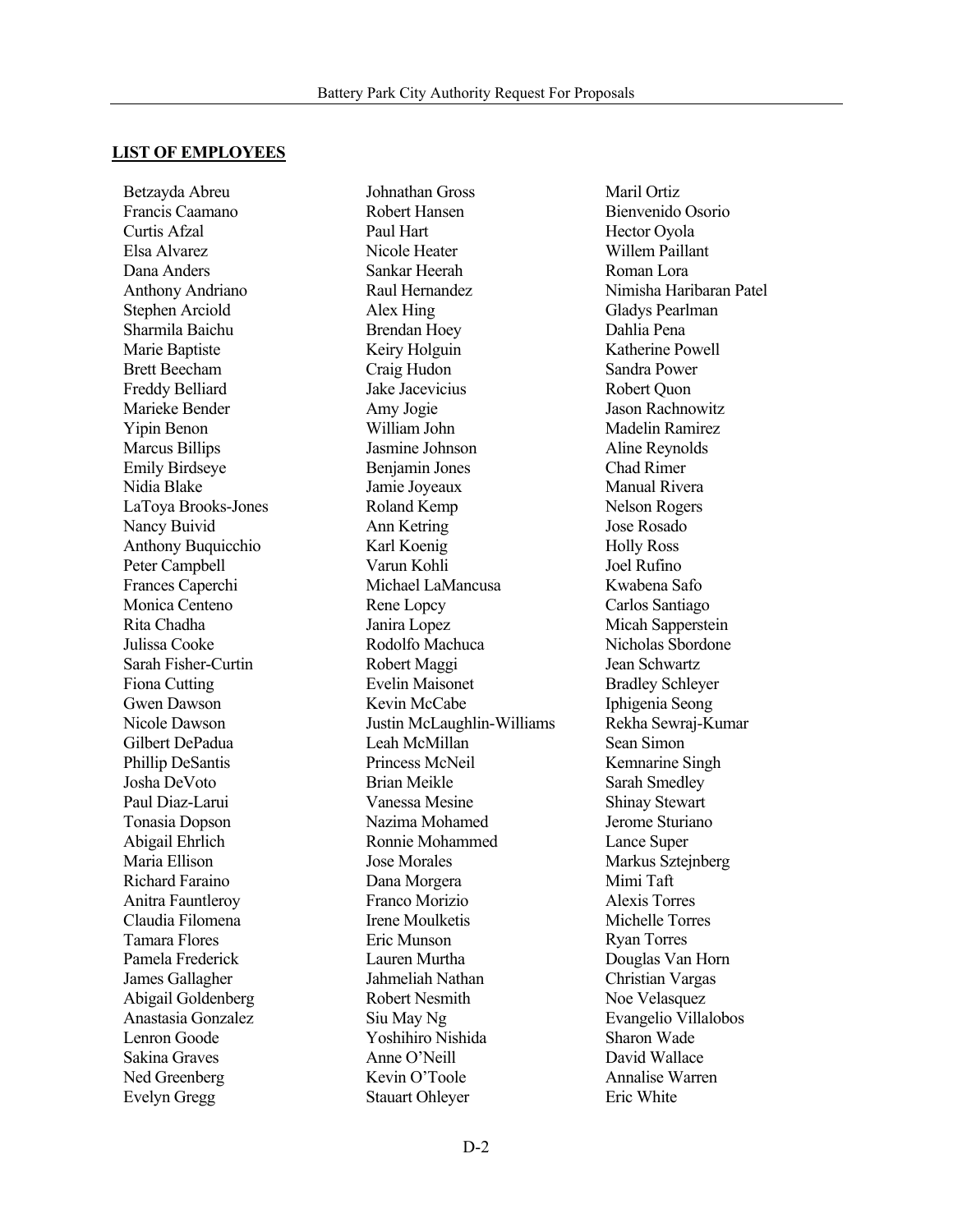Paul Whitworth Dwight Williams Al Wright Erin Yokoi Alaura Zayas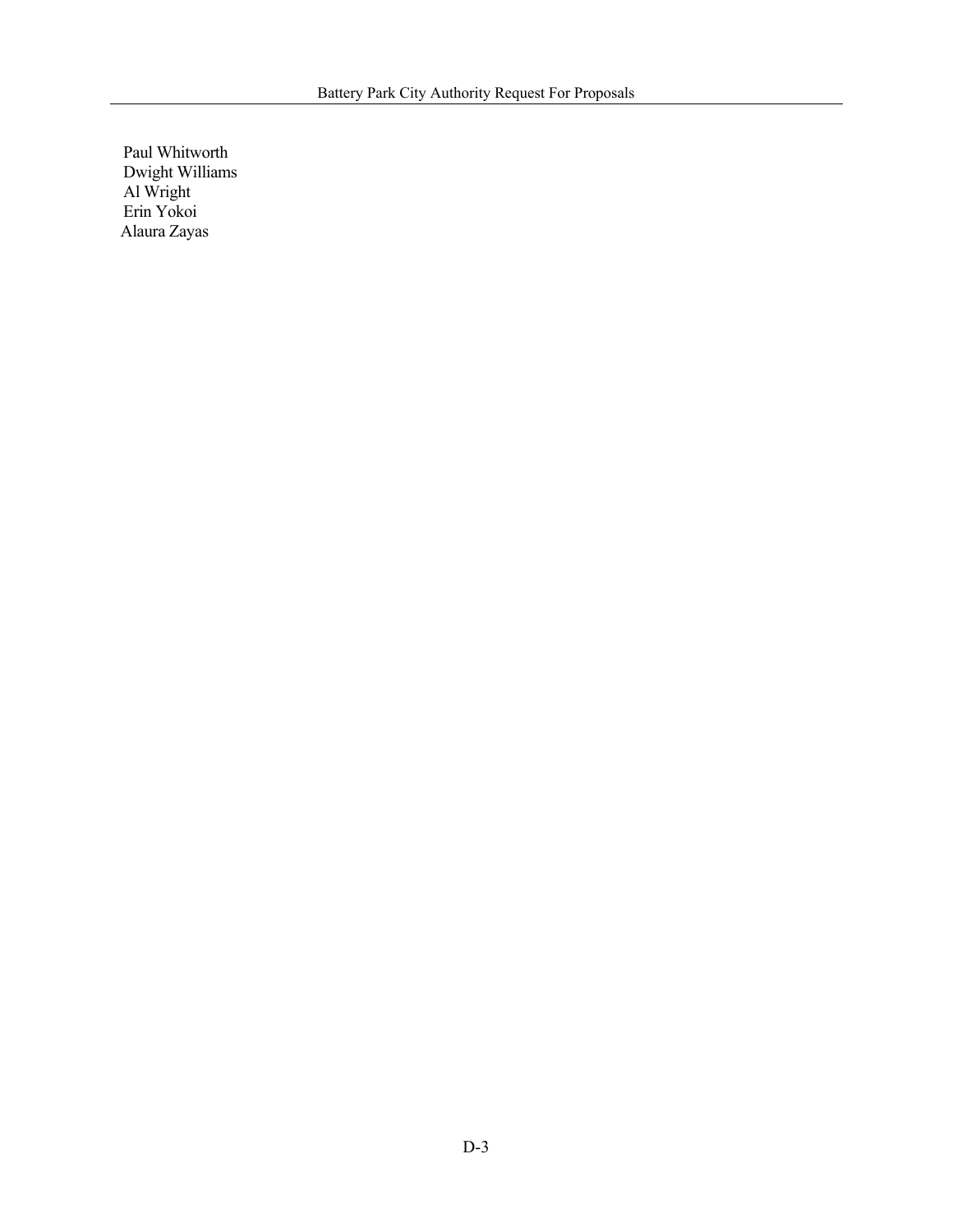# **EXHIBIT E**

# **BPCA SAMPLE FORM OF CONTRACT**

CONSULTANT AGREEMENT

between

HUGH L. CAREY BATTERY PARK CITY AUTHORITY

and

[CONSULTANT]

Dated as of

Contract No. [CONTRACT #]

([PROJECT NAME])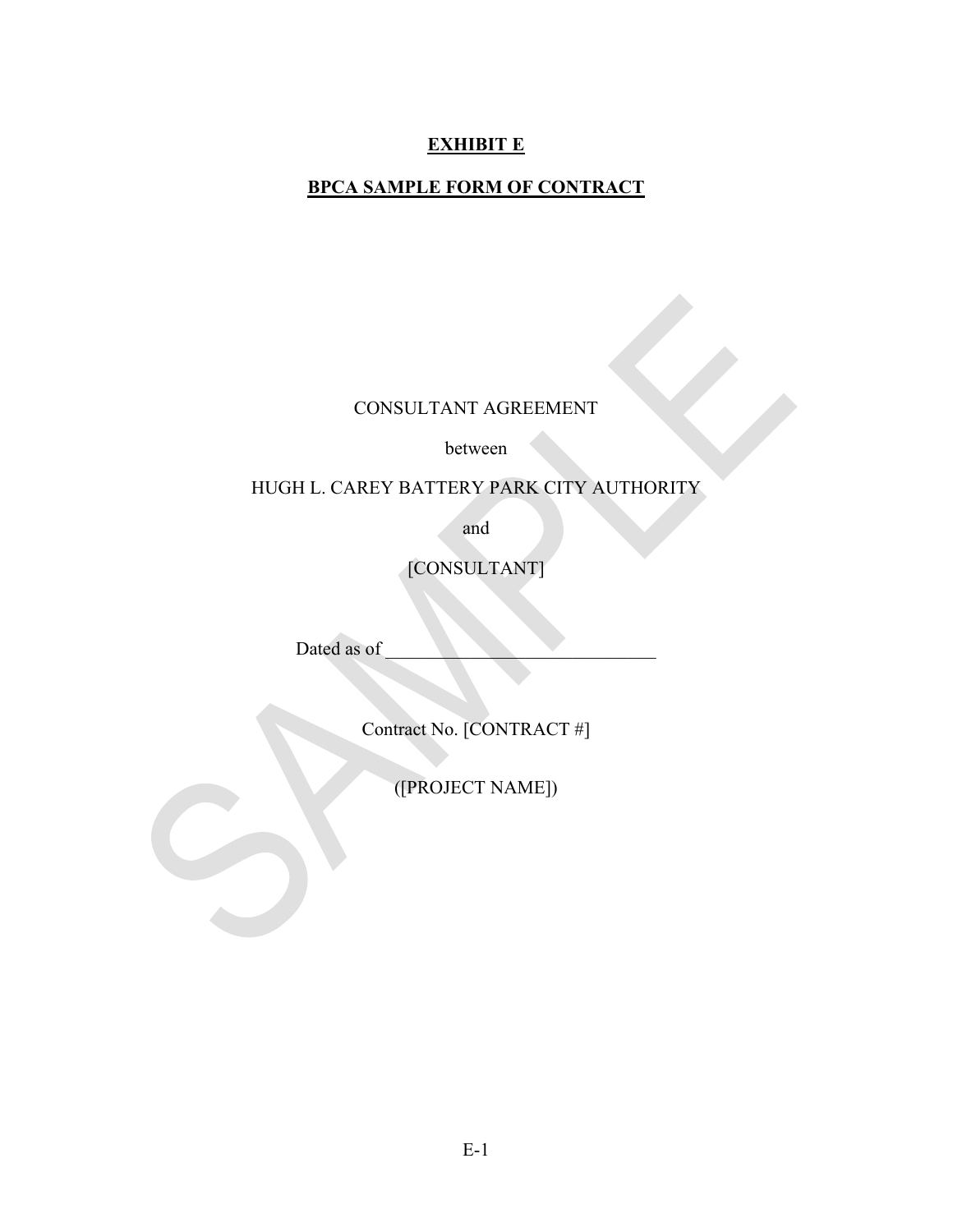# **TABLE OF CONTENTS**

| 1.   |                                                                  |  |
|------|------------------------------------------------------------------|--|
| 2.   |                                                                  |  |
| 3.   |                                                                  |  |
| 4.   | INCREASE AND DECREASE IN THE SCOPE OF CONSULTANT'S WORK5         |  |
| 5.   |                                                                  |  |
| 6.   |                                                                  |  |
| 7.   |                                                                  |  |
| 8.   |                                                                  |  |
| 9.   |                                                                  |  |
| 10.  |                                                                  |  |
| 11.  |                                                                  |  |
| 12.  |                                                                  |  |
| 13.  |                                                                  |  |
| 14.  | MAINTENANCE, AUDIT AND EXAMINATION OF ACCOUNTS 12                |  |
| 15.  | ACCEPTANCE OF FINAL PAYMENT; RELEASE AND DISCHARGE12             |  |
| 16.  |                                                                  |  |
| 17.  |                                                                  |  |
| 18.  |                                                                  |  |
| 19.  |                                                                  |  |
| 20.  |                                                                  |  |
| 21.  |                                                                  |  |
| 22.  |                                                                  |  |
| 23.  |                                                                  |  |
| 24.  |                                                                  |  |
| 25.  |                                                                  |  |
| 26.  |                                                                  |  |
| 26.1 | PARTICIPATION BY MINORITY AND WOMEN-OWNED BUSINESS ENTERPRISES16 |  |
| 26.2 | PARTICIPATION BY SERVICE-DISABLED VETERAN-OWNED BUSINESSES 21    |  |
| 27.  |                                                                  |  |
| 28.  |                                                                  |  |
| 29.  |                                                                  |  |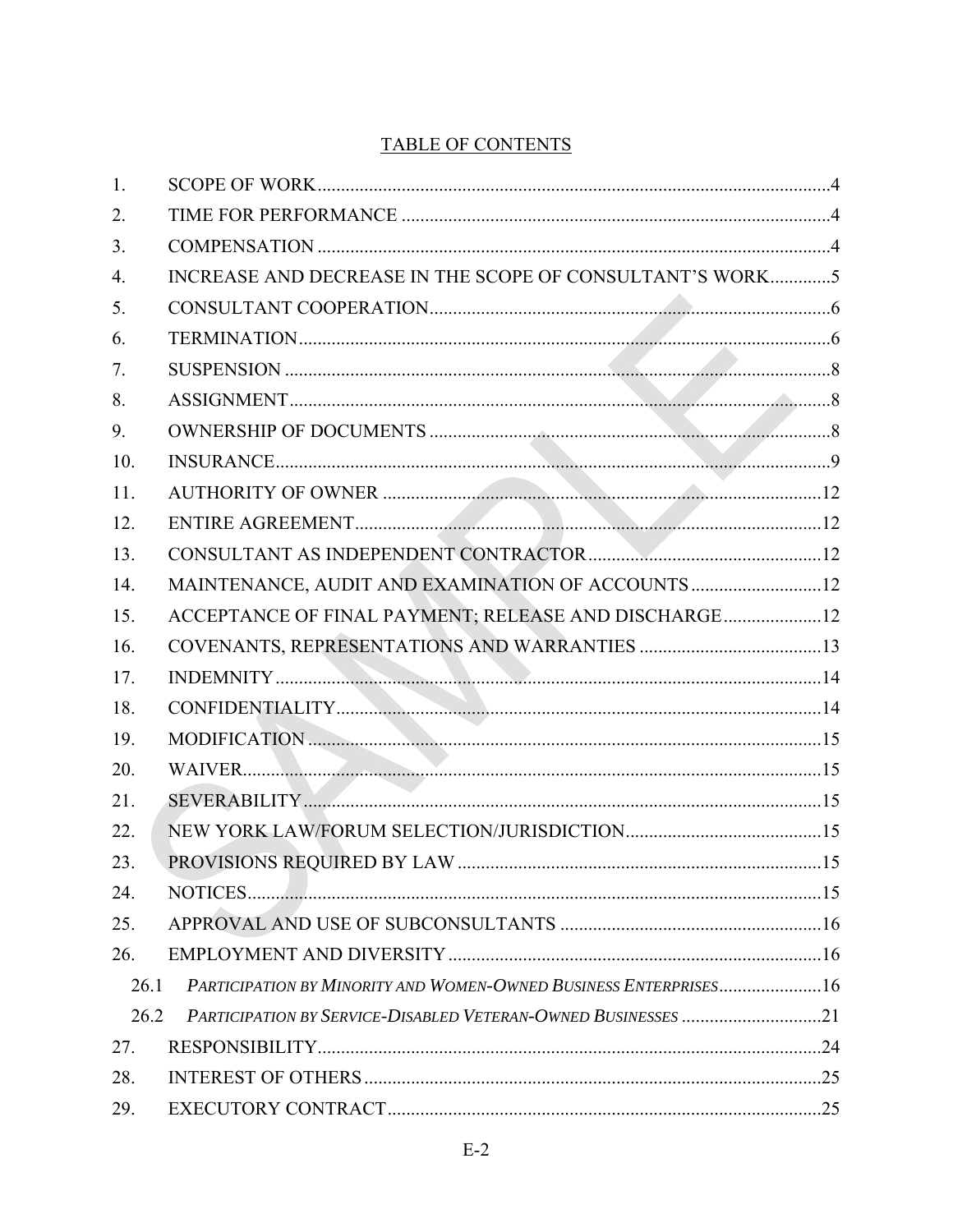| TERMINATION FOR FAILURE TO DISCLOSE UNDER NYS FINANCE LAW |                                                     |
|-----------------------------------------------------------|-----------------------------------------------------|
|                                                           |                                                     |
|                                                           |                                                     |
|                                                           |                                                     |
|                                                           |                                                     |
|                                                           |                                                     |
|                                                           | PARTICIPATION IN INTERNATIONAL BOYCOTT PROHIBITED25 |

# EXHIBIT A - SCOPE OF WORK

|  |  | <b>EXHIBIT B</b> - RATES [if applicable] |
|--|--|------------------------------------------|
|--|--|------------------------------------------|

- EXHIBIT C FORM OF TIME SHEET **[if applicable]**
- EXHIBIT **D** MBWE AND EEO POLICY STATEMENT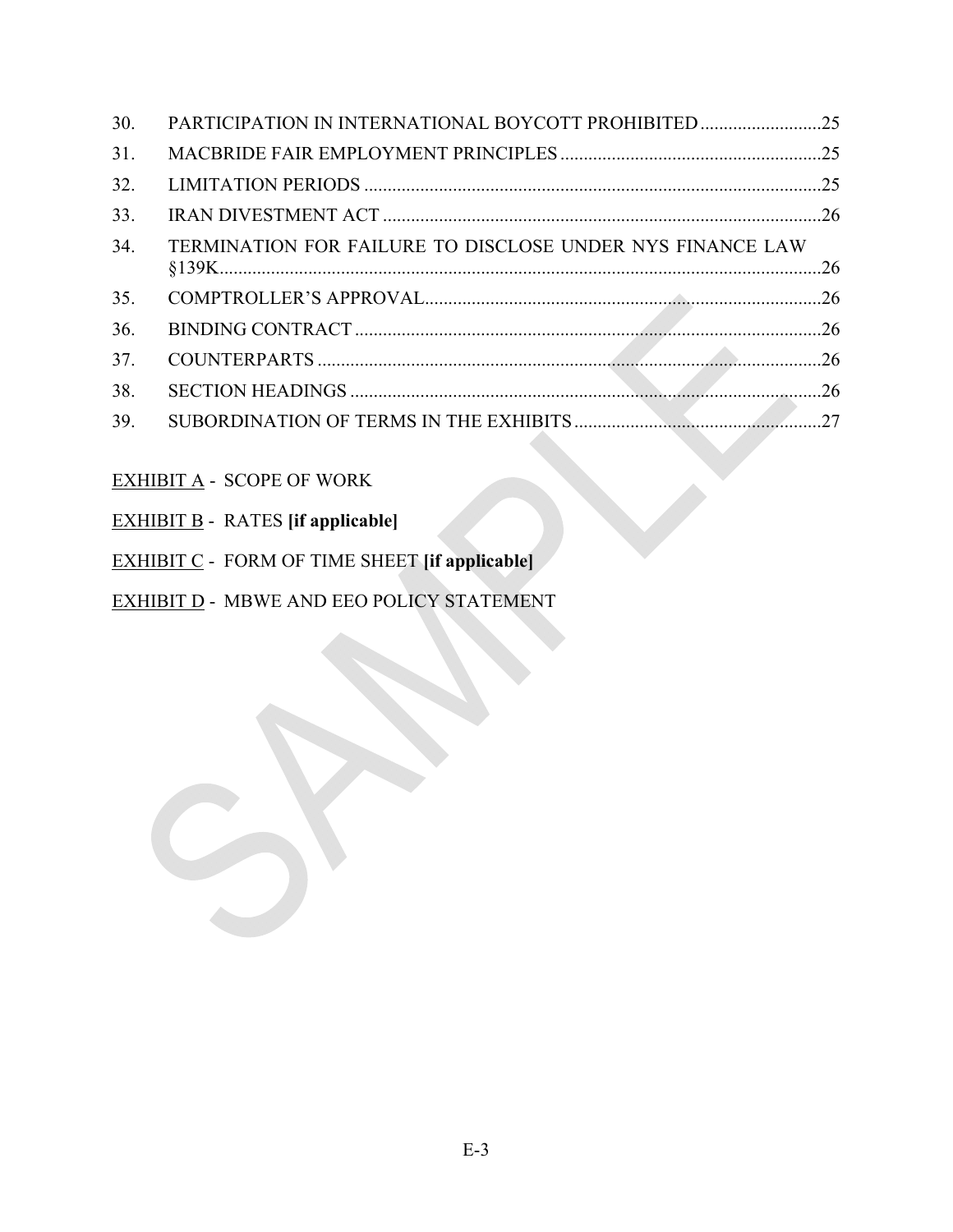### **CONSULTANT AGREEMENT**

AGREEMENT (the "Agreement") made as of by and between BATTERY PARK CITY AUTHORITY d/b/a HUGH L. CAREY BATTERY PARK CITY AUTHORITY, (the "Owner"), a body corporate and politic, constituting a public benefit corporation, having a place of business at 200 Liberty Street, 24<sup>th</sup> Floor, New York, New York 10281, and **[COMPANY],** formed under the laws of the State of **[INCORP. STATE]**, having an office at **[CITY, STATE AND ZIP]** (the "Consultant").

# $\underline{W}$  <u>I</u>  $\underline{T}$   $\underline{N}$   $\underline{E}$   $\underline{S}$   $\underline{S}$   $\underline{E}$   $\underline{T}$   $\underline{H}$ :

WHEREAS, Owner has fee title to certain real property located in the City, County and State of New York, generally known as Battery Park City; and

WHEREAS, Owner has developed Battery Park City, in individual parcels, with the goal of creating a richly diversified mixed use community providing residential and commercial space with related amenities such as parks, plazas, recreational areas and a waterfront esplanade; and

WHEREAS, Owner intends to retain the services of Consultant to perform **[describe services to be performed]** (the "Project"), and Consultant desires to perform such services for Owner.

NOW, THEREFORE, in consideration of the mutual promises herein contained, the parties hereby agree as follows:

### **1. Scope of Work**

Consultant shall perform the services described in the Scope of Work attached hereto as Exhibit A (the "Work"). All Work shall be completed in accordance with the requirements furnished to Consultant by Owner, and shall be completed to Owner's satisfaction.

### **2. Time for Performance**

Consultant shall perform the Work as expeditiously as is consistent with professional skill and the orderly progress of the Work, and in accordance with any schedule set forth in the attached Scope of Work. If a schedule approved by Owner is incorporated into this Agreement, said schedule shall not be exceeded by Consultant, except for reasonable cause. The term of this Agreement shall begin **[DATE TERM BEGINS]** (the "Commencement Date") and shall terminate not later than **[DATE TERM ENDS]** (the "Expiration Date") (such period from the Commencement Date to the Expiration Date is referred to herein as the "Term") unless this Agreement is otherwise terminated as hereinafter provided. Consultant shall complete the Scope of Work on or before **[DATE]**, unless the time for performance of the Work is extended by written agreement of Consultant and Owner.

### **3. Compensation**

(a) Owner shall pay, and Consultant agrees to accept as full compensation for all Work performed under this Agreement, the not-to-exceed amount of **[\$\$\$\$\$]** (the "Fee"), paid in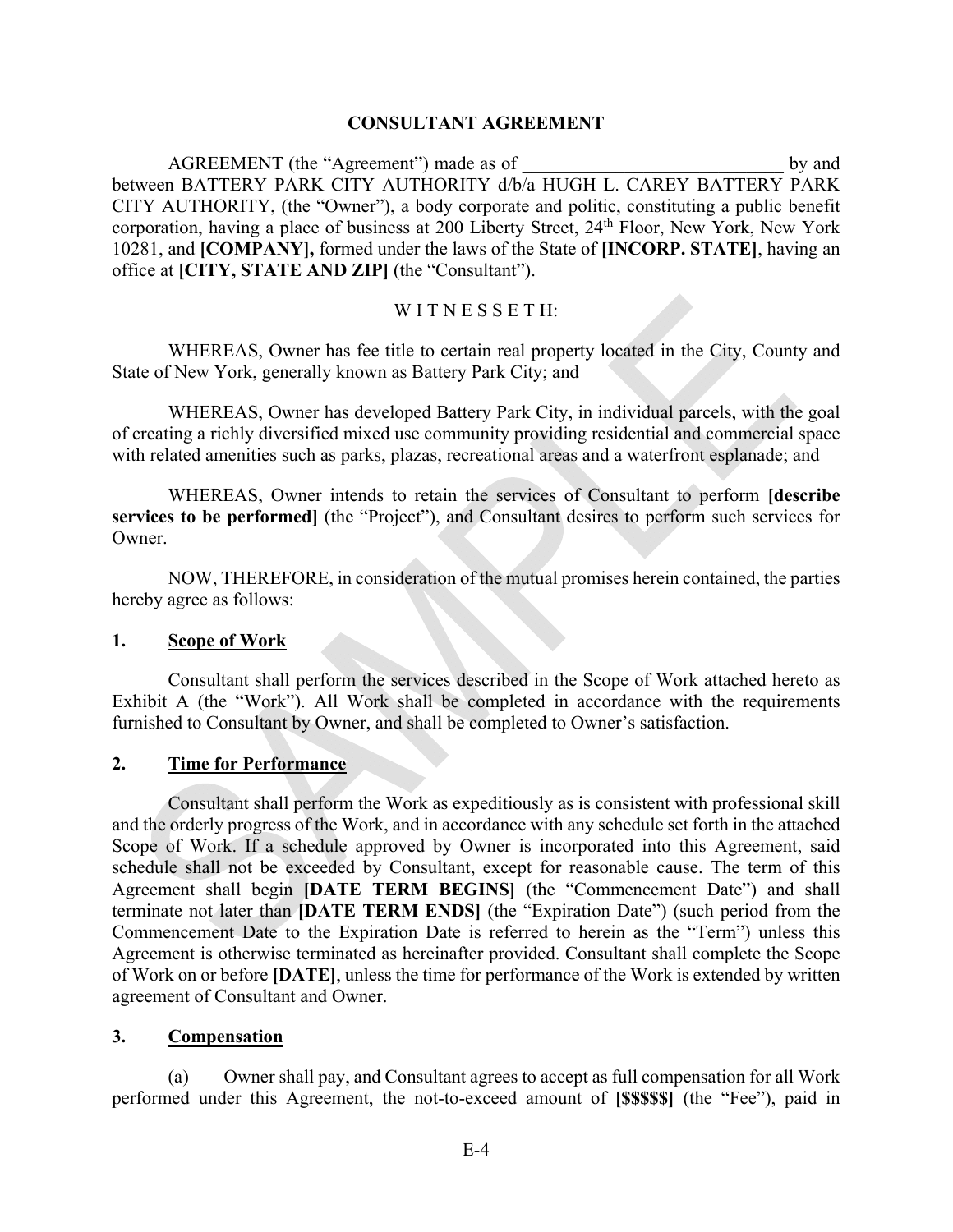accordance with the rates (the "Rates") attached hereto as **Exhibit B**. The Fee includes any and all reimbursable expenses, which shall not exceed **[\$\$\$\$\$]** (the "Reimbursable Amount"), incurred by Consultant in performing the Work.

(b) Any reimbursable expenses shall be paid in accordance with Owner's standard policies for reasonable expenses actually incurred by Consultant in connection with the performance of the Work. Consultant shall submit copies of receipts or other supporting documentation for any qualifying expenses incurred.

(c) Consultant shall submit monthly requests for payment to Owner that shall:

(i) include the name, address, and telephone number of Consultant;

(ii) be accompanied by time sheets, in substantially the form provided in Exhibit C ("Form of Time Sheet"), attached hereto and made part hereof, containing a description of the work performed and indicating hours worked in each billing category; and

(iii) reference the project for which services were rendered.

(d) Owner shall pay Consultant no later than the  $30<sup>th</sup>$  calendar day (excluding holidays) following Owner's receipt of a Proper Invoice (pursuant to, and as such term is defined in Owner's Prompt Payment Policy, a copy of which can be found at http://bpca.ny.gov/wpcontent/uploads/2018/01/BPCA-Prompt-Payment-Policy-Fiscal-Year-2017.pdf). Any item(s) of Work indicated in any Exhibit hereto as attributable to a specific phase of the Work that is not performed during the specified phase shall not be compensated by Owner, but payment for any such items of Work shall remain available to Consultant if, with Owner's advance approval, such Work is actually performed during a subsequent phase of the Work, subject to the provisions of this Article 3 and Owner's approval of any request for payment. Owner may withhold from any payment an amount equal to any costs or damages incurred by Owner as a result of Consultant's negligence or breach of this Agreement.

(e) All requests for payment should be addressed as follows:

Office of the Treasurer Battery Park City Authority d/b/a Hugh L. Carey Battery Park City Authority 200 Liberty Street, 24<sup>th</sup> Floor New York, NY 10281-1097 Attn.: Accounts Payable

A duplicate copy is to be sent to the attention of **[PROJECT MANAGER, TITLE]**.

# **4. Increase and Decrease in the Scope of Consultant's Work**

Owner shall have the right to make changes to, increase or reduce the scope of Work, or extend the Term or any date set forth in the schedule referenced in Section 2 *supra*, at any time and for any reason, upon written notice to Consultant specifying the nature and extent of such changes. If Consultant believes that any work it has been directed to perform by Owner is beyond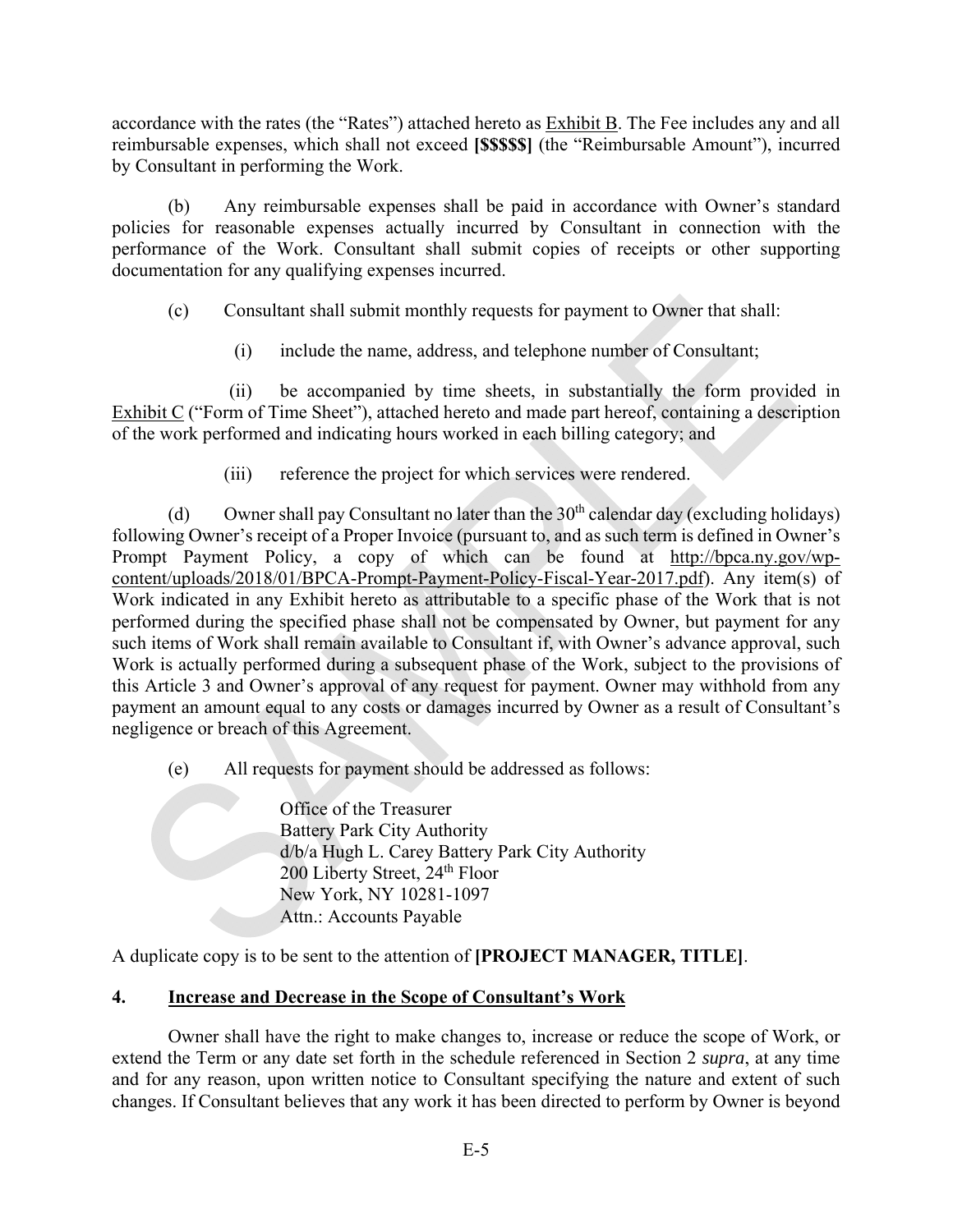the scope of Work set forth in this Agreement and constitutes extra work, Consultant shall so notify Owner within ten (10) business days. Owner shall determine whether or not such work is in fact beyond the scope of the Work and is considered extra work. If Owner determines that such work constitutes extra work to Consultant or any Subconsultant (as defined in Section 25 of this Agreement), Owner will pay Consultant any additional reimbursable expenses approved pursuant to Owner's policy for reimbursable expenses, and such additional compensation only as mutually agreed in writing by Owner and Consultant at the time of such change.

# **5. Consultant Cooperation**

(a) Consultant shall work with such firms or individuals as Owner shall designate from time to time in connection with the Work, and agrees to meet with such firms or individuals at such times as Owner may require in order to maintain an ongoing review process so as to expedite determinations and approvals required to be made in connection with the Work.

(b) Consultant shall render any assistance that Owner may require with respect to any claim or action arising from or in any way relating to Consultant's services during or subsequent to the Term of this Agreement, including, but not limited to, review of claims, preparation of technical reports and participation in negotiations, both before and after Consultant has completed performance of the Work under this Agreement and without any additional compensation therefor.

# **6. Termination**

(a) *Termination for Convenience*. Owner, at any time, may terminate this Agreement in whole or in part. Any such termination shall be effected by mailing or delivering to Consultant a written notice of termination specifying the extent to which performance of the Work under this Agreement is terminated and the date upon which such termination becomes effective. Upon receipt of the notice of termination, Consultant shall act promptly to minimize any expenses resulting from said termination. Owner shall pay Consultant the costs actually incurred by Consultant, including any Fee for Work actually and satisfactorily performed up to the effective date of the termination, but in no event shall Consultant be entitled to compensation in excess of the total consideration of this Agreement. In the event of such a termination, Owner may take over the Work and prosecute same to completion by contract or otherwise, and may take possession of and utilize such work product, materials, appliances, and plant as may be on the site and necessary or useful to complete the Work. Except as otherwise provided herein, all of Owner's liability hereunder shall cease and terminate as of the effective date specified in such notice of termination.

(b) *Termination for Cause*. Owner may terminate this Agreement for cause if:

(i) Consultant shall fail to diligently, timely and expeditiously perform any of its obligations as set forth in the Agreement;

(ii) Any representation or warranty made or deemed to have been made under this Agreement by Consultant shall prove to be untrue in any material respect;

(iii) Consultant shall make a general assignment for the benefit of its creditors, or a receiver or trustee shall have been appointed on account of Consultant's insolvency, or Consultant otherwise shall be or become insolvent, or an order for relief shall have been entered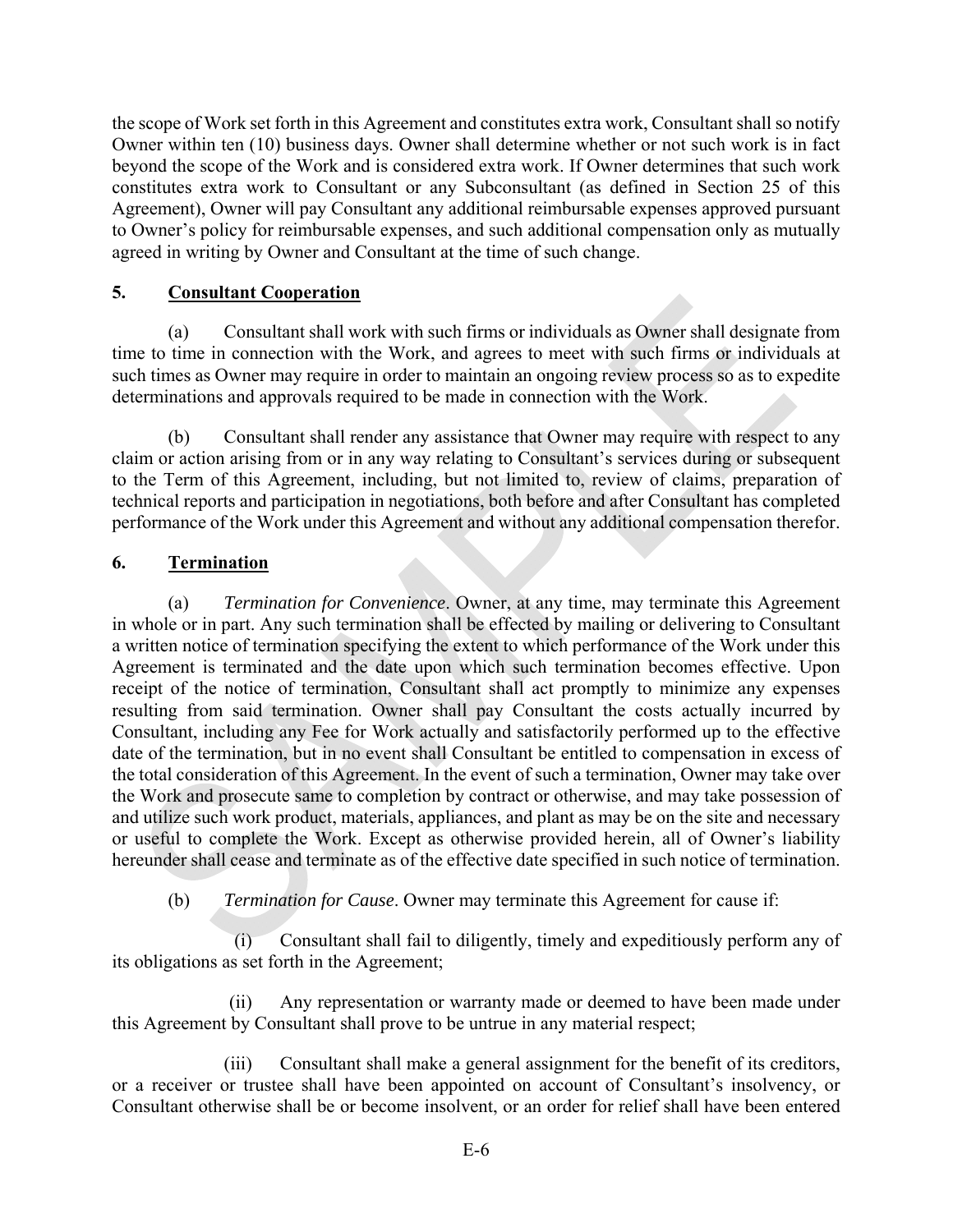against Consultant under Chapter 7 or Chapter 11 of Title 11 of the United States Code;

(iv) a breach of any covenant or agreement contained in Section 16 of this Agreement or any other section of this Agreement shall occur; or

(v) Consultant otherwise shall be in default hereunder;

by serving written notice upon Consultant of Owner's intention to terminate this Agreement. Such notice shall state: (1) the reason(s) for Owner's intention to terminate the Agreement, and (2) the effective date of termination, to be not less than three (3) calendar days after the date of the notice of termination. If Consultant shall fail to cure the reason(s) for termination or make arrangements satisfactory to Owner on or before the effective date of termination, this Agreement shall terminate on the date specified by Owner in the notice of termination. In the event of any such termination, Owner may take over the Work and prosecute same to completion by contract or otherwise, for the account and at the expense of Consultant, and Consultant shall be liable to Owner for all costs incurred by Owner by reason of said termination. In the event of such termination, Owner may take possession of and utilize such work product, materials, appliances, and plant as may be on the site and necessary or useful to complete the Work. Upon Owner's completion of the Work following a termination for cause, Consultant shall be entitled to such amount of the Fee that has not theretofore been paid to Consultant and that shall compensate Consultant for all Work actually and satisfactorily performed by it up to the date of termination, provided, however, that Owner shall deduct from any amount all additional costs and expenses that Owner may incur over those which Owner would have incurred in connection with the Work if Owner had not so terminated this Agreement for cause. Nothing contained in this Agreement shall limit in any manner any and all rights or remedies otherwise available to Owner by reason of a default by Consultant under this Agreement, including, without limitation, the right to seek full reimbursement from Consultant for all costs and expenses incurred by Owner by reasons of Consultant's default hereunder and which Owner would not have otherwise incurred if Consultant had not defaulted hereunder.

(c) Upon any termination of this Agreement in accordance with the provisions of this Section 6, Consultant shall, with respect to the Work which is the subject of such termination:

(i) discontinue all its services from and after the date of the notice of termination, except to attempt to cure any reason(s) for termination or as may be required to complete any item or portion or services to a point where discontinuance will not cause unnecessary waste of duplicative work or cost;

(ii) cancel, or if so directed by Owner, transfer to Owner all commitments and agreements made by Consultant relating to the Work, to the extent same are cancelable or transferable by Consultant;

(iii) transfer to Owner in the manner, to the extent, and at the time directed by Owner, all work product, supplies, materials and other property produced as a part of, or acquired in the performance of the Work; and

- (iv) take other actions as Owner may reasonably direct.
- (d) In the event that Consultant, having been terminated, thereafter obtains a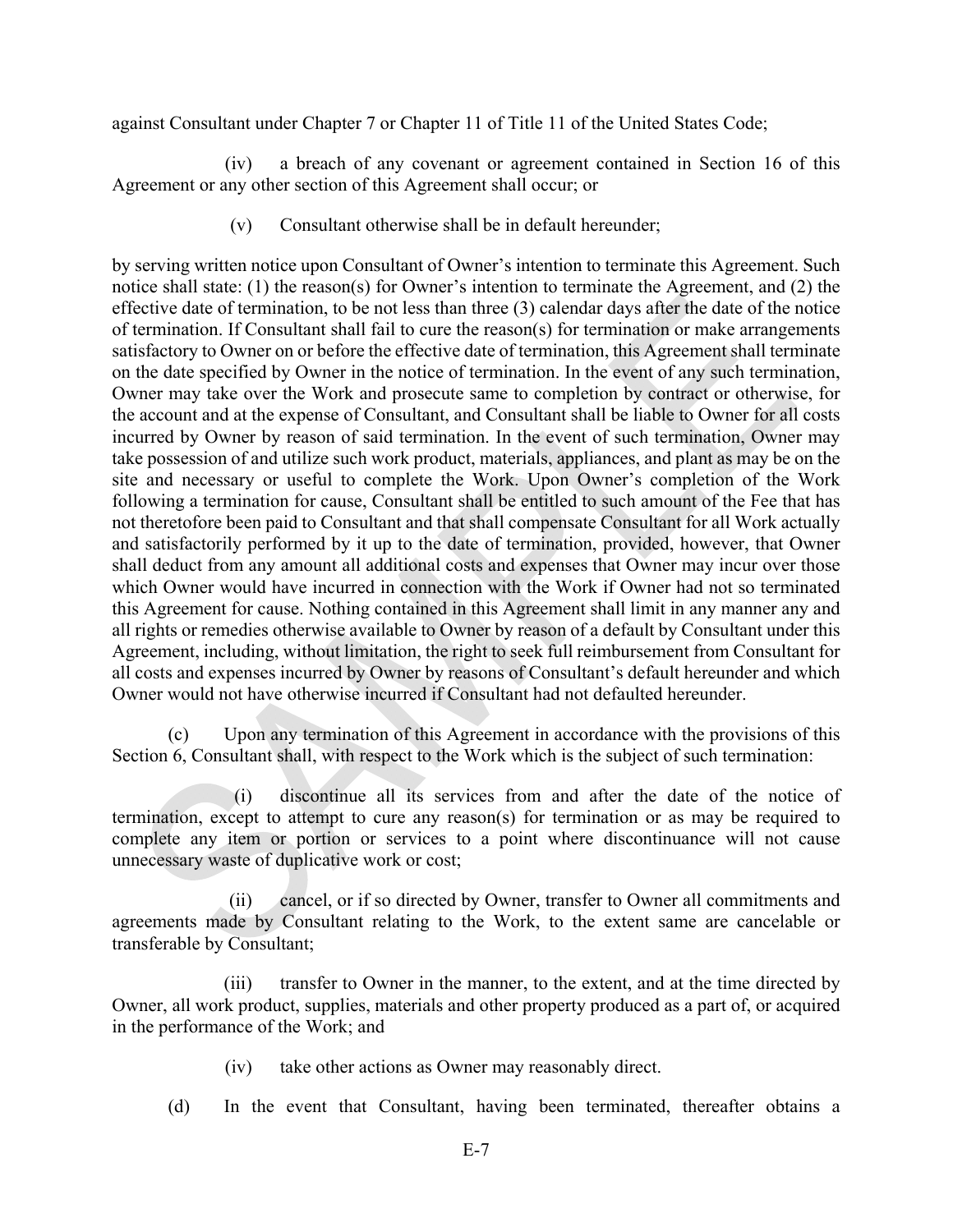determination, in a judicial or other action or proceeding, that such termination was unwarranted, without basis, or invalid for any reason, then the termination shall be deemed to have been one for the convenience of Owner and Consultant shall be entitled to be reimbursed and paid as provided in Subsection 6(b) but to no other payments or damages.

# **7. Suspension**

Owner may, at any time and for any reason, order Consultant in writing to suspend, delay or interrupt performance of all or any part of the Work for a reasonable period of time as the Owner may determine. Upon receipt of a suspension order, Consultant shall, as soon as practicable, cease performance of the Work as ordered and take immediate affirmative measures to protect such Work from loss or damage. Consultant specifically agrees that such suspension, delay or interruption of the performance of Work pursuant to this Section 7 shall not increase the cost of performance of the Work of this Agreement. Owner may extend the Term or any date set forth in schedule referenced in Section 2 *supra*, to compensate Consultant for lost time due to suspension, delay or interruption, and such time extension shall be Consultant's sole compensation for same. Consultant shall resume performance of such Work upon the date ordered by Owner.

# **8. Assignment**

Consultant shall not assign the Agreement in whole or in part without Owner's prior written consent; however, Owner may assign the Agreement in whole or in part without Consultant's prior written consent.

# **9. Ownership of Documents**

(a) All material specifically prepared for the Project and excluding any intellectual property already owned by Consultant that is furnished by Consultant or any Subconsultants (including but not limited to all film, video, or digital assets, Hypertext Markup Language ("HTML") files, JavaScript files, flash files, etc.) in connection with the Work shall be deemed Works Made for Hire and become the sole property of Owner. Consultant shall provide a tangible copy of the Work to Owner in any form(s) to be specified by Owner. Such materials may be used by Owner, in whole or in part, or in modified form, for any and all purposes Owner may deem desirable without further employment of, or payment of any additional compensation to Consultant. Consultant hereby acknowledges that whatever participation Consultant has, or will have, in connection with any copyrightable subject matter that is the subject of the Work is and shall be deemed Work Made for Hire on behalf of the Owner and that the Owner shall be the sole owner of the Work, and all underlying rights therein, worldwide and in perpetuity. In the event that the Work, or any portion thereof, does not qualify or is deemed not to be Work Made for Hire, Consultant hereby irrevocably transfers and assigns to the Owner all of Consultant's right, title and interest, throughout the world, in and to the Work, including, without limitation, all of Consultant's right, title and interest in the copyrights to the Work, including the unrestricted right to make modifications, adaptations and revisions to the Work and hereby waives any so-called "moral rights" with respect to the Work. Consultant grants to Owner a royalty free, worldwide perpetual, irrevocable, nonexclusive license to reproduce, modify, and publicly display the Work.

(b) Any plans, drawings, or specifications prepared by or on behalf of Consultant for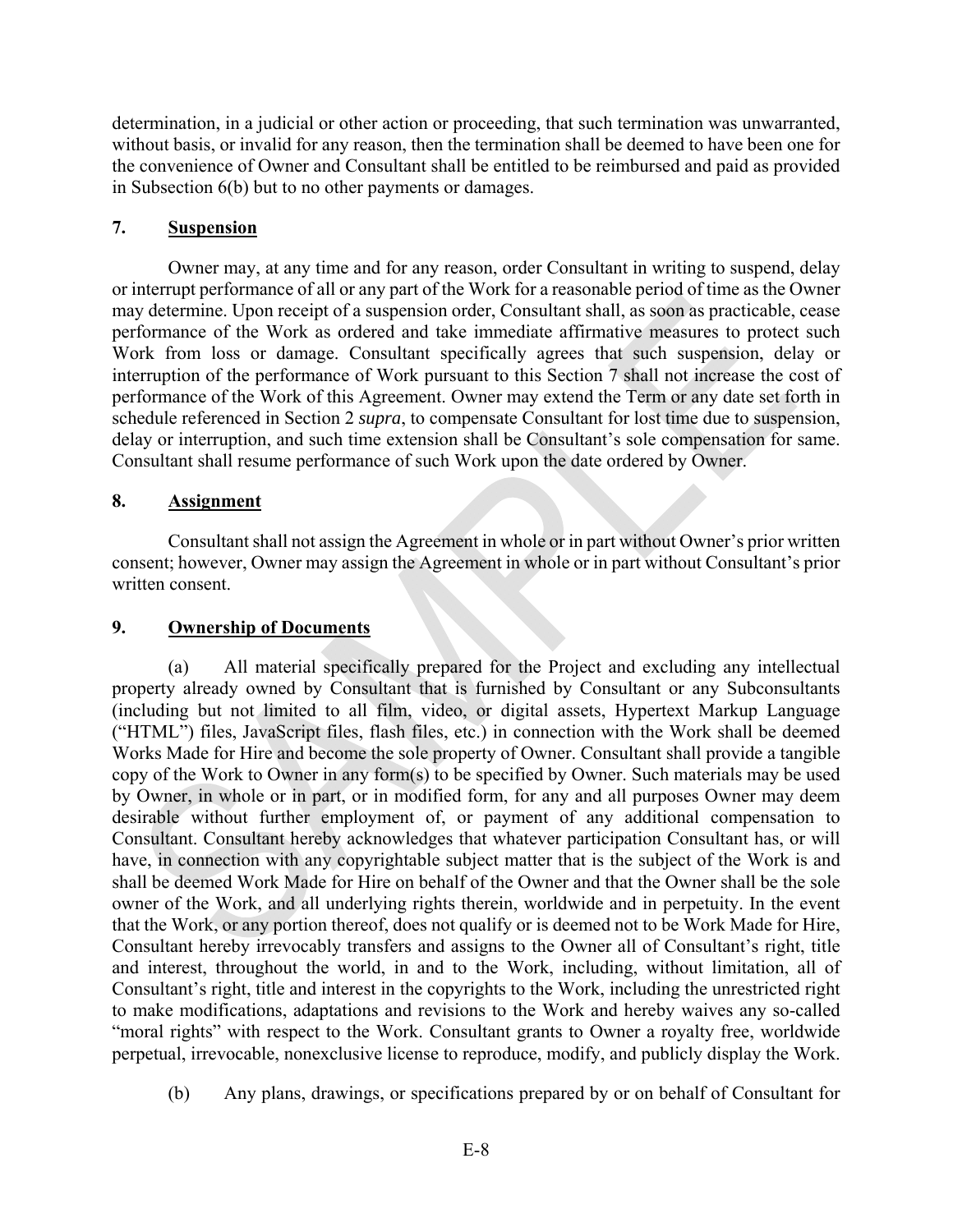the Project shall become property of Owner, and Consultant may not use same for any purpose not relating to the Project without Owner's prior written consent. Consultant may retain such reproductions of plans, drawings or specifications as Consultant may reasonably require. Upon completion of the Work or the termination of this Agreement, Consultant shall promptly furnish Owner with a complete set of original record prints. All such original materials shall become property of Owner who may use them, without Consultant's permission, for any proper purpose including but not limited to additions or completion of the Project.

### **10. Insurance**

(a) Consultant shall procure and maintain all of the insurance required under this Section 10 during the Term of this Agreement, except with respect to Completed Operations coverage, as described in Section 10(g) below.

(b) Consultant shall not commence performance of the Work until Consultant has obtained, and required each Subconsultant to obtain, all the insurance required under this Section 10 and until it has furnished to Owner the certificate or certificates of insurance required by Section  $10(c)$  hereof.

(c) Consultant shall furnish to Owner, before or upon execution of this Agreement, attention: **[name]**, a certificate or certificates of the insurance required under this Section 10 and, upon Owner's request, certified copies of the original policies of insurance, within the time period required by Owner and before commencing performance of the Work. Such certificate or certificates shall be in form satisfactory to Owner, shall list the various coverages and shall contain, in addition to any other provisions required hereby, a provision that the policy shall not be changed, canceled or reduced and that it shall be automatically renewed upon expiration and continued in force until two years after the Work is completed unless Owner is given 90 days' written notice to the contrary. Such certificates shall also include riders providing that violation of any of the terms of any policy shall not by itself invalidate such policy. Such policies and certificates must name as additional insureds Owner, Battery Park City Parks Conservancy Corporation ("BPCPC") and the State of New York.

(d) All insurance required to be procured and maintained must be procured from insurance companies that have a financial rating by A.M. Best Company as published in the most current key rating guide of A-:VII or better and which are authorized to do business in the State of New York.

(e) If at any time any of the required insurance policies should be canceled, terminated or modified so that insurance is not in effect as required, then Consultant shall suspend performance of the Work. If the Work is suspended then Owner may, at Owner's option, obtain insurance affording coverage equal to that required herein and the cost of such insurance shall be payable by Consultant to Owner.

(f) All additional insured protection afforded Owner, BPCPC, and the State of New York must be on a primary and non-contributory basis and all policies must include a waiver of subrogation in favor of Owner, BPCPC, and the State of New York.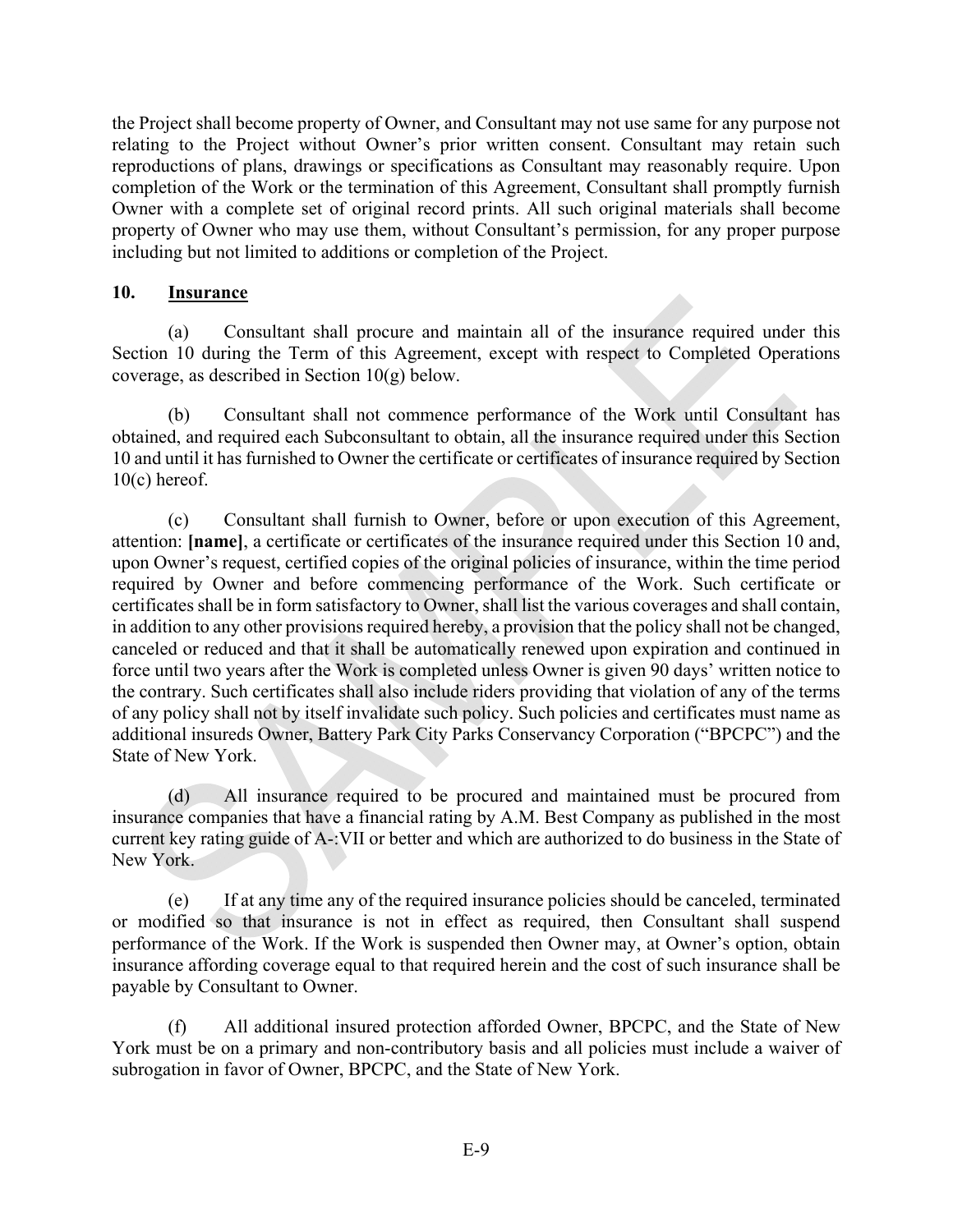(g) Consultant and Subconsultants shall secure in a form satisfactory to Owner the following:

(i) Worker's Compensation, Employer's Liability insurance (including United States Longshoreman & Harbor Workers and Jones Act coverages) and Disability Benefits during the Term for the benefit of such employees as are required to be insured by the applicable provisions of law and voluntary compensation for employees excluded from statutory benefits.

(ii) Commercial General Liability insurance, as follows:

(A) Coverage must be written on ISO Form CG 00 001 or its equivalent and with no modification to the contractual liability coverage provided therein, and shall be provided on an occurrence basis with limits not less than:

- $\bullet$  \$1,000,000 per occurrence
- \$2,000,000 General Aggregate, which must apply on a per project basis
- \$2,000,000 Products/Completed Operations aggregate

(B) Owner, BPCPC and the State of New York must be protected as additional insureds with coverage at least as broad as the combination of the most recent editions of ISO Forms CG 20 26 and CG 20 37 on policies held by the Consultant and any of its Subconsultants. Subconsultants may not use blanket additional insured endorsements to provide additional insured protection to Owner, BPCPC, and the State of New York "by written contract" but must use ISO Form CG 20 38 or its equivalent. The policy must provide coverage for defense and indemnification of claims and/or lawsuits, including third party actions, claims and/or lawsuits for bodily injury to the employees of Consultant or Subconsultants arising from the injured worker's employment with the Consultant or any of its Subconsultants

(C) Consultant and any of its Subconsultants must maintain Products/Completed Operations coverage for no less than three years after the Work is completed and continue to include Additional Insured protection for Owner, BPCPC & the State of New York for the prescribed timeframe and coverage shall contain, in addition to any other provisions required hereby, a provision that the policy shall not be changed, canceled or reduced. As a condition precedent to the making of final payment, Consultant shall furnish Owner with a then current certificate of insurance that confirms the Completed Operations coverage is in effect.

(D) When providing evidence of this insurance the Consultant and any of its Subconsultants must include a completed Acord 855 NY form.

(iii) Automobile Liability insurance covering the use in connection with the Work of all owned, non-owned and hired vehicles. The coverage must protect Owner, BPCPC, and the State of New York as additional insureds under such policy and shall not be less than a \$1,000,000 Combined Single Limit

(iv) Professional Liability ("Errors and Omissions") insurance must be maintained at a limit of not less than \$1,000,000 per claim.

(v) Data Breach and Privacy/Cyber Liability Insurance including coverage for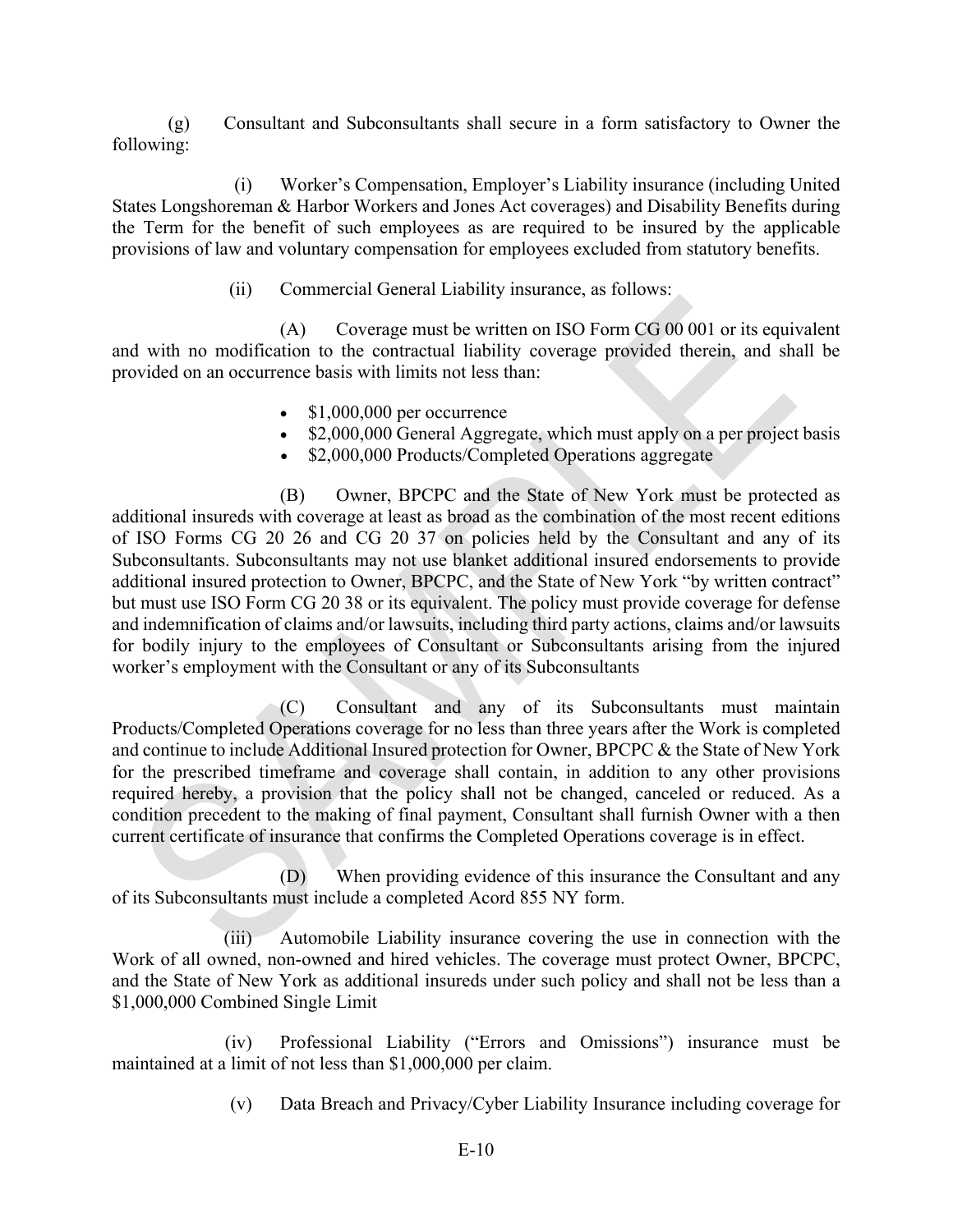failure to protect confidential information and failure of the security of Consultant's computer systems or Owner's/BPCPC's systems due to the actions of Consultant which results in unauthorized access to Owner's and/or BPCPC's data. The limit applicable to this policy shall be no less than \$1,000,000 per occurrence, and must apply to incidents related to the cyber theft of Owner's and BPCPC's property, including but not limited to, money and securities. Owner, BPCPC, and the State of New York must be protected as additional insureds on policies held by Consultant and any of its Subconsultants.

(vi) Technology Errors and Omissions insurance with a limit of not less \$1,000,000 for damages arising from computer-related services including, but not limited to, the following:

- Consulting;
- Data processing;
- Programming;
- System integration;
- Hardware or software development;
- Installation;
- Distribution or maintenance;
- Systems analysis or design;
- Training; and
- Staffing or other support services.

The policy shall include coverage for third party fidelity including cyber theft and protect Owner, BPCPC, and the State of New York as additional insureds.

(vii) Valuable Papers insurance insuring, for the benefit of Consultant and Owner, all plans, designs, drawings, specifications, and documents used under this Agreement by Consultant in a total amount of not less than **[amount]**. Consultant may furnish full coverage under one policy, or may submit separate policies from any Subconsultant(s) for their proportionate shares of such coverage.

(viii) Comprehensive Crime/Employee Dishonesty insurance in a reasonable amount or an amount which is customary in the applicable industry, trade or profession. Coverage must extend to Third Parties.

(ix) Umbrella Liability insurance in an amount of not less than [amount]. Owner, BPCPC, and the State of New York must be protected as additional insureds on policies held by the Consultant and any of its Subconsultants.

(h) The insurance required under subsections  $10(g)(ii)$  and (iii) shall provide that the insurance company or an attorney approved and retained by the insurance company shall defend any suit or proceeding against Owner or any officers, agents or employees of Owner whether or not such suit is groundless, false or fraudulent. Notwithstanding the foregoing, Owner shall have the right to engage its own attorneys for the purpose of defending any suit or proceeding against it or its respective officers, agents or employees, and, in such event, Consultant shall, indemnify Owner for all attorneys' fees and disbursements and other costs incurred by it arising out of, or incurred in connection with, any such defense.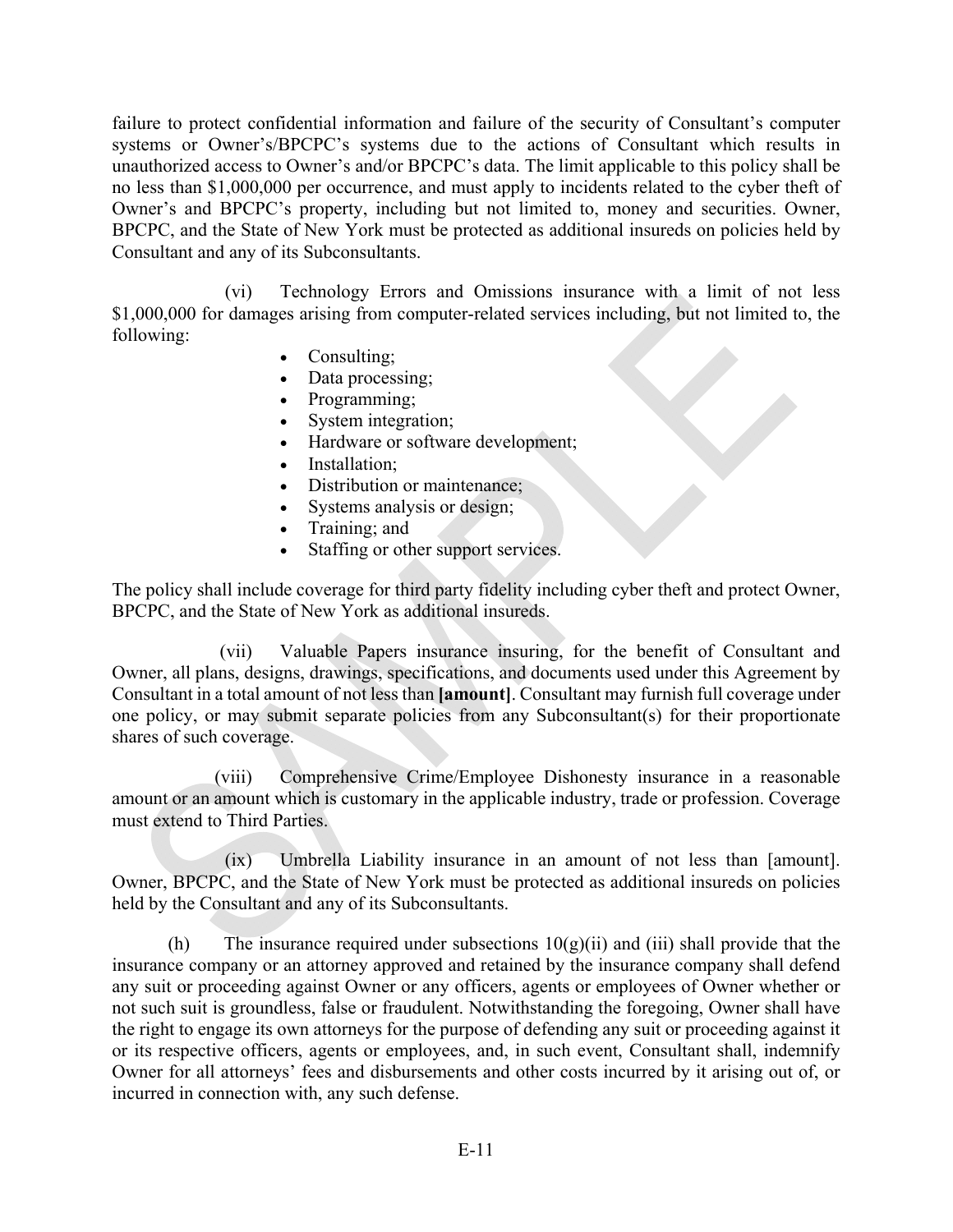(i) Owner, at Owner's cost and expense, may, at its sole option, procure and maintain such insurance as shall in the opinion of Owner, protect Owner from contingent liability of Owner to others for damages arising from bodily injury, including death and property damages which may arise from operations under this Agreement. The procurement and maintenance of such insurance by Owner shall not in any way be construed or be deemed to relieve Consultant from, or to be a limitation on the nature or extent of, such obligations and risk.

# **11. Authority of Owner**

The Work shall be subject to the general supervision, direction, control and approval of Owner or its authorized representative(s), whose decision shall be final and binding upon Consultant as to all matters arising in connection with or relating to this Agreement. Owner shall determine all matters relative to the fulfillment of this Agreement on the part of Consultant and such determination shall be final and binding on Consultant.

# **12. Entire Agreement**

This Agreement, including all Exhibits hereto, constitutes the entire Agreement between Owner and Consultant, and any prior agreements or understandings between Owner and Consultant with respect to any portion of the Work are hereby merged into and with this Agreement.

# **13. Consultant as Independent Contractor**

Notwithstanding any other provision of this Agreement, Consultant's status shall be that of an independent contractor and not that of a servant, agent or employee of Owner. Accordingly, Consultant shall not hold itself out as, nor claim to be acting in the capacity of, an officer, agent, employee or servant of Owner.

# **14. Maintenance, Audit and Examination of Accounts**

Consultant shall, until the earlier of six (6) years after completion of the performance of the Work or six (6) years after termination of this Agreement, maintain, and require all Subconsultants to maintain, complete and correct books and records relating to all aspects of Consultant's obligations hereunder, including without limitation, accurate cost and accounting records specifically identifying the costs incurred in performing their respective obligations, and shall make such books and records available to Owner or its authorized representatives for review and audit at all such reasonable times as Owner may request. In the event that Consultant and/or any Subconsultants shall fail to comply with the provisions of this Section 14, and as a result thereof shall be unable to provide reasonable evidence of such compliance, Owner shall not be required to pay any portion of the Fee and Reimbursable Expenses then due or next becoming due, as the case may be, with respect to such items, and if such compensation has already been paid, Owner may require Consultant to refund any such payment made. Any excessive audit costs incurred by Owner due to Consultant's or any Subconsultant's failure to maintain adequate records shall be borne by Consultant.

# **15. Acceptance of Final Payment; Release and Discharge**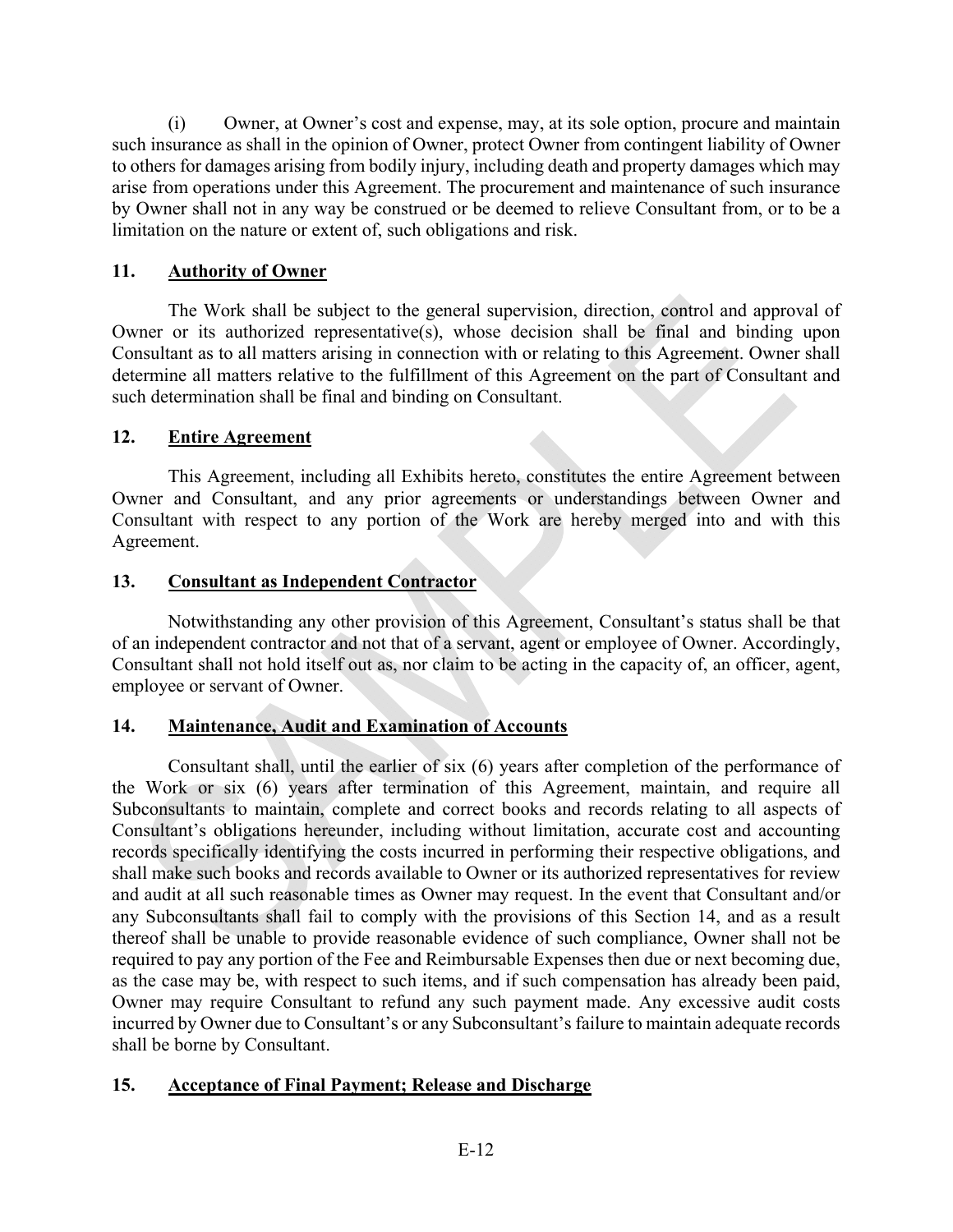Final payment shall be made to Consultant upon satisfactory completion and acceptance by Owner of the Work required under this Agreement, or all Work performed prior to the termination of this Agreement if terminated pursuant to Section 6 hereof, and upon submission of a certification that all Subconsultants have been paid their full and agreed compensation. The acceptance by Consultant of the final payment under this Agreement, or any final payment due upon termination of this Agreement under Section 6 hereof, shall constitute a full and complete waiver and release of Owner from any and all claims, demands and causes of action whatsoever that Consultant, and/or it successors and assigns have, or may have, against Owner under the provisions of this Agreement, unless a detailed and verified statement of claim is served upon Owner prior to the date final payment is tendered by Owner. It is expressly understood and agreed that Owner's or Consultant's termination of this Agreement pursuant to Section 6 hereof shall not give rise to any claim against Owner for damages, compensation or otherwise as a result of such termination, and that under such circumstances Owner's liability to make payments to Consultant on account of any and all Work shall be limited to the payments set forth in Section 6 hereof.

### **16. Covenants, Representations and Warranties**

(a) Consultant represents and warrants to Owner that:

(i) no public official is directly or indirectly interested in this Agreement, or in the supplies, materials, equipment, work, labor or services to which it relates or in any of the profits thereof;

(ii) except as set forth in this Agreement, Consultant has, and shall have, no interest, direct or indirect, in the Project to which the Work relates; and

(iii) to the best of its knowledge, upon due inquiry, no officer, member, partner or employee of Consultant has, prior to the date of this Agreement, been called before a grand jury, head of a state agency, head of a city department or other city agency to testify in an investigation concerning any transaction or contract had with the State of New York, any political subdivision thereof, a public authority, or with any public department, agency or official of the State of New York of or any political subdivision thereof, and refused to sign a waiver of immunity against subsequent criminal prosecution or to answer any relevant question concerning such transaction or contract.

(b) Consultant covenants and agrees that:

(i) recognizing that time for completion of the Work is of the essence, Consultant shall perform all of its obligations hereunder in a prompt and workmanlike manner and in accordance with the time periods for the Work set forth herein;

the personnel assigned and any Subconsultant $(s)$  used by Consultant in the performance of the Work hereunder shall be qualified in all respects for such assignment, employment and use;

(iii) Consultant, in the performance of the Work, shall utilize the most efficient available methodology and technology for the purpose of reducing the cost and time of such performance;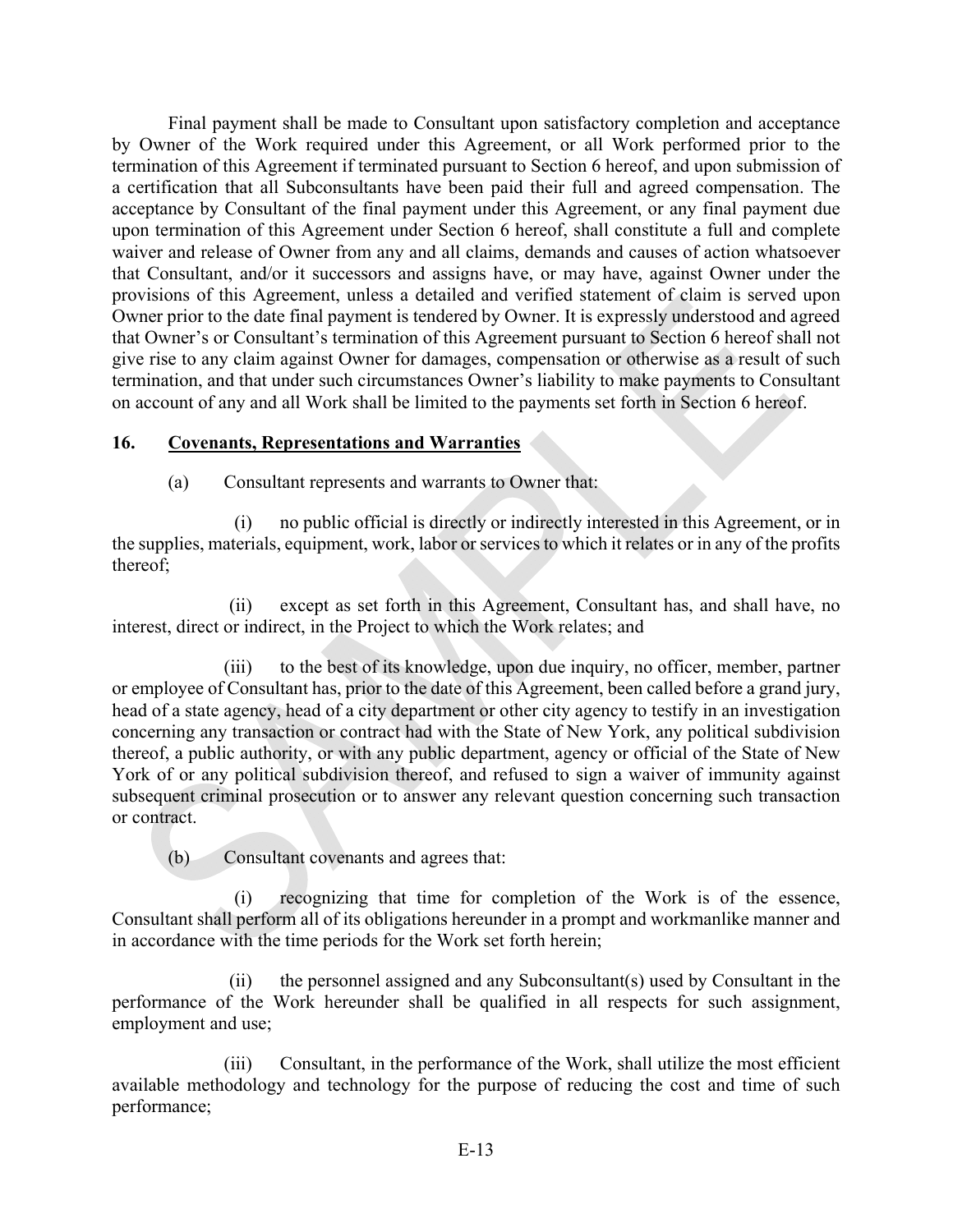(iv) Consultant shall comply with the provisions of all Federal, State and local statutes, laws, rules, ordinances and regulations that are applicable to the performance of this Agreement;

(v) should any claim be made or any action be brought against the Owner that is in any way related to the Work, Consultant shall diligently render to Owner any and all assistance specified in Section 5 of this Agreement that may be required by Owner as a result thereof; and

(vi) Consultant shall not commit its personnel to, nor engage in, any other projects during the term of this Agreement to the extent that such projects may adversely affect the quality or efficiency of the Work or would otherwise be detrimental to the conduct and completion of the Work, and Consultant shall provide sufficient numbers of qualified personnel as shall be required to perform the Work in the time requested by Owner. Consultant shall comply with any reasonable request by Owner to remove and/or replace any of Consultant's personnel from the Project.

(c) The parties make mutual representations that to the best of their knowledge that any materials provided by either party for inclusion in the Work shall not infringe upon the copyright or trademark of any third party.

# **17. Indemnity**

To the fullest extent allowed by law:

(a) Consultant shall be liable to, and shall indemnify Owner, each Member, officer, agent and employee of Owner for, and shall hold each of the foregoing harmless from and against, any and all claims, losses, damages, expense, penalties, costs or other liabilities, including, without limitation, attorneys' fees, costs, disbursements and interest, arising out of the performance of the Work or Consultant's breach of this Agreement, including but not limited to any of the provisions set forth in Section 16 hereof, and Consultant agrees that it shall defend any suit or action brought against Owner or any Member, officer, agent or employees of Owner that is based on any loss or liability or alleged loss or liability indemnified herein.

(b) Consultant shall be liable to, and shall indemnify Owner and each of the Members, officers, agents and employees of Owner for, and shall hold each of the foregoing harmless from and against, any and all claims made against any of the foregoing for infringement of any copyright, trademark or patent arising out of the use of any plans, designs and specifications furnished by Consultant in the performance of this Agreement.

# **18. Confidentiality**

Consultant hereby agrees that data, recommendations, reports and other materials developed in the course of the Work are strictly confidential between Consultant and Owner and except as specifically provided herein, Consultant may not at any time reveal or disclose such data, recommendations or reports in whole or in part to any third party without first obtaining written approval from Owner.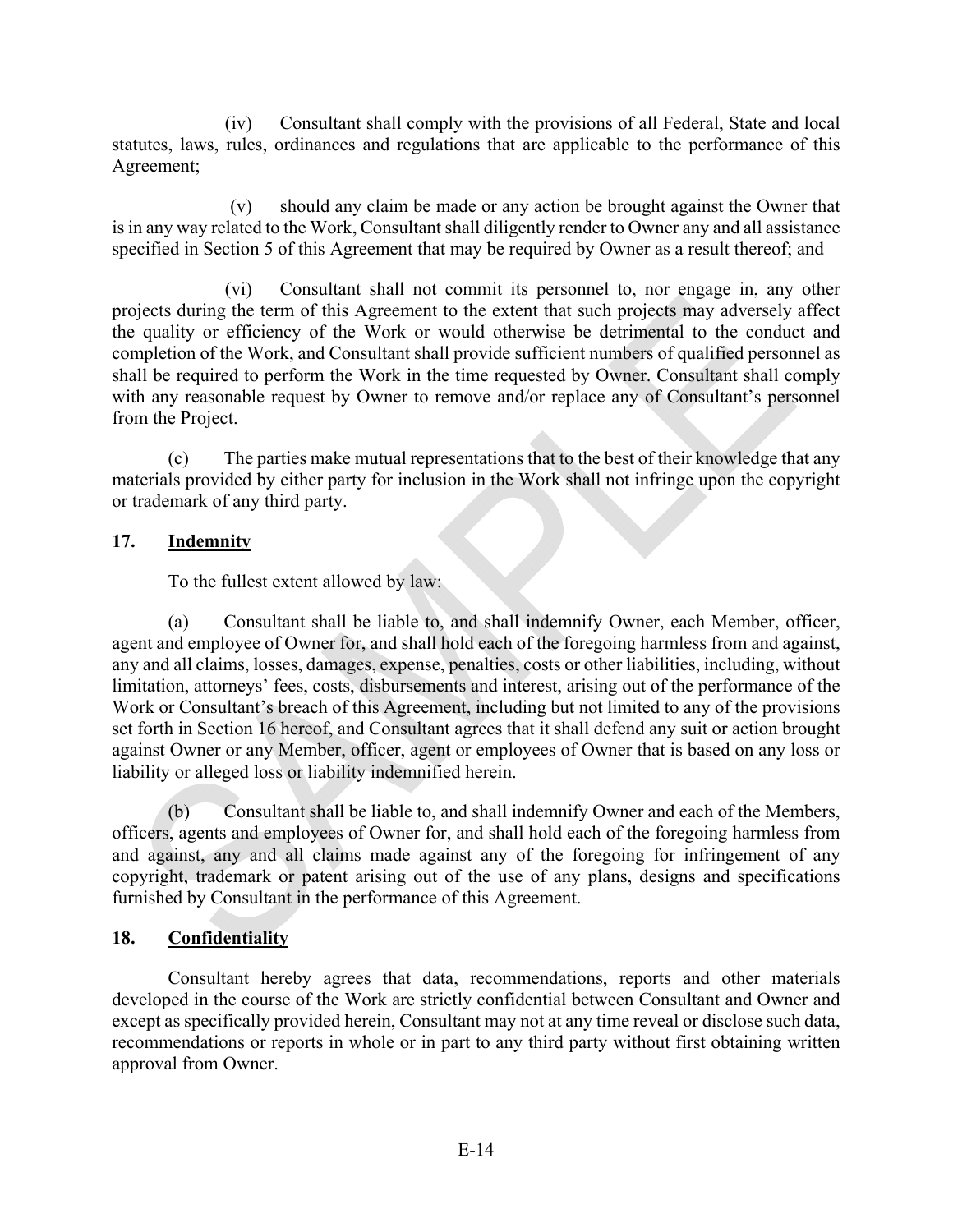### **19. Modification**

No modification, amendment, change, termination or attempted waiver of any of the provisions of this Agreement shall be binding unless in writing and signed by the party to be bound.

### **20. Waiver**

Except as otherwise provided in Section 15 of this Agreement, the parties may waive any of their rights hereunder without invalidating this Agreement or waiving any other rights hereunder, provided, however, that no waiver of, or failure to enforce or exercise any provision of this Agreement shall affect the right of any party thereafter to enforce such provisions or to exercise any right or remedy in the event of any other breach or default, whether or not similar.

# **21. Severability**

If any term or provision of this Agreement or the application thereof to any person or entity, or circumstance shall, to any extent, be determined to be invalid or unenforceable, the remaining provisions of this Agreement, or the application of such terms or provisions to persons, entities or circumstances other than those as to which it is held to be invalid or unenforceable, shall in no way be affected thereby and each term or provision of this Agreement shall be valid and binding upon the parties, and enforced to the fullest extent permitted by law.

### **22. New York Law/Forum Selection/Jurisdiction**

This Agreement shall be construed under, and be governed by, the laws of the State of New York. All actions or proceedings relating, directly or indirectly, to this Agreement shall be litigated only in courts located within the County of New York. Consultant, any guarantor of the performance of its obligations hereunder ("Guarantor") and their successors and assigns hereby subject themselves to the jurisdiction of any state or federal court located within such county, waive the personal service of any process upon them in any action or proceeding therein and consent that such process be served by certified or registered mail, return receipt requested, directed to the Consultant and any successor at Consultant's address hereinabove set forth, to Guarantor and any successor at the address set forth in the instrument of guaranty, and to any assignee at the address set forth in the instrument of assignment. Such service shall be deemed made two days after such process is so mailed.

# **23. Provisions Required by Law**

Each and every provision of law and clause required by law to be included in this Agreement shall be deemed to be included herein, and this Agreement shall read and shall be enforced as though such provision(s) and/or clause(s) were so included.

# **24. Notices**

Any notice, approval, consent, acceptance, request, bill, demand or statement required or permitted to be given hereunder (a "Notice") from either party to the other shall be in writing and shall be deemed given when received by overnight mail or when deposited with the United States Postal Service in a postage prepaid envelope, certified or registered mail, addressed to the other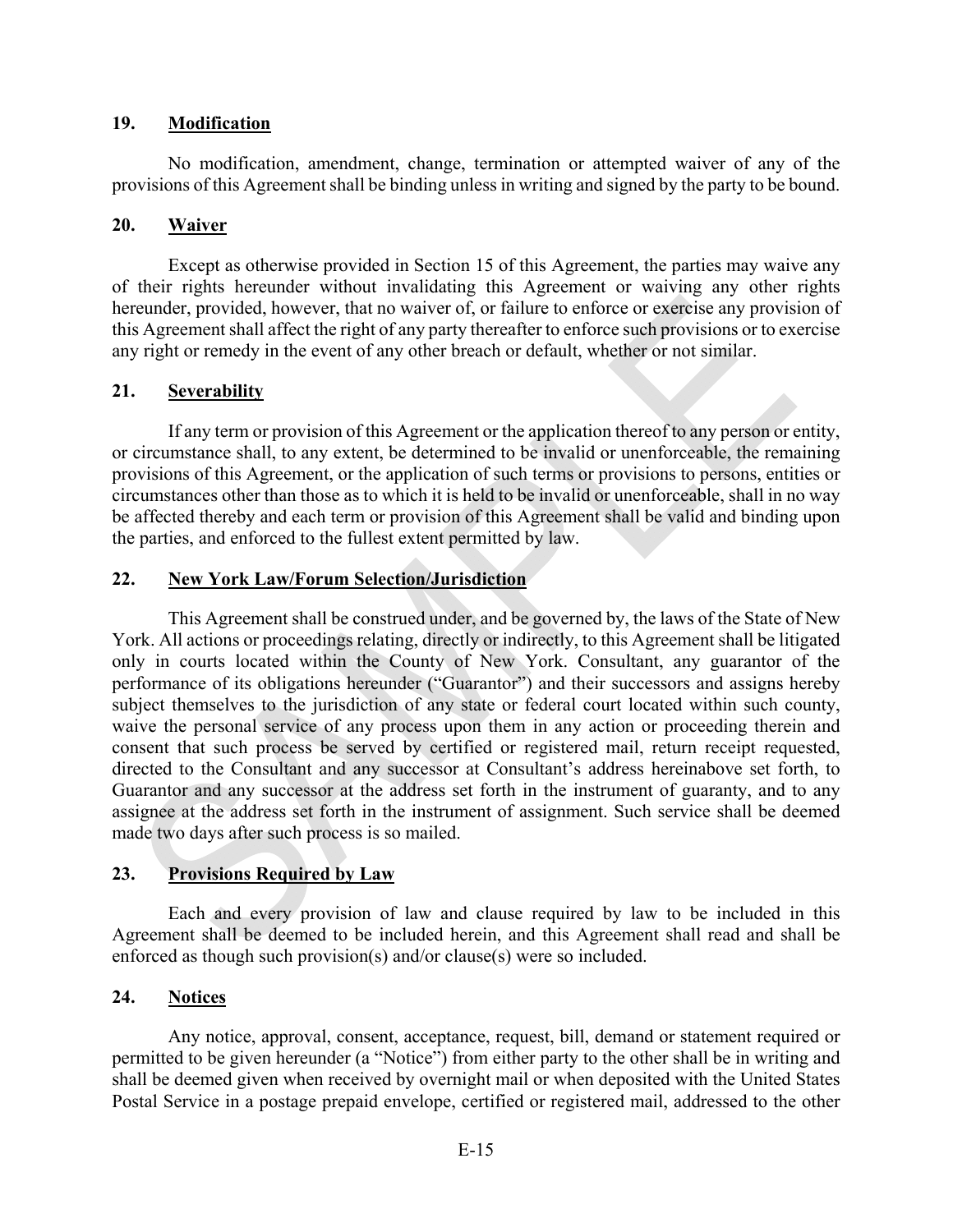party at the addresses set forth above. If to Owner, Notices shall be sent to the attention of **[HEAD OF DEPARTMENT]**, with copies to the **[the General Counsel]** and if to Consultant, Notices shall be sent to the attention of **[NAME]**, **[TITLE]**. Either party may at any time change such address or add additional parties to receive a Notice by mailing, as aforesaid, to the other party a Notice thereof.

# **25. Approval and Use of Subconsultants**

(a) Except as specifically provided herein, Consultant shall not employ, contract with or use the services of any consultants, contractors or other third parties (collectively, "Subconsultants") in connection with the performance of its obligations hereunder without the prior written consent of Owner to the use of each such Subconsultant, and to the agreement to be entered into between Consultant and any such Subconsultant. Consultant shall inform Owner in writing of any interest it may have in a proposed Subconsultant. No such consent by Owner, or employment, contract, or use by Consultant, shall relieve Consultant of any of its obligations hereunder.

(b) Consultant shall be responsible for the performance of the Work of any Subconsultants engaged, including the maintenance of schedules, coordination of their Work and resolutions of all differences between or among Consultant and any Subconsultants. It is expressly understood and agreed that any and all Subconsultants engaged by Consultant hereunder shall at all times be deemed engaged by Consultant and not by Owner.

(c) The fees of any Subconsultant retained by Consultant to perform any part of the Work required under this Agreement shall be deemed covered by the compensation stipulated in Section 3 above. Consultant shall pay its Subconsultants in full the amount due them from the proportionate share of each requisition for payment submitted by Consultant and paid by Owner. Consultant shall make payment to its Subconsultants no later than seven (7) calendar days after receipt of payment from Owner. Consultant shall indemnify, defend and hold Owner harmless with respect to any claims against Owner based upon Consultant's alleged failure to make payments to Subconsultants for Work under this Agreement.

(d) Upon the request of Owner, Consultant shall cause any Subconsultant employed by the Consultant in connection with this Agreement to execute a copy of this Agreement, wherein such Subconsultant shall acknowledge that it has read and is fully familiar with the terms and provisions hereof and agrees to be bound thereby as such terms and provisions are or may be applicable to such Subconsultants.

# **26. Employment and Diversity**

# 26.1 *Participation by Minority and Women-Owned Business Enterprises*

(a) General Provisions

(i) Owner is required to implement the provisions of New York State Executive Law Article 15-A and Parts 140-145 of Title 5 of the New York Codes, Rules and Regulations ("NYCRR") for all contracts, as defined therein, with a value (1) in excess of \$25,000 for labor,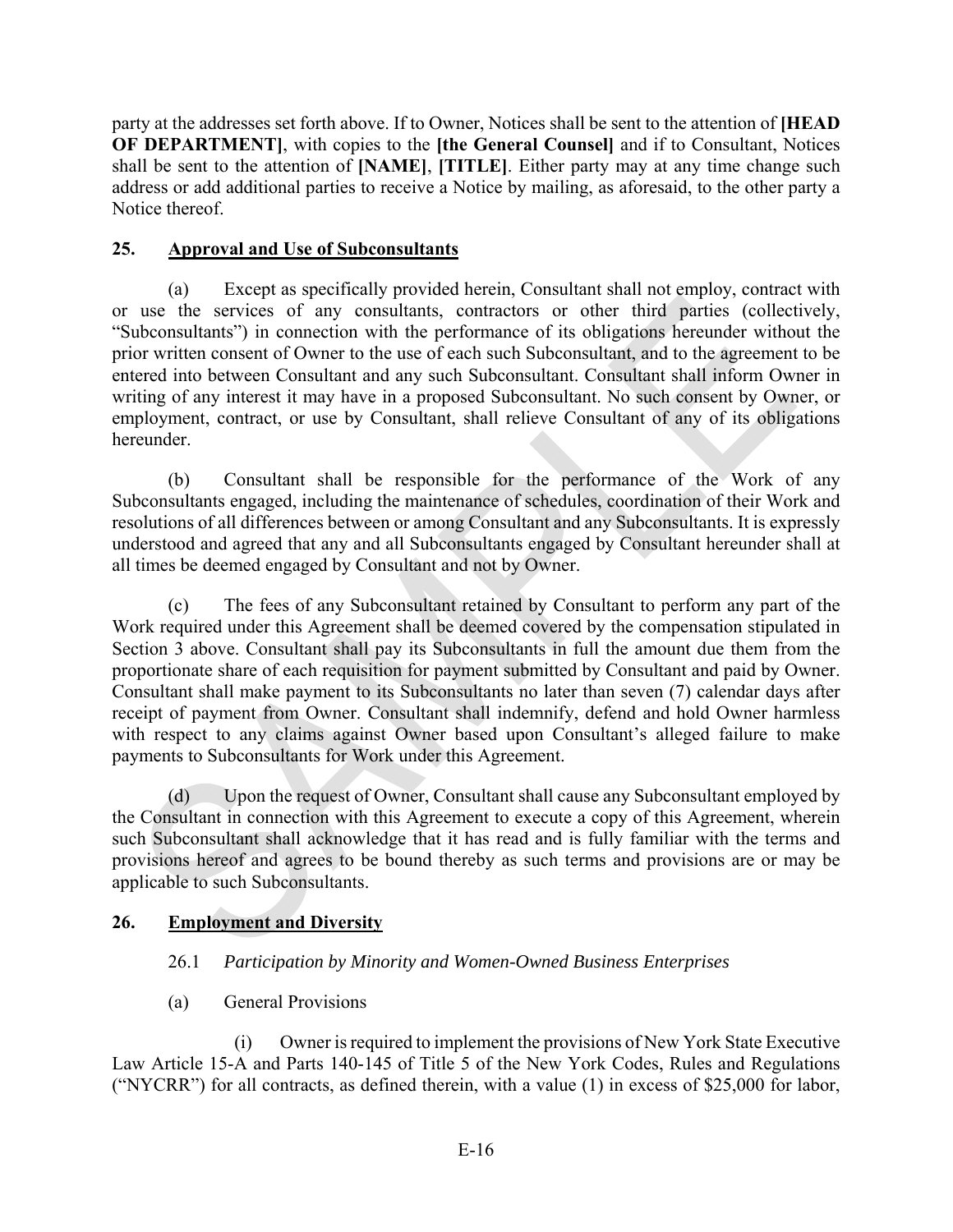services, equipment, materials, or any combination of the foregoing or (2) in excess of \$100,000 for real property renovations and construction.

(ii) Consultant agrees, in addition to any other nondiscrimination provision herein and at no additional cost to Owner, to fully comply and cooperate with Owner in the implementation of New York State Executive Law Article 15-A and the regulations promulgated thereunder. These requirements include equal employment opportunities for minority group members and women ("EEO") and contracting opportunities for New York State-certified minority and women-owned business enterprises ("MWBEs"). Consultant's demonstration of "good faith efforts" pursuant to 5 NYCRR § 142.8 shall be a part of these requirements. These provisions shall be deemed supplementary to, and not in lieu of, the nondiscrimination provisions required by New York State Executive Law Article 15 (the "Human Rights Law") and other applicable federal, state, and local laws.

(iii) Failure to comply with all of the requirements herein may result in a finding of non-responsiveness, non-responsibility and/or a breach of contract, leading to the assessment of liquidated damages pursuant to Section 26.1(g) and such other remedies as are available to Owner.

(b) Contract Goals

(i) For purposes of this Contract, Owner hereby establishes an overall goal of XX% for MWBE participation, XX% for New York State-certified minority-owned business enterprise ("MBE") participation and XX% for New York State-certified women-owned business enterprise ("WBE") participation (collectively, "MWBE Contract Goals") based on the current availability of MBEs and WBEs.

(ii) For purposes of providing meaningful participation by MWBEs on the Agreement and achieving the MWBE Contract Goals established in Section 26.1(b)(i) hereof, Consultant should reference the directory of MWBEs at the following internet address: https://ny.newnycontracts.com.

(iii) Additionally, Consultant is encouraged to contact the Division of Minority and Women's Business Development at (212) 803-2414 to discuss additional methods of maximizing participation by MWBEs on this Agreement.

(iv) Consultant understands that only sums paid to MWBEs for the performance of a commercially useful function, as that term is defined in 5 NYCRR § 140.1, may be applied towards the achievement of the applicable MWBE participation goal. [FOR CONSTRUCTION CONTRACTS – The portion of a contract with an MWBE serving as a supplier that shall be deemed to represent the commercially useful function performed by the MWBE shall be 60% of the total value of the contract. The portion of a contract with an MWBE serving as a broker that shall be deemed to represent the commercially useful function performed by the MWBE shall be the monetary value for fees, or the markup percentage, charged by the MWBE]. [FOR ALL OTHER CONTRACTS - The portion of a contract with an MWBE serving as a broker that shall be deemed to represent the commercially useful function performed by the MWBE shall be 25% of the total value of the contract.]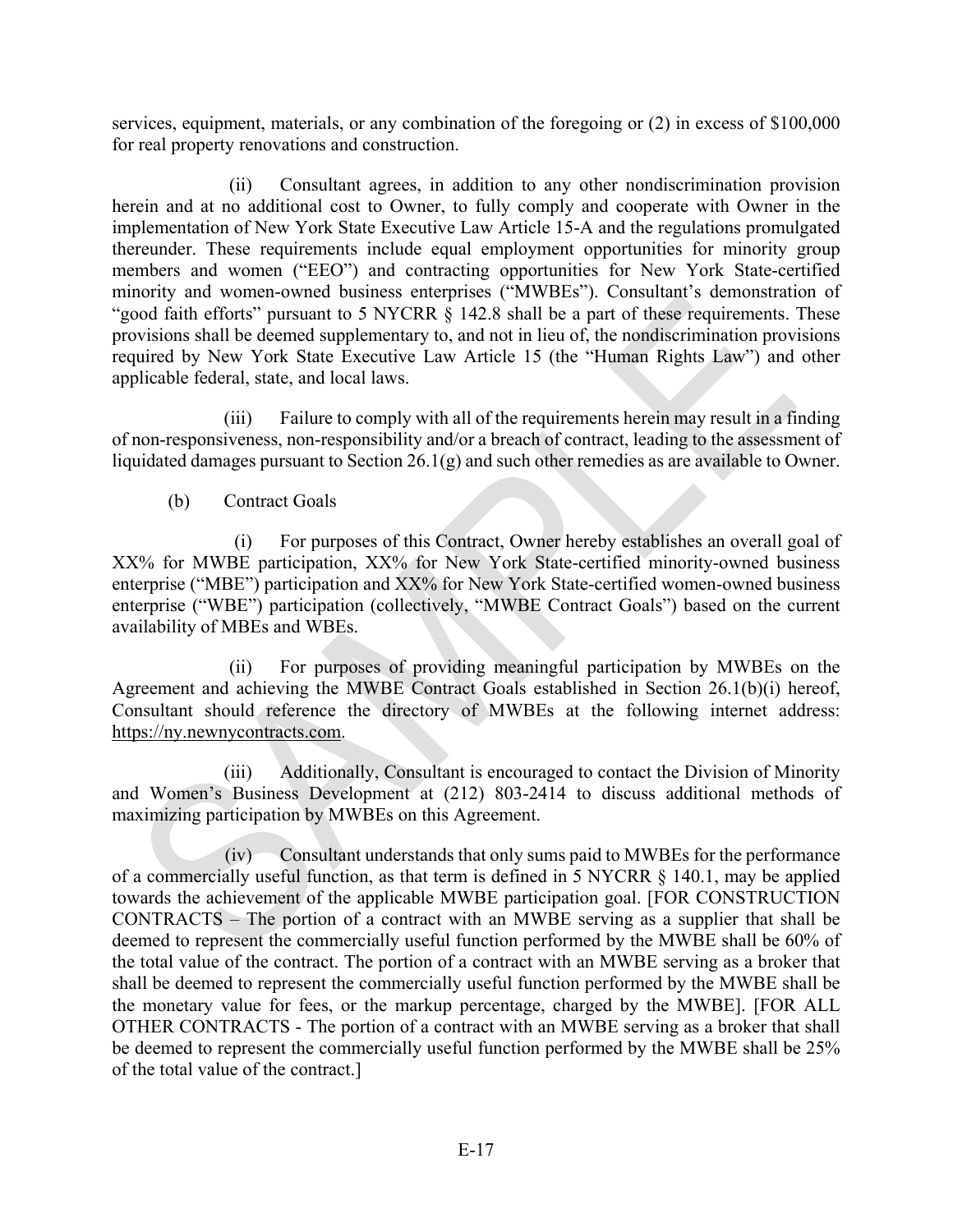(v) Consultant must document "good faith efforts," pursuant to 5 NYCRR § 142.8, to provide meaningful participation by MWBEs as Subconsultants and suppliers in the performance of this Agreement. Such documentation shall include, but not necessarily be limited to:

- (A) Evidence of outreach to MWBEs;
- (B) Any responses by MWBEs to Consultant's outreach;
- (C) Copies of advertisements for participation by MWBEs in appropriate general circulation, trade, and minority or womenoriented publications;
- (D) The dates of attendance at any pre-bid, pre-award, or other meetings, if any, scheduled by Owner with MWBEs; and,
- (E) Information describing specific steps undertaken by Consultant to reasonably structure the Work to maximize opportunities for MWBE participation.
- (c) Equal Employment Opportunity ("EEO")

(i) The provisions of Article 15-A of the Executive Law and the rules and regulations promulgated thereunder pertaining to equal employment opportunities for minority group members and women shall apply to this Agreement.

(ii) In performing the Agreement, Consultant shall:

(A) Ensure that each Consultant and Subconsultant performing work on the Agreement shall undertake or continue existing EEO programs to ensure that minority group members and women are afforded equal employment opportunities without discrimination because of race, creed, color, national origin, sex, age, disability or marital status. For these purposes, EEO shall apply in the areas of recruitment, employment, job assignment, promotion, upgrading, demotion, transfer, layoff, or termination and rates of pay or other forms of compensation.

(B) Consultant shall submit an EEO policy statement to Owner within seventy-two (72) hours after the date of the notice by Owner to award the Agreement to Consultant.

(C) If Consultant, or any of its Subconsultants, does not have an existing EEO policy statement, Owner may require Consultant or Subconsultant to adopt a model statement (see Exhibit D – Equal Employment Opportunity Policy Statement).

(D) Consultant's EEO policy statement shall include the following language:

(1) Consultant will not discriminate against any employee or applicant for employment because of race, creed, color, national origin, sex, age, disability, or marital status, will undertake or continue existing EEO programs to ensure that minority group members and women are afforded equal employment opportunities without discrimination, and shall make and document its conscientious and active efforts to employ and utilize minority group members and women in its work force.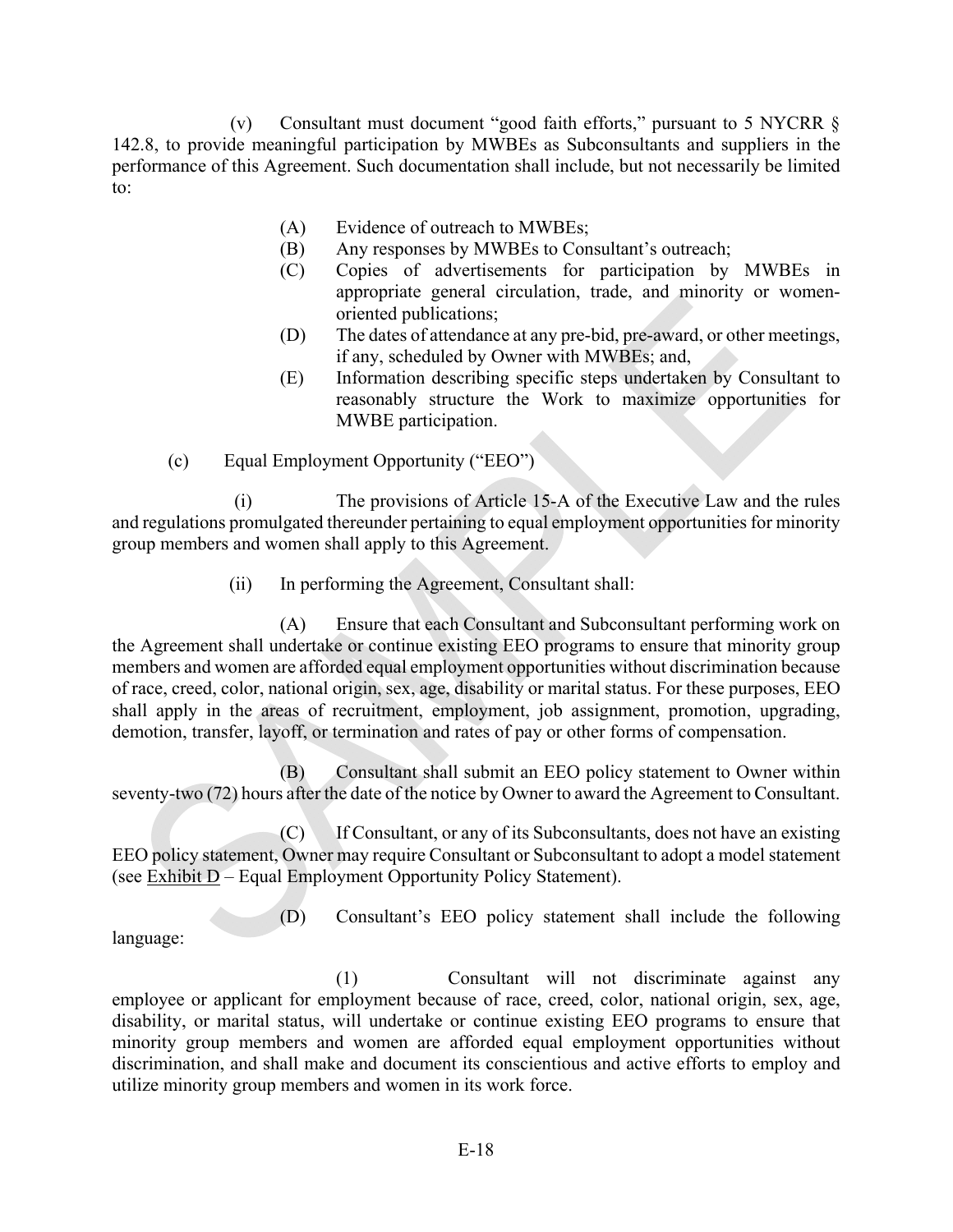(2) Consultant shall state in all solicitations or advertisements for employees that, in the performance of the contract, all qualified applicants will be afforded equal employment opportunities without discrimination because of race, creed, color, national origin, sex, age, disability or marital status.

(3) Consultant shall request each employment agency, labor union, or authorized representative of workers with which it has a collective bargaining or other agreement or understanding, to furnish a written statement that such employment agency, labor union, or representative will not discriminate on the basis of race, creed, color, national origin, sex age, disability or marital status and that such union or representative will affirmatively cooperate in the implementation of Consultant's obligations herein.

(4) Consultant will include the provisions of Sections  $26.1(c)(ii)(D)(1)$  through (3), which provides for relevant provisions of the Human Rights Law, in every subcontract in such a manner that the requirements of the subdivisions will be binding upon each Subconsultant as to the Work.

### **[PLEASE NOTE THAT THIS REQUIREMENT "C" IS ONLY APPLICABLE WHERE A STATE AGENCY EXPECTS TO ENTER INTO A STATE CONTRACT WITH A TOTAL EXPENDITURE IN EXCESS OF \$250,000. NOTE: THIS LANGUAGE SHOULD BE DELETED FROM THE FINAL CONTRACT]**

(iii) Staffing Plan. To ensure compliance with this Section, Consultant shall submit a staffing plan to document the composition of the proposed workforce to be utilized in the performance of the Agreement by the specified categories listed, including ethnic background, gender, and Federal occupational categories. Consultant shall complete the staffing plan form (https://www.ogs.ny.gov/MWBE/Docs/EEO100.docx) and submit it as part of their bid or proposal or within a reasonable time, as directed by Owner.

# **WORKFORCE UTILIZATION REPORTS SHALL BE COLLECTED ON A MONTHLY BASIS FOR CONSTRUCTION CONTRACTS AND A QUARTERLY BASIS FOR ALL OTHER CONTRACTS. NOTE: THIS LANGUAGE SHOULD BE DELETED FROM THE FINAL CONTRACT]**

(iv) Workforce Utilization Report

(A) Consultant shall submit a Workforce Utilization Report (https://its.ny.gov/sites/default/files/documents/eeo\_workforce\_utilization\_report.xlsx) and shall require each of its Subconsultants to submit a Workforce Utilization Report, in such form as shall be required by Owner on a quarterly basis during the term of this Agreement.

(B) Separate forms shall be completed by Consultant and any Subconsultants.

(C) Pursuant to Executive Order #162, Consultants and Subconsultants are also required to report the gross wages paid to each of their employees for the work performed by such employees on the contract on a quarterly basis.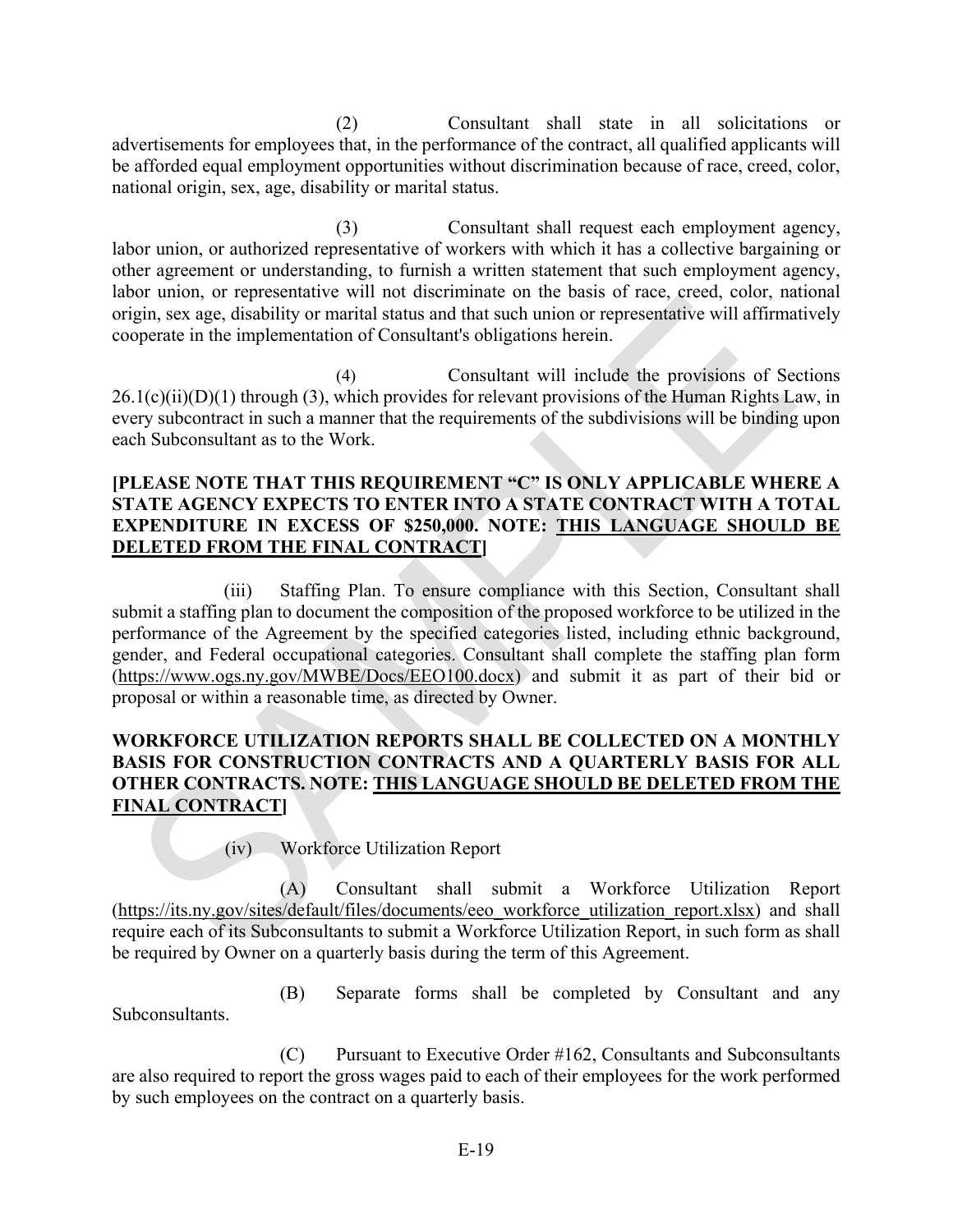(v) Consultant shall comply with the provisions of the Human Rights Law, and all other State and Federal statutory and constitutional non-discrimination provisions. Consultant and its Subconsultants shall not discriminate against any employee or applicant for employment because of race, creed (religion), color, sex, national origin, sexual orientation, military status, age, disability, predisposing genetic characteristic, marital status or domestic violence victim status, and shall also follow the requirements of the Human Rights Law with regard to non-discrimination on the basis of prior criminal conviction and prior arrest.

### (d) MWBE Utilization Plan

(i) Consultant represents and warrants that Consultant has submitted an MWBE Utilization Plan, or shall submit an MWBE Utilization Plan at such time as shall be required by Owner, through the New York State Contract System ("NYSCS"), which can be viewed at https://ny.newnycontracts.com, provided, however, that Consultant may arrange to provide such evidence via a non-electronic method to Owner, either prior to, or at the time of, the execution of the contract.

(ii) Consultant agrees to adhere to such MWBE Utilization Plan in the performance of the Work.

(iii) Consultant further agrees that failure to submit and/or adhere to such MWBE Utilization Plan shall constitute a material breach of the terms of the Agreement. Upon the occurrence of such a material breach, Owner shall be entitled to any remedy provided herein, including but not limited to, a finding that Consultant is non-responsive.

(e) Waivers

(i) If Consultant, after making good faith efforts, is unable to achieve the MWBE Contract Goals stated herein, Consultant may submit a request for a waiver through the NYSCS, or a non-electronic method provided by Owner. Such waiver request must be supported by evidence of Consultant's good faith efforts to achieve the maximum feasible MWBE participation towards the applicable MWBE Contract Goals. If the documentation included with the waiver request is complete, Owner shall evaluate the request and issue a written notice of approval or denial within twenty (20) business days of receipt.

(ii) If Owner, upon review of the MWBE Utilization Plan, quarterly MWBE Consultant Compliance Reports described in Section 26.1(c)(iv)(C), or any other relevant information, determines that Consultant is failing or refusing to comply with the MWBE Contract Goals, and no waiver has been issued in regards to such non-compliance, Owner may issue a notice of deficiency to Consultant. Consultant must respond to the notice of deficiency within seven (7) business days of receipt. Such response may include a request for partial or total waiver of MWBE Contract Goals.

(f) Consultant is required to submit a quarterly MWBE Consultant Compliance Report through the NYSCS, provided, however, that Consultant may arrange to provide such report via a non-electronic method to Owner by the  $10<sup>th</sup>$  day following the end of each quarter during the term of the Agreement.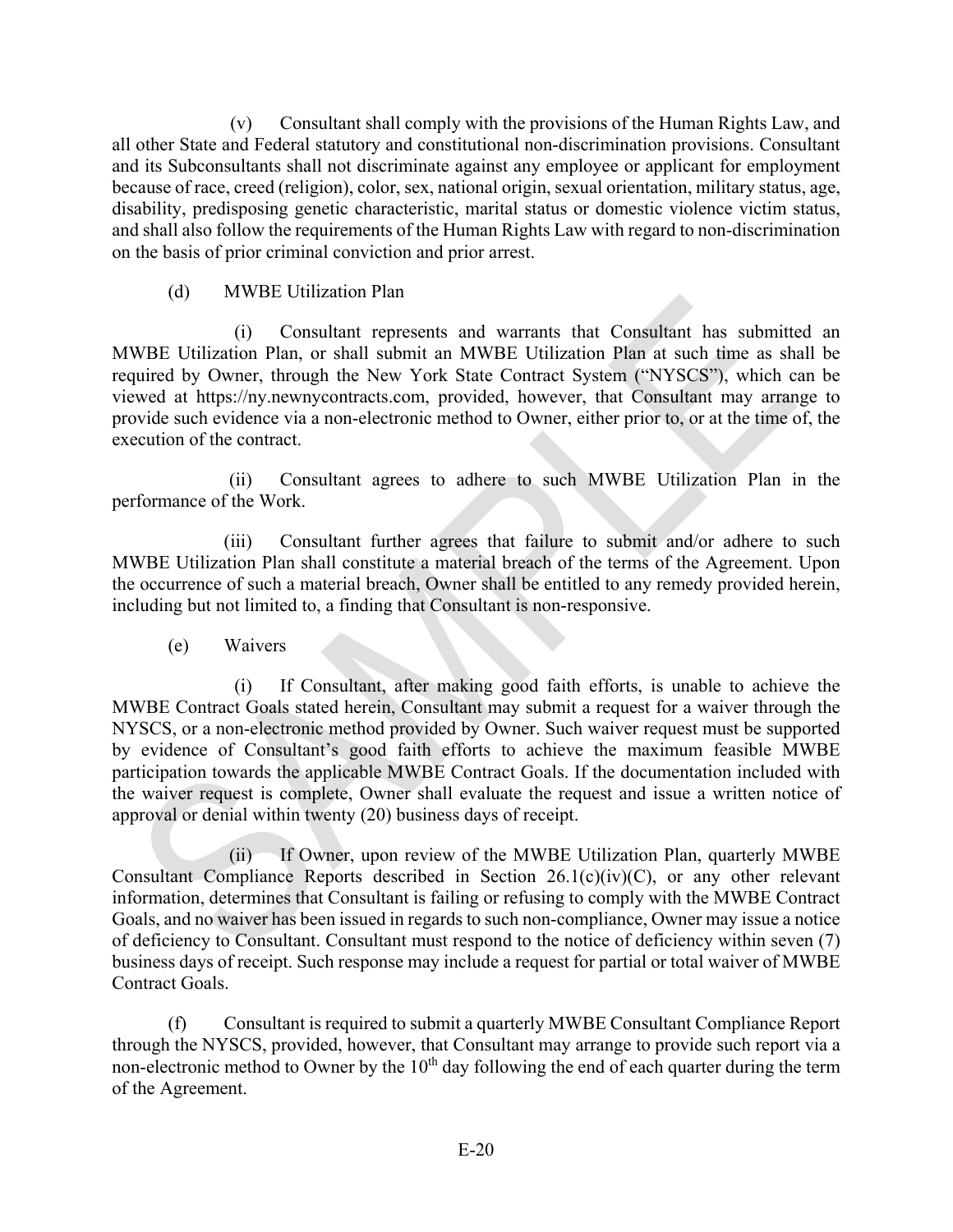(g) Liquidated Damages - MWBE Participation

(i) Where Owner determines that Consultant is not in compliance with the requirements of this Section 26.1 and Consultant refuses to comply with such requirements, or if Consultant is found to have willfully and intentionally failed to comply with the MWBE participation goals, Consultant shall be obligated to pay to Owner liquidated damages.

(ii) Such liquidated damages shall be calculated as an amount equaling the difference between:

(A) All sums identified for payment to MWBEs had Consultant achieved the contractual MWBE goals; and

(B) All sums actually paid to MWBEs for work performed or materials supplied under the Agreement.

(iii) In the event a determination has been made which requires the payment of liquidated damages and such identified sums have not been withheld by Owner, Consultant shall pay such liquidated damages to Owner within sixty (60) days after they are assessed. Provided, however, that if Consultant has filed a complaint with the Director of the Division of Minority and Women's Business Development pursuant to 5 NYCRR § 142.12, liquidated damages shall be payable only in the event of a determination adverse to Consultant following the complaint process.

# 26.2 *Participation by Service-Disabled Veteran-Owned Businesses*

(a) General Provisions

Article 17-B of the New York State Executive Law provides for more meaningful participation in public procurement by New York State-certified Service-Disabled Veteran-Owned Businesses ("SDVOB"), thereby further integrating such businesses into New York State's economy. Owner recognizes the need to promote the employment of service-disabled veterans and to ensure that certified service-disabled veteran-owned businesses have opportunities for maximum feasible participation in the performance of Owner contracts.

In recognition of the service and sacrifices made by service-disabled veterans and in recognition of their economic activity in doing business in New York State, Consultants are expected to consider SDVOBs in the fulfillment of the requirements of the Agreement. Such participation may be as Subconsultants or suppliers, as protégés, or in other partnering or supporting roles.

(b) Contract Goals

(i) Owner hereby establishes an overall goal of  $\%$  for SDVOB participation, based on the current availability of qualified SDVOBs. For purposes of providing meaningful participation by SDVOBs, the Consultant should reference the directory of New York State Certified SDVOBs found at: http://ogs.ny.gov/Core/docs/CertifiedNYS\_SDVOB.pdf. Questions regarding compliance with SDVOB participation goals should be directed to Shinay Stewart at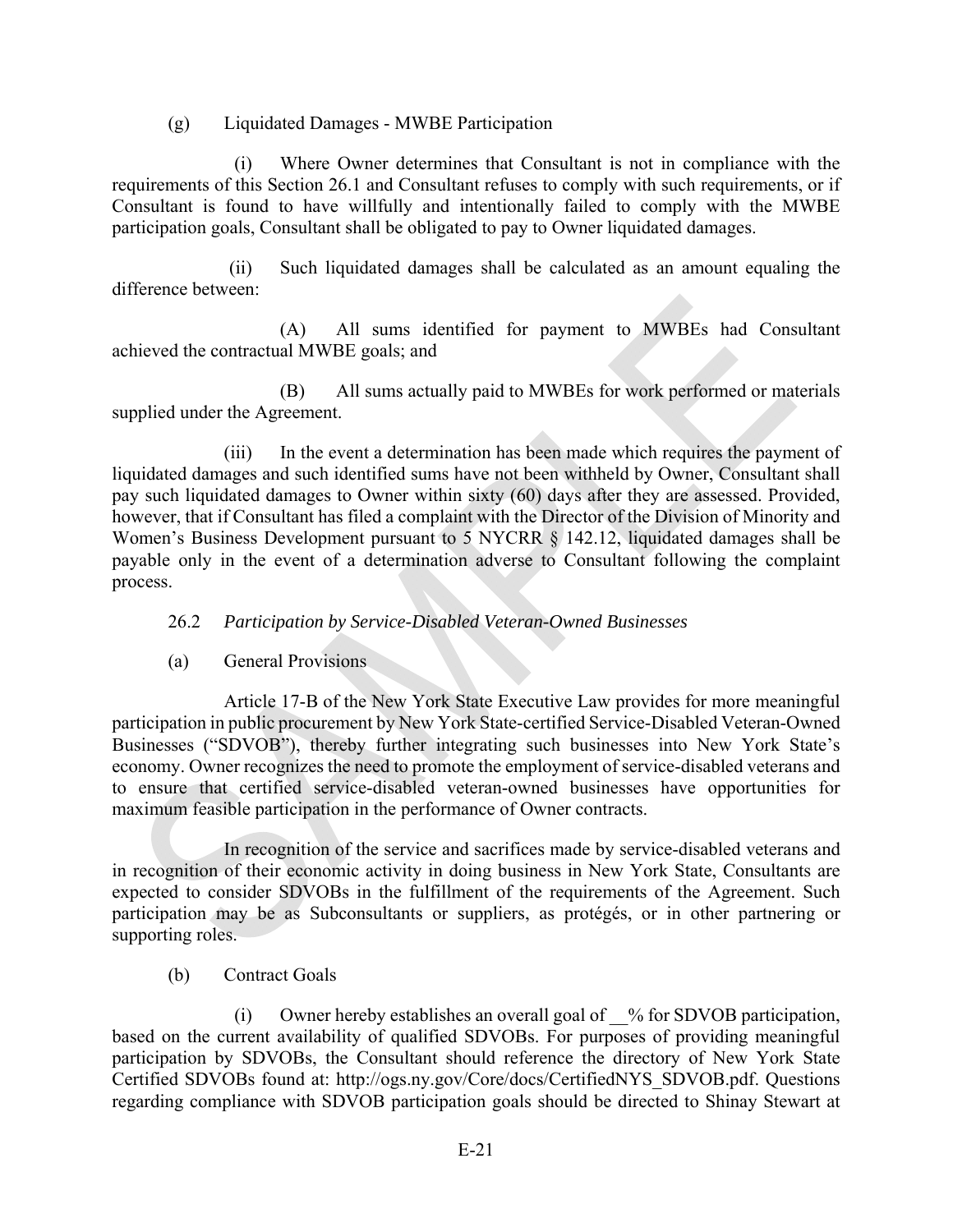shinay.stewart@bpca.ny.gov or (212) 336-9353. Additionally, following execution of this Agreement, Consultant is encouraged to contact the Office of General Services' Division of Service-Disabled Veterans' Business Development at 518-474-2015 or VeteransDevelopment@ogs.ny.gov to discuss additional methods of maximizing participation by SDVOBs on the Agreement.

(ii) Consultant must document "good faith efforts" to provide meaningful participation by SDVOBs as subcontractors or suppliers in the performance of the Contract (see Section 26.2(d) below).

# (c) SDVOB Utilization Plan

(i) In accordance with 9 NYCRR  $\S 252.2(i)$ , Consultants are required to submit a completed SDVOB Utilization Plan on Form SDVOB 100 (https://ogs.ny.gov/Veterans/Docs/2016/SDVOB\_100\_Utilization\_Plan.docx) with their bid.

(ii) The Utilization Plan shall list the SDVOBs that Consultant intends to use to perform the Work, a description of the Work that Consultant intends the SDVOB to perform to meet the goals on the Agreement, the estimated dollar amounts to be paid to an SDVOB, or, if not known, an estimate of the percentage of Work the SDVOB will perform. By signing the Utilization Plan, Consultant acknowledges that making false representations or providing information that shows a lack of good faith as part of, or in conjunction with, the submission of a Utilization Plan is prohibited by law and may result in penalties including, but not limited to, termination of a contract for cause, loss of eligibility to submit future bids, and/or withholding of payments. Any modifications or changes to the agreed participation by SDVOBs after the contract award and during the term of the Agreement must be reported on a revised SDVOB Utilization Plan and submitted to Owner.

(iii) Owner will review the submitted SDVOB Utilization Plan and advise the Consultant of Owner acceptance or issue a notice of deficiency within 20 days of receipt.

(iv) If a notice of deficiency is issued, Consultant agrees that it shall respond to the notice of deficiency, within seven business days of receipt, by submitting to Owner a written remedy in response to the notice of deficiency. If the written remedy that is submitted is not timely or is found by Owner to be inadequate, Owner shall notify Consultant and direct the Consultant to submit, within five business days of notification by Owner, a request for a partial or total waiver of SDVOB participation goals on Form SDVOB 200 (https://ogs.ny.gov/Veterans/Docs/2016/SDVOB\_200\_Waiver\_Form.docx). Failure to file the waiver form in a timely manner may be grounds for disqualification of the bid or proposal.

(v) Owner may disqualify a Consultant's bid or proposal as being nonresponsive under the following circumstances:

- (A) If Consultant fails to submit an SDVOB Utilization Plan;
- (B) If Consultant fails to submit a written remedy to a notice of deficiency;
- (C) If Consultant fails to submit a request for waiver; or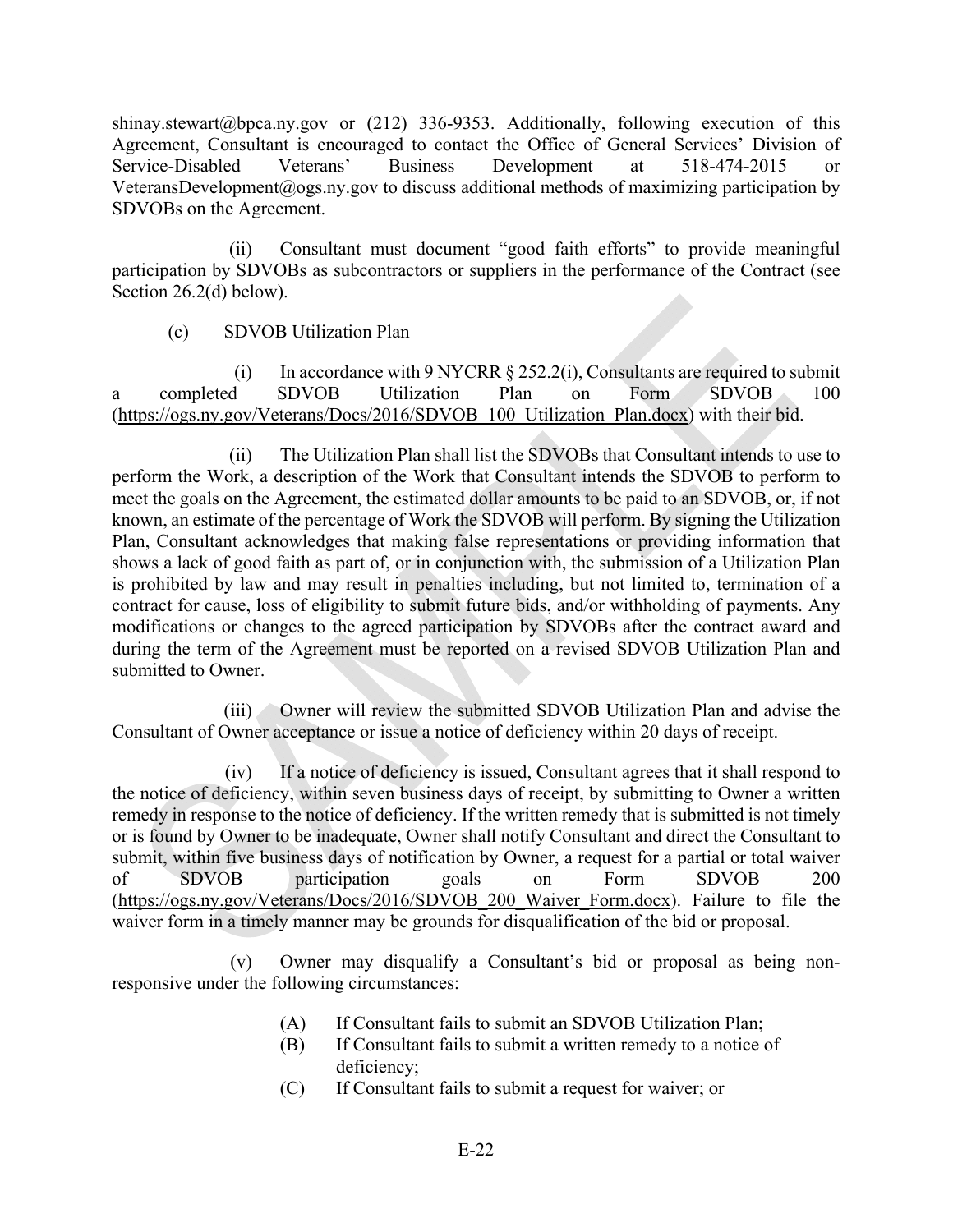(D) If Owner determines that Consultant has failed to document good faith efforts.

(vi) Consultant certifies that it will follow the submitted SDVOB Utilization Plan for the performance of SDVOBs on the Agreement pursuant to the prescribed SDVOB contract goals set forth above.

(vii) Consultant further agrees that a failure to use SDVOBs as agreed in the Utilization Plan shall constitute a material breach of the terms of the Contract. Upon the occurrence of such a material breach, Owner shall be entitled to any remedy provided herein, including but not limited to, a finding of Consultant non-responsibility.

(d) Waivers

(i) Prior to submission of a request for a partial or total waiver, Consultant shall speak to Shinay Stewart at shinay.stewart@bpca.ny.gov or (212) 336-9353 for guidance.

(ii) In accordance with 9 NYCRR  $\S$  252.2(m), a Consultant that is able to document good faith efforts to meet the goal requirements, as set forth in Section 26.2(e) below, may submit a request for a partial or total waiver on Form SDVOB 200 (https://ogs.ny.gov/Veterans/Docs/2016/SDVOB\_200\_Waiver\_Form.docx), accompanied by supporting documentation. Consultant may submit the request for waiver at the same time it submits its SDVOB Utilization Plan. If a request for waiver is submitted with the SDVOB Utilization Plan and is not accepted by Owner at that time, the provisions of Section 26.2(c)(iii), (iv) and (v) will apply. If the documentation included with the Consultant's waiver request is complete, Owner shall evaluate the request and issue a written notice of acceptance or denial within 20 days of receipt.

(iii) Consultant shall attempt to utilize, in good faith, the SDVOBs identified within its SDVOB Utilization Plan, during the performance of the Work. Requests for a partial or total waiver of established goal requirements made subsequent to award of the Agreement may be made at any time during the term of the Agreement to Owner, but must be made no later than prior to the submission of a request for final payment.

(iv) If Owner, upon review of the SDVOB Utilization Plan and Monthly SDVOB Compliance Report determines that Consultant is failing or refusing to comply with the contract goals and no waiver has been issued in regards to such non-compliance, Owner may issue a notice of deficiency to the Consultant. The Consultant must respond to the notice of deficiency within seven business days of receipt. Such response may include a request for partial or total waiver of SDVOB contract goals. Waiver requests should be sent to Owner.

(e) Required Good Faith Efforts. In accordance with 9 NYCRR  $\S 252.2(n)$ , Consultants must document their good faith efforts toward utilizing SDVOBs on the Agreement. Evidence of required good faith efforts shall include, but not be limited to, the following:

(i) Copies of solicitations to SDVOBs and any responses thereto.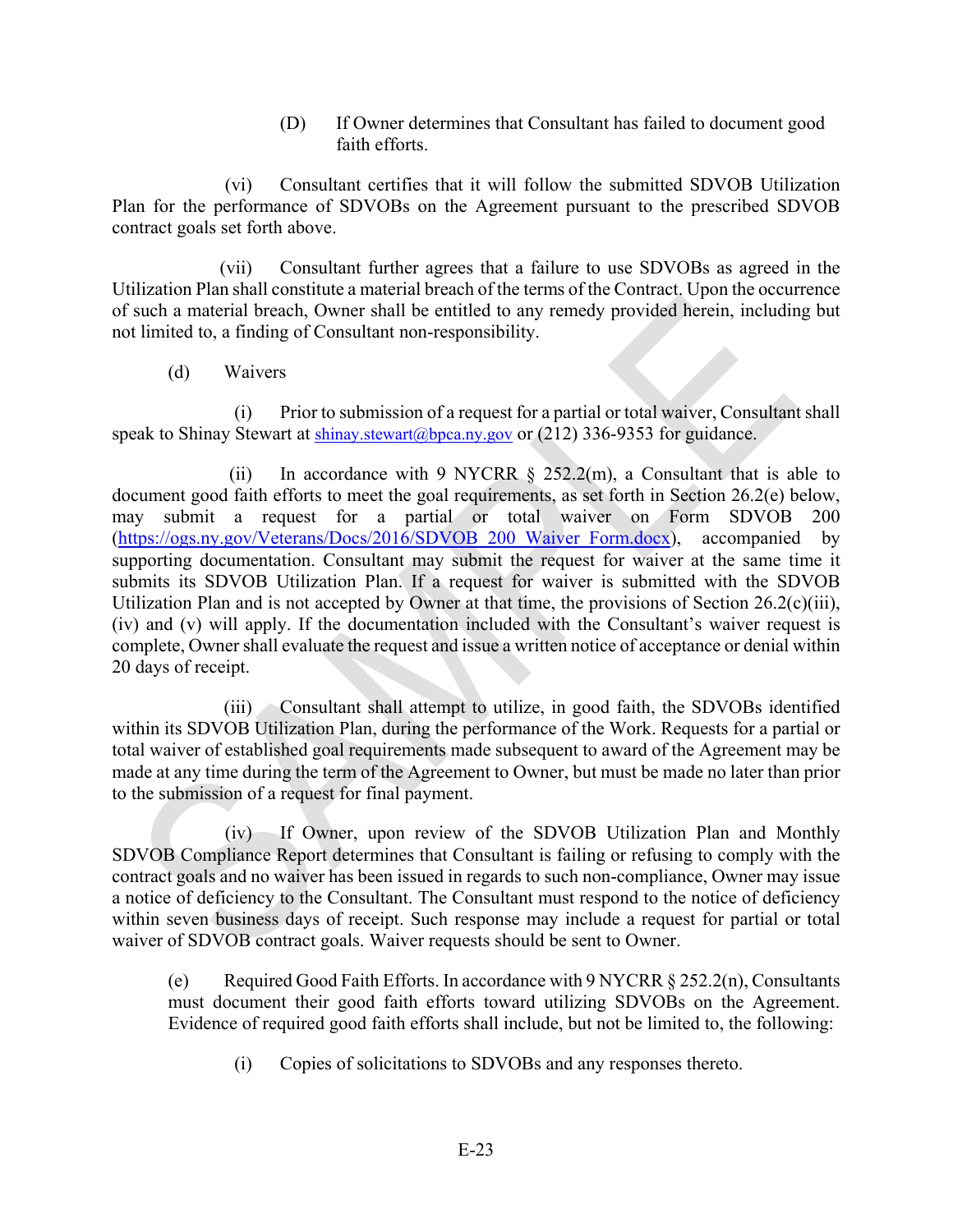(ii) Explanation of the specific reasons each SDVOB that responded to Consultants' solicitation was not selected.

(iii) Dates of any pre-bid, pre-award or other meetings attended by Consultant, if any, scheduled by Owner with certified SDVOBs whom Owner determined were capable of fulfilling the SDVOB goals set in the Agreement.

(iv) Information describing the specific steps undertaken to reasonably structure the Work for the purpose of subcontracting with, or obtaining supplies from, certified SDVOBs.

- (v) Other information deemed relevant to the waiver request.
- (f) Monthly SDVOB Consultant Compliance Report

In accordance with 9 NYCRR § 252.2(q), Consultant is required to report Monthly SDVOB Consultant Compliance to Owner during the term of the Agreement for the preceding month's activity, documenting progress made towards achieving the SDVOB goals. This information must be submitted using form SDVOB 101 available at https://ogs.ny.gov/Veterans/Docs/2016/SDVOB\_101\_Monthly\_Compliance%20\_Report.docx and should be completed by the Consultant and submitted to Owner, by the 10th day of each month during the term of the Contract, for the preceding month's activity to: Shinay Stewart at shinay.stewart@bpca.ny.gov.

(g) Breach of Contract and Damages

In accordance with 9 NYCRR  $\S$  252.2(s), any Consultant found to have willfully and intentionally failed to comply with the SDVOB participation goals set forth in this Agreement, shall be found to have breached the Agreement and Consultant shall pay damages as set forth therein.

# **27. Responsibility**

(a) Consultant shall at all times during the Term of this Agreement remain responsible. Consultant agrees, if requested by Owner or Owner's designee, to present evidence of its continuing legal authority to do business in New York State, integrity, experience, ability, prior performance, and organizational and financial capacity.

(b) Owner or Owner's designee, in its sole discretion, reserves the right to suspend any or all activities under this Agreement, at any time, when it discovers information that calls into question Consultant's responsibility. In the event of such suspension, Consultant will be given written notice outlining the particulars of such suspension. Upon issuance of such notice, Consultant must comply with the terms of the suspension order. Activity under the Agreement may resume at such time as Owner or its designee issues a written notice authorizing a resumption of performance under the Agreement.

(c) Upon written notice to Consultant, and a reasonable opportunity to be heard with appropriate officials or staff of Owner, this Agreement may be terminated by Owner or Owner's designee at Consultant's expense where Consultant is determined by Owner or its designee to be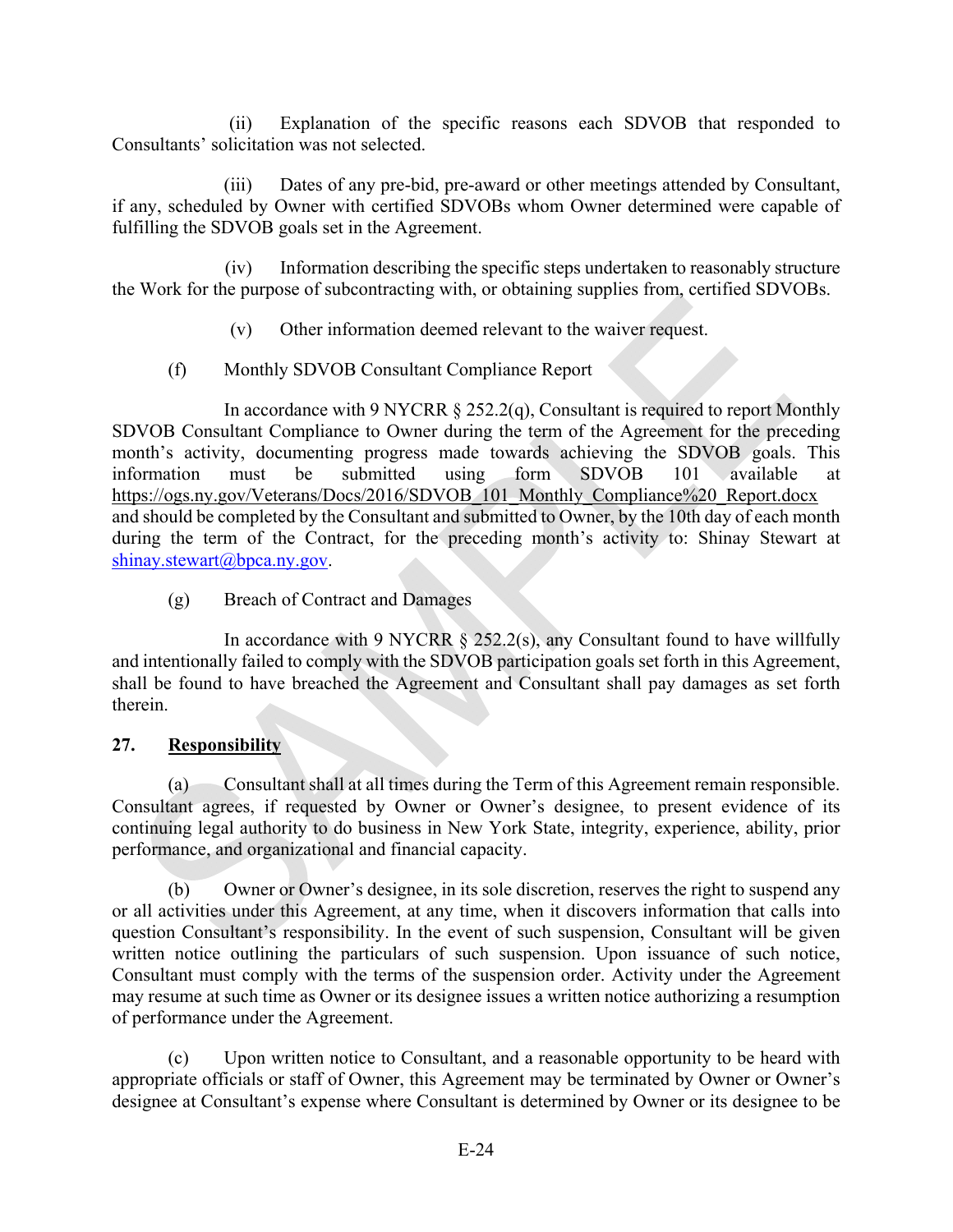non-responsible. In such event, Owner or its designee may complete the contractual requirements in any manner it deems advisable, and pursue available legal or equitable remedies for breach.

# **28. Interest of Others**

Nothing in this Agreement shall be construed to give any person other than Owner and Consultant any legal or equitable right, remedy or claim. This Agreement shall be held to be for the sole and exclusive benefit of Owner and Consultant.

# **29. Executory Contract**

It is understood by and between the parties hereto that this Agreement shall be deemed executory to the extent of the monies available to Owner and no liability on account thereof shall be incurred by Owner beyond monies available for the purpose thereof. In no event shall any claim be asserted under this Agreement by Consultant or any Subconsultant against any member, officer, employee, lessee, consultant or agent of Owner or the State of New York. By execution of this Agreement, Consultant agrees to look solely to Owner with respect to any claim that may arise.

# **30. Participation in International Boycott Prohibited**

Consultant agrees, as a material condition of this Agreement, that neither Consultant nor any substantially owned or affiliated person, firm, partnership or corporation has participated or is participating or shall participate in an international boycott in violation of the provisions of the United States Export Administration Act of 1969, as amended, or the United States Export Administration Act of 1979, as amended, or the Regulations of the United States Department of Commerce promulgated thereunder. This Agreement shall be rendered forfeited and void by the Comptroller of the State of New York if, subsequent to execution, such person, firm, partnership or corporation has been convicted of a violation of the provisions of either of such federal acts or such Regulations or has been found upon the final determination of the United States Commerce Department or any other appropriate agency of the United States to have violated the provisions of either of such federal acts or such Regulations.

# **31. MacBride Fair Employment Principles**

If the amount payable to Consultant under this Agreement is greater than \$15,000, Consultant hereby certifies that it and/or any individual or legal entity in which it holds a 10% or greater ownership interest, and any individual or legal entity that holds a 10% or greater ownership in it, either have no business operations in Northern Ireland, or shall take lawful steps in good faith to conduct any business operations they have in Northern Ireland in accordance with the MacBride Fair Employment Principles relating to nondiscrimination in employment and freedom of workplace opportunity regarding such operations in Northern Ireland, as set forth in Section 165(5) of the New York State Finance Law, and shall permit independent monitoring of their compliance with such Principles.

# **32. Limitation Periods**

Any legal action or proceeding against Owner must be commenced no later than one (1) year after the earlier of: (a) the termination of this Agreement, or (b) the last day Consultant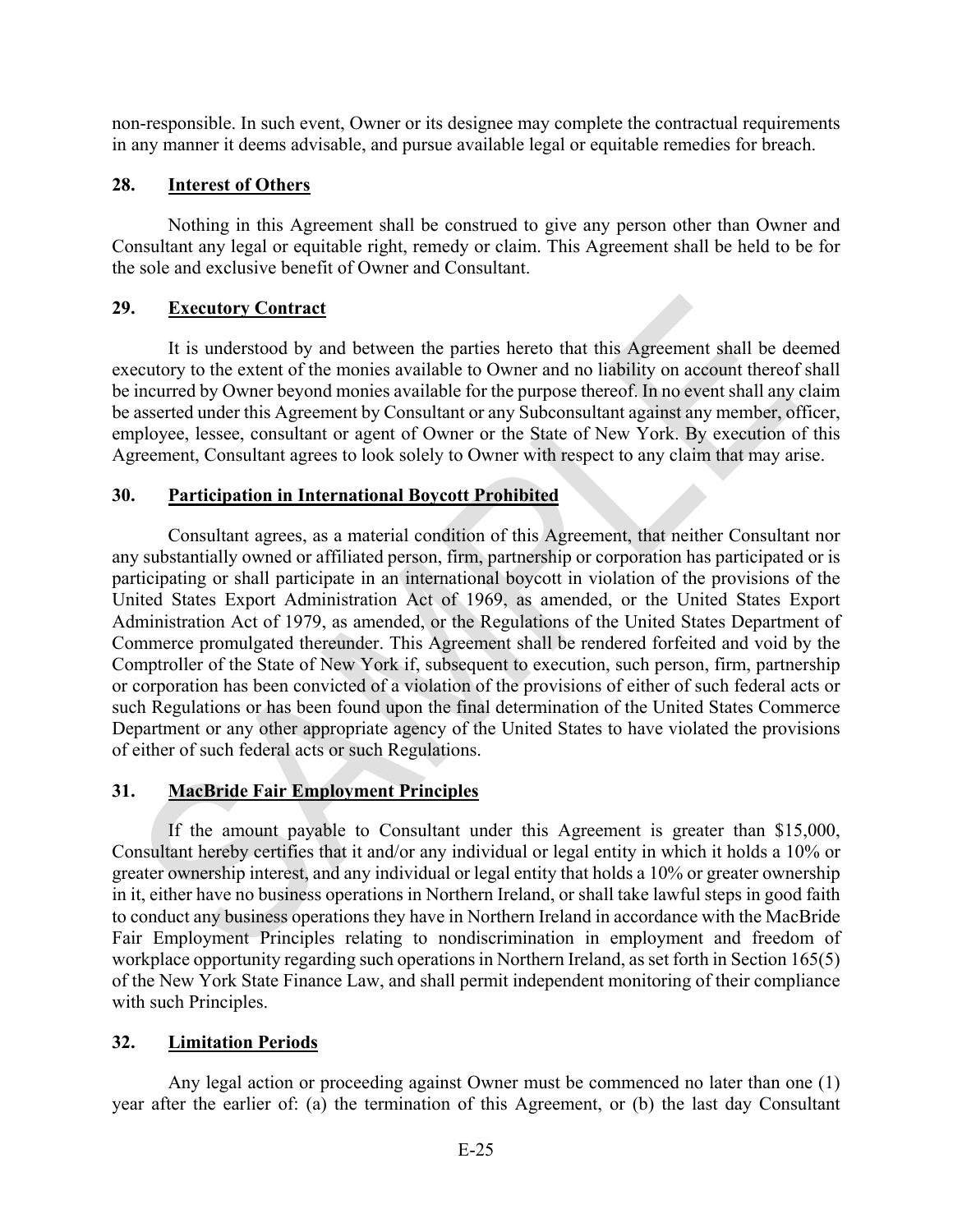performed work physically at the site of the Work.

# **33. Iran Divestment Act**

By signing this Agreement, each person and each person signing on behalf of any other party certifies, and in the case of a joint bid or partnership each party thereto certifies as to its own organization, under penalty of perjury, that to the best of its knowledge and belief that each person is not on the list created pursuant to paragraph (b) of subdivision 3 of Section 165-a of the State Finance Law.

# **34. Termination for Failure to Disclose Under NYS Finance Law §139k**

Owner reserves the right to terminate this Agreement in the event it is found that the certification filed by Consultant pursuant to New York State Finance Law §139-k was intentionally false or intentionally incomplete. Upon such finding, Owner may exercise its termination right by providing written notification to the Consultant in accordance with the written notification terms of this contract.

# **35. Comptroller's Approval**

If this contract is considered an eligible contract as defined by Title 2 of NYCRR Part 206, it is subject to the New York State Comptroller's approval, and therefore shall not be valid and enforceable until that approval has been obtained. A contract is considered "eligible" as defined by Title 2 of NYCRR Part 206, if it is not a specifically exempt contract, is executed by a state authority on or after March 1, 2010 where the aggregate consideration under the contract may reasonably be valued in excess of one million dollars, AND the contract is either (1) awarded on a single-source basis, sole-source basis or pursuant to any other method of procurement that is not a competitive procurement OR (2) supported in whole or part with funds appropriated from the Community Projects Fund (007).

# **36. Binding Contract**

A binding contract between the parties shall exist only if and at such time as both parties have executed this document.

# **37. Counterparts**

This Agreement may be executed in any number of counterparts, all of which taken together shall constitute one instrument, but the Agreement shall not be deemed effective unless signed by all parties.

# **38. Section Headings**

Section headings contained in this Agreement are for convenience only and shall not be considered for any purpose in governing, limiting, modifying, construing or affecting the provisions of this Agreement and shall not otherwise be given legal effect.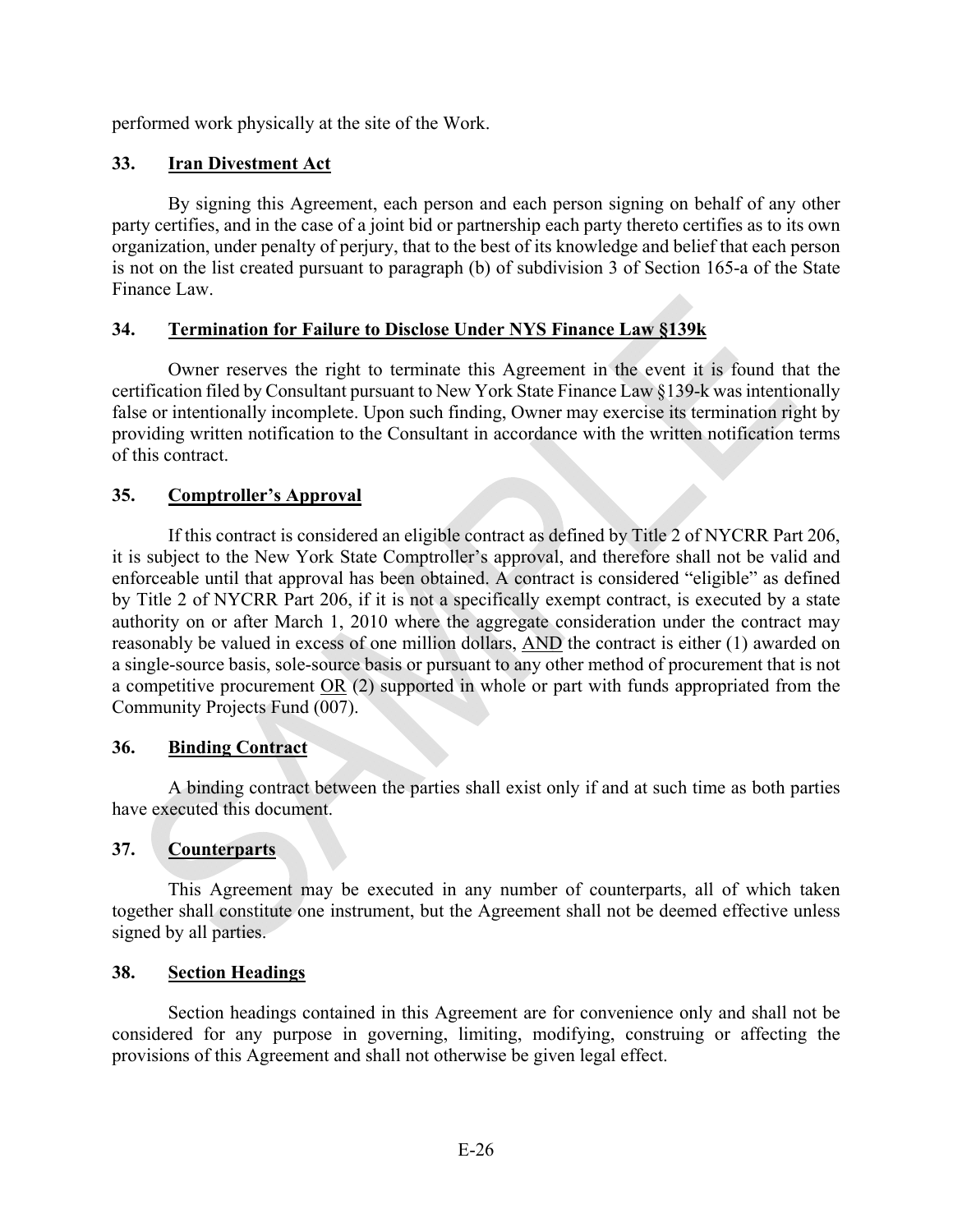# **39. Subordination of Terms in the Exhibits**

In the event of a conflict of terms, the terms stated in Sections 1-39 herein, shall take precedence over and shall prevail over any printed, typed, or handwritten terms located in the Exhibits.

(SIGNATURE PAGE FOLLOWS)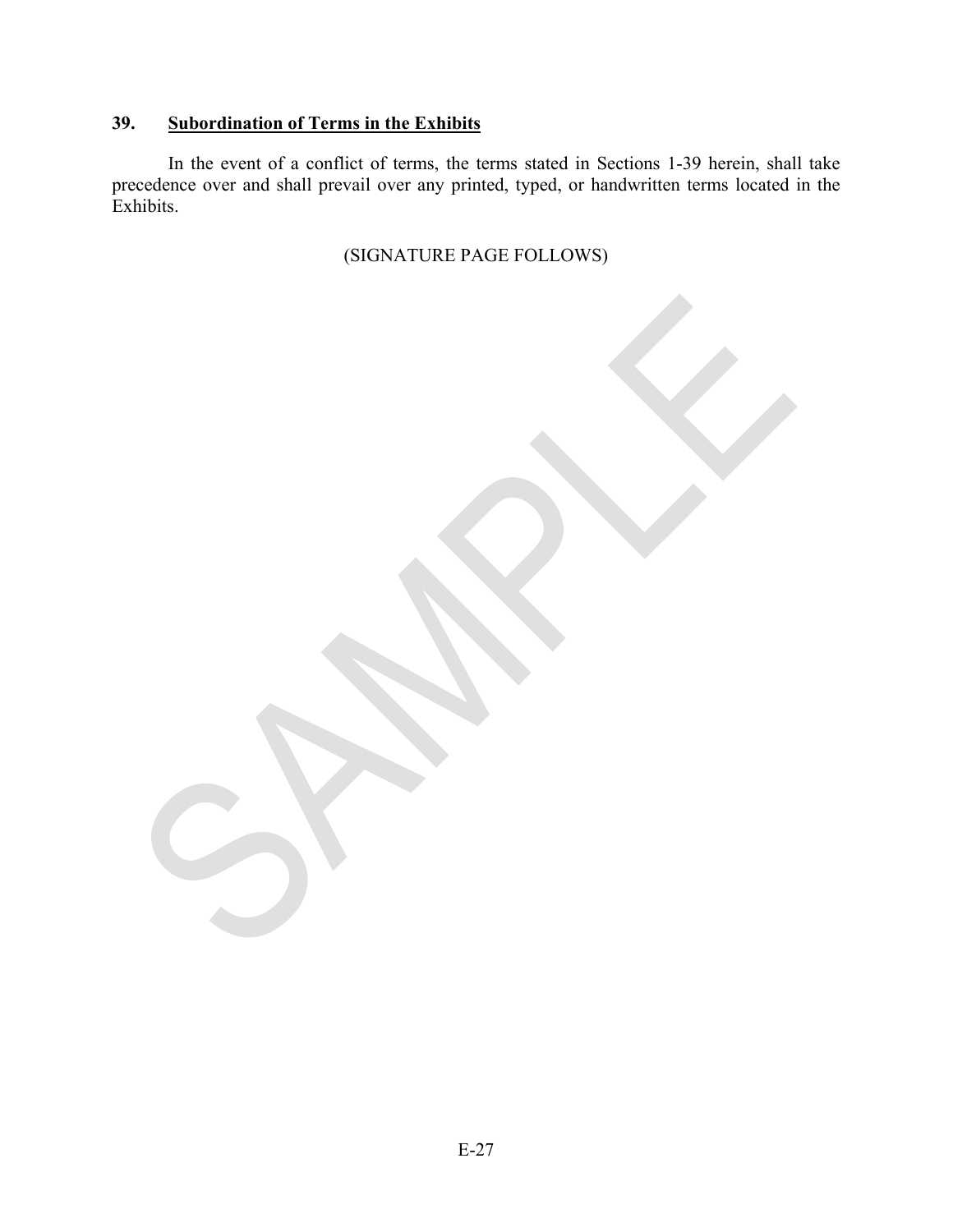IN WITNESS WHEREOF, the parties hereto have executed this Agreement as of the date first above written.

| Name:                  |  |
|------------------------|--|
|                        |  |
| [COMPANY]              |  |
| By: $\qquad \qquad$    |  |
| Name:                  |  |
| Title:                 |  |
| FEIN# <sup>[???]</sup> |  |
|                        |  |
|                        |  |
|                        |  |
|                        |  |
|                        |  |
|                        |  |
|                        |  |
|                        |  |
|                        |  |
|                        |  |

HUGH L. CAREY BATTERY PARK CITY AUTHORITY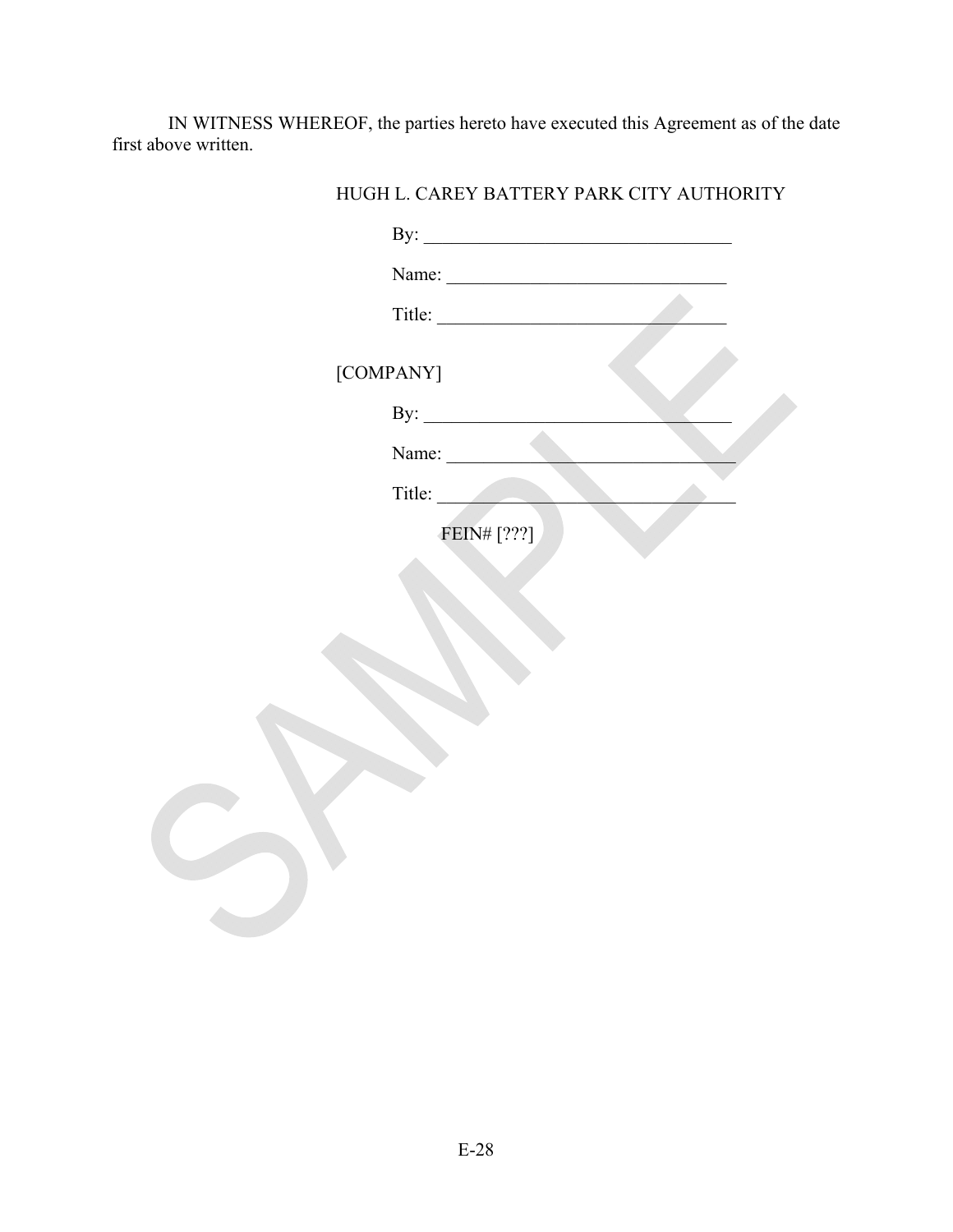# **EXHIBIT A**

# **SCOPE OF WORK**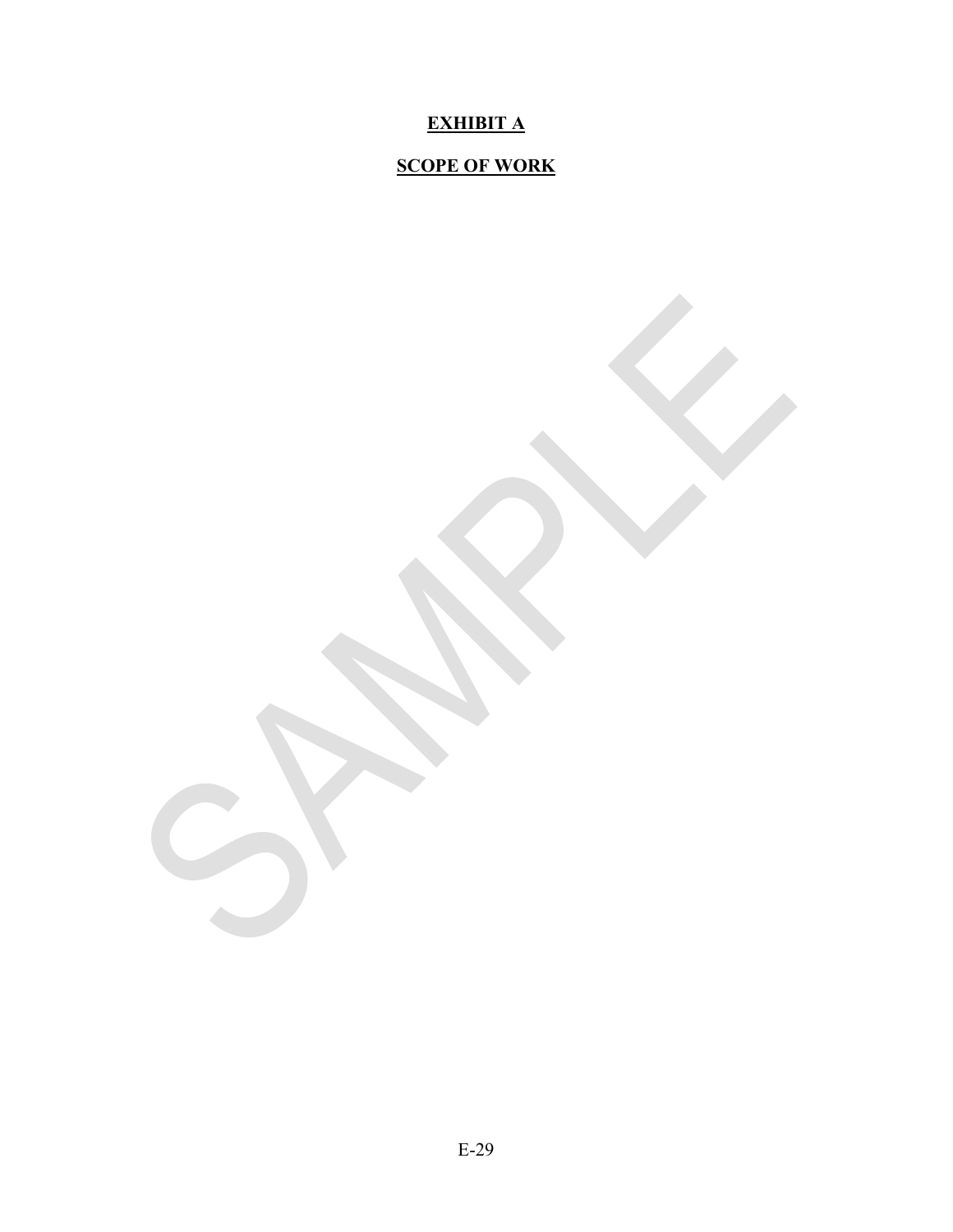**EXHIBIT B** 

# **RATES**

E-30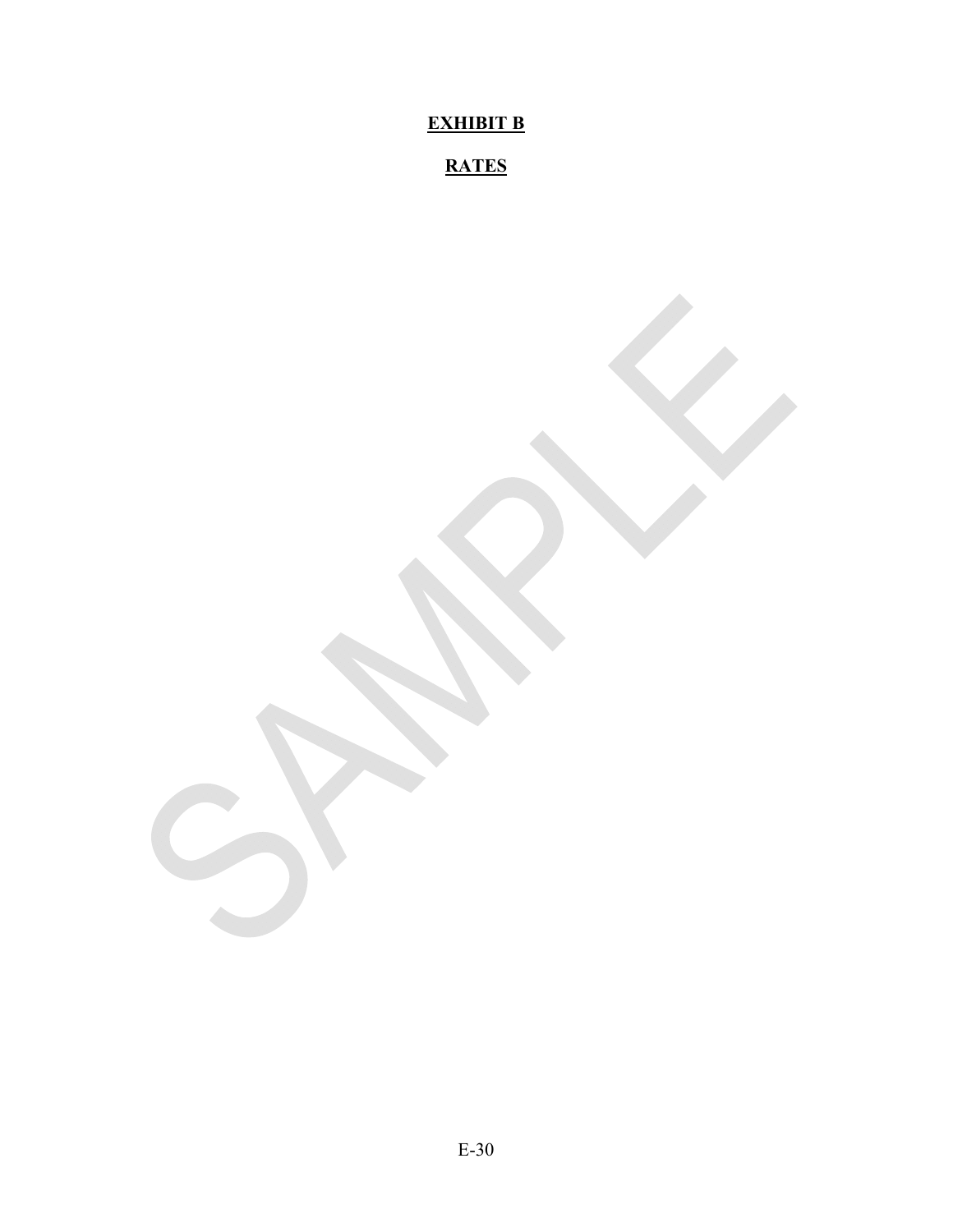# **EXHIBIT C**

# **FORM OF TIME SHEET**

| <b>Employee</b><br>Name/Title | Date of<br>Work | Time<br>Work | Time<br>Work<br><b>Ended</b> | # of<br><b>Hours</b> | Rate of<br>Pay Per<br><b>Contract</b> | <b>Summary</b><br>of Work<br>Performed* | <b>Employee</b><br>Signature |
|-------------------------------|-----------------|--------------|------------------------------|----------------------|---------------------------------------|-----------------------------------------|------------------------------|
|                               |                 | <b>Began</b> |                              |                      |                                       |                                         |                              |
|                               |                 |              |                              |                      |                                       |                                         |                              |
|                               |                 |              |                              |                      |                                       |                                         |                              |
|                               |                 |              |                              |                      |                                       |                                         |                              |
|                               |                 |              |                              |                      |                                       |                                         |                              |
|                               |                 |              |                              |                      |                                       |                                         |                              |
|                               |                 |              |                              |                      |                                       |                                         |                              |
|                               |                 |              |                              |                      |                                       |                                         |                              |
|                               |                 |              |                              |                      |                                       |                                         |                              |
|                               |                 |              |                              |                      |                                       |                                         |                              |
|                               |                 | Total:       |                              |                      |                                       |                                         |                              |

\*For services and/or additional hours that are extraordinary to scope Supervisors Signature \_\_\_\_\_\_\_\_\_\_\_\_\_\_\_\_\_\_\_\_\_\_\_\_\_\_\_\_\_\_\_\_\_\_\_

Title \_\_\_\_\_\_\_\_\_\_\_\_\_\_\_\_\_\_\_\_\_\_\_\_\_\_\_\_\_\_\_\_\_